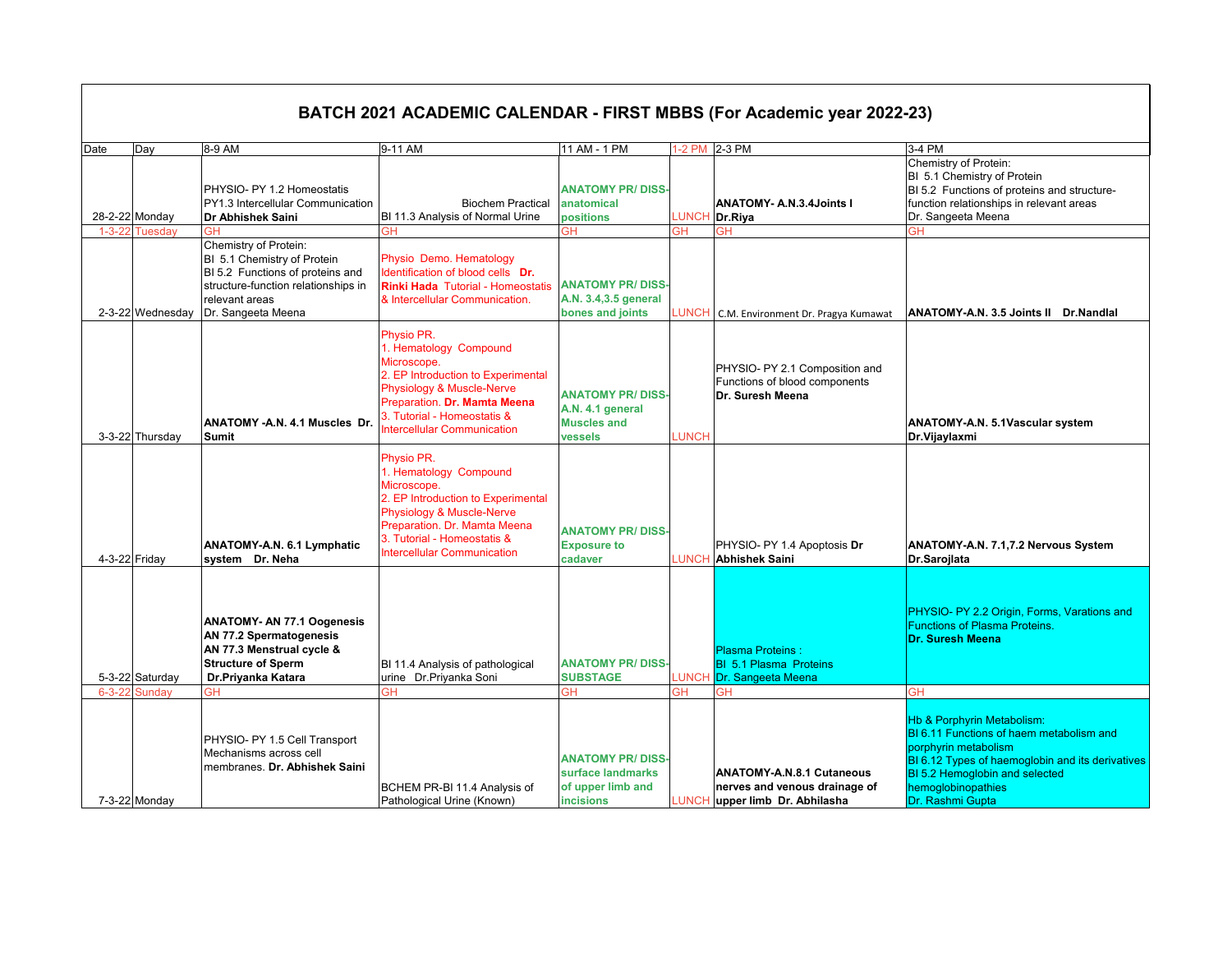| Date           | Day              | 8-9 AM                                  | 9-11 AM                               | 11 AM - 1 PM                  |       | 1-2 PM 2-3 PM                           | 3-4 PM                                              |
|----------------|------------------|-----------------------------------------|---------------------------------------|-------------------------------|-------|-----------------------------------------|-----------------------------------------------------|
|                |                  |                                         | Physio PR.                            |                               |       |                                         |                                                     |
|                |                  |                                         | 1. Hematology Compound                |                               |       |                                         |                                                     |
|                |                  |                                         | Microscope.                           |                               |       |                                         |                                                     |
|                |                  |                                         | 2. EP Study of Apparatus. Dr.         |                               |       |                                         | COMM MED, 2.2 Describe the                          |
|                |                  | PHYSIO- PY 2.3 Synthesis and            | <b>Abhishek Saini</b><br>3.           | <b>ANATOMY PR/DISS-</b>       |       |                                         | socio-cultural factors, family (types), its role in |
|                |                  | Functions of Haemoglobin.               | Tutorial - Transport across the cell  | A.N.8.3 Pectoral              |       | <b>ANATOMY- A.N.8.3 Pectoral region</b> | health and disease                                  |
|                | 8-3-22 Tuesday   |                                         | membranes.                            |                               |       |                                         | Dr. K. K. Meena / Dr. Lovesh Saini                  |
|                |                  | <b>Dr. Suresh Meena</b>                 |                                       | region                        |       | LUNCH Dr. Pankaj                        |                                                     |
|                |                  | Hb & Porphyrin Metabolism:              |                                       |                               |       |                                         |                                                     |
|                |                  | <b>BI 6.11 Functions of haem</b>        |                                       |                               |       |                                         |                                                     |
|                |                  | metabolism and porphyrin                | Physio                                |                               |       |                                         |                                                     |
|                |                  | metabolism                              | Demo. Hematology DLC<br>Dr.           |                               |       |                                         |                                                     |
|                |                  | BI 6.12 Types of haemoglobin and        | Manoj Tutorial - Transport across     |                               |       |                                         |                                                     |
|                |                  | its derivatives                         | the cell membranes.                   |                               |       |                                         |                                                     |
|                |                  | BI 5.2 Hemoglobin and selected          |                                       | <b>ANATOMY PR/DISS-</b>       |       |                                         |                                                     |
|                |                  | hemoglobinopathies                      |                                       | A.N.8.3 Pectoral              |       | C.M. 3.1 Environment Dr. Pragya         | <b>ANATOMY (DEMO)-A.N. 8.2 Clavicle VI</b>          |
|                | 9-3-22 Wednesday | Dr. Rashmi Gupta                        |                                       | region                        |       | <b>LUNCH</b> Kumawat                    | OR2.1GROUP I                                        |
|                |                  |                                         | Physio PR. Hematology                 |                               |       |                                         |                                                     |
|                |                  |                                         | Preparation & Staining of blood film. |                               |       | PHYSIO- PY 1.6 Fluid compartments       |                                                     |
|                |                  |                                         | 2. EP Study of Apparatus. Dr.         |                               |       | of the body, its ionic compostion &     |                                                     |
|                |                  |                                         | <b>Abhishek Saini</b><br>3.           | <b>ANATOMY PR/DISS-</b>       |       | Measurements. PY 1.7 pH & buffer        |                                                     |
|                |                  | <b>ANATOMY - A.N.8.4 Mammary</b>        | Tutorial - Transport across the cell  | A.N.8.4 Mammary               |       | system in the body.<br>Dr.              |                                                     |
|                | 10-3-22 Thursday | Gland Dr. Anupama                       | membranes.                            | Gland                         |       | LUNCH Abhishek Saini                    | ANATOMY- A.N. 9.1 Axilla Dr. Savita                 |
|                |                  |                                         | Physio PR. Hematology                 |                               |       |                                         |                                                     |
|                |                  |                                         | Preparation & Staining of blood film. |                               |       |                                         |                                                     |
|                |                  |                                         | 2. EP Study of Apparatus. Dr.         |                               |       |                                         |                                                     |
|                |                  |                                         | <b>Abhishek Saini</b><br>3.           |                               |       | PHYSIO- PY 2.4 RBC formation & its      |                                                     |
|                |                  | ANATOMY - A.N. 9.2 Brachial             | Tutorial - Transport across the cell  | <b>ANATOMY PR/DISS</b>        |       | functions.<br>Dr.                       | ANATOMY (DEMO)- A.N. 8.2 Scapula GROUP              |
| 11-3-22 Friday |                  | Plexus VI OR11.1 Dr. Preksha            | membranes.                            | A.N. 9.1 Axilla               |       | LUNCH Suresh Meena                      | 2                                                   |
|                |                  |                                         |                                       |                               |       |                                         |                                                     |
|                |                  | ANATOMY-AN (LGIT) An 77.4               |                                       |                               |       | <b>Hb &amp; Porphyrin Metabolism:</b>   |                                                     |
|                |                  | <b>Fertilization &amp; Implantation</b> |                                       |                               |       | BI 6.11 Functions of haem metabolism    |                                                     |
|                |                  | An 77.5 Applied                         |                                       |                               |       | and porphyrin metabolism                | PHYSIO- PY 1.8 Molecular basis of resting           |
|                |                  | <b>AN 77.6 Contraception</b>            |                                       |                               |       | BI 6.12 Types of haemoglobin and its    | membrane potential and action potential in          |
|                |                  | teratogenic influencesHI PY9.6          |                                       |                               |       | derivatives                             | excitable tissue. Dr. Abhishek Saini                |
|                |                  | VI-OG19.1-19.4, PH1.39                  |                                       |                               |       | BI 5.2 Hemoglobin and selected          |                                                     |
|                |                  |                                         | BI 11.6 Colorimetry & Photometry      | <b>ANATOMY PR/DISS-</b>       |       | hemoglobinopathies                      |                                                     |
|                | 12-3-22 Saturday | Dr. Amrita                              | Ms Divya Sharma                       | <b>SUBSTAGE</b>               | LUNCH | Dr. Rashmi Gupta                        |                                                     |
| 13-3-22 Sundav |                  | GН                                      | ЗH                                    | ЭH                            | GH    | <b>GH</b>                               | <b>GH</b>                                           |
|                |                  |                                         |                                       |                               |       |                                         |                                                     |
|                |                  |                                         |                                       |                               |       |                                         | Enzyme:                                             |
|                |                  |                                         |                                       |                               |       |                                         | BI 2.1 Enzyme, isoenzyme, alloenzyme,               |
|                |                  | PHYSIO- PY 2.5 Different type of        |                                       |                               |       |                                         | coenzyme & co-factors.                              |
|                |                  | Anemias.                                |                                       |                               |       |                                         | BI 2.3 Basic principles of enzyme activity          |
|                |                  | Dr. Suresh Meena                        |                                       |                               |       |                                         | BI 2.4 Enzyme inhibitors & therapeutic enzymes      |
|                |                  |                                         |                                       |                               |       | ANATOMY-AN AN 10.10 Deltoid &           | BI 2.5 Serum enzymes as markers of                  |
|                |                  |                                         | BCHEM PR-BI 11.4 Analysis of          | <b>ANATOMY PR/DISS-</b>       |       | <b>Structures undercover</b>            | pathological conditions.                            |
|                | 14-3-22 Monday   |                                         | Pathological Urine (Unknown)          | A.N. 9.1 Axilla               | LUNCH | Dr. Jitendra                            | Dr. Rati Mathur                                     |
|                |                  |                                         |                                       |                               |       |                                         |                                                     |
|                |                  |                                         | Physio PR.<br>1.Hematology            |                               |       |                                         |                                                     |
|                |                  |                                         | Preparation & Staining of blood film. |                               |       |                                         |                                                     |
|                |                  | PHYSIO- PY 1.9 Functions of the         | 2. EP Simple Muscle Twitch &          |                               |       |                                         |                                                     |
|                |                  | cell and its products, and its          | <b>Effect of Temperature.</b><br>Dr.  | <b>ANATOMY PR/DISS</b>        |       | <b>ANATOMY - AN 10.9 Scapular</b>       |                                                     |
|                |                  | communications.                         | <b>Nirupama</b>                       | <b>AN 10.10 Deltoid &amp;</b> |       | region                                  |                                                     |
|                |                  | Dr. Abhishek Saini                      | 3. Tutorial - Molecular basis of      | <b>Structures</b>             |       |                                         | COMM MED, 2.1 Describe clinico socio-cultural       |
|                |                  |                                         | resting membrane potential and        | undercover                    |       |                                         | And demographic assessment of the family-           |
|                | 15-3-22 Tuesday  |                                         | action potential                      |                               |       | LUNCH Dr. Narendra                      | Dr. K. K. Meena / Dr. Lovesh Saini                  |
|                |                  |                                         |                                       |                               |       |                                         |                                                     |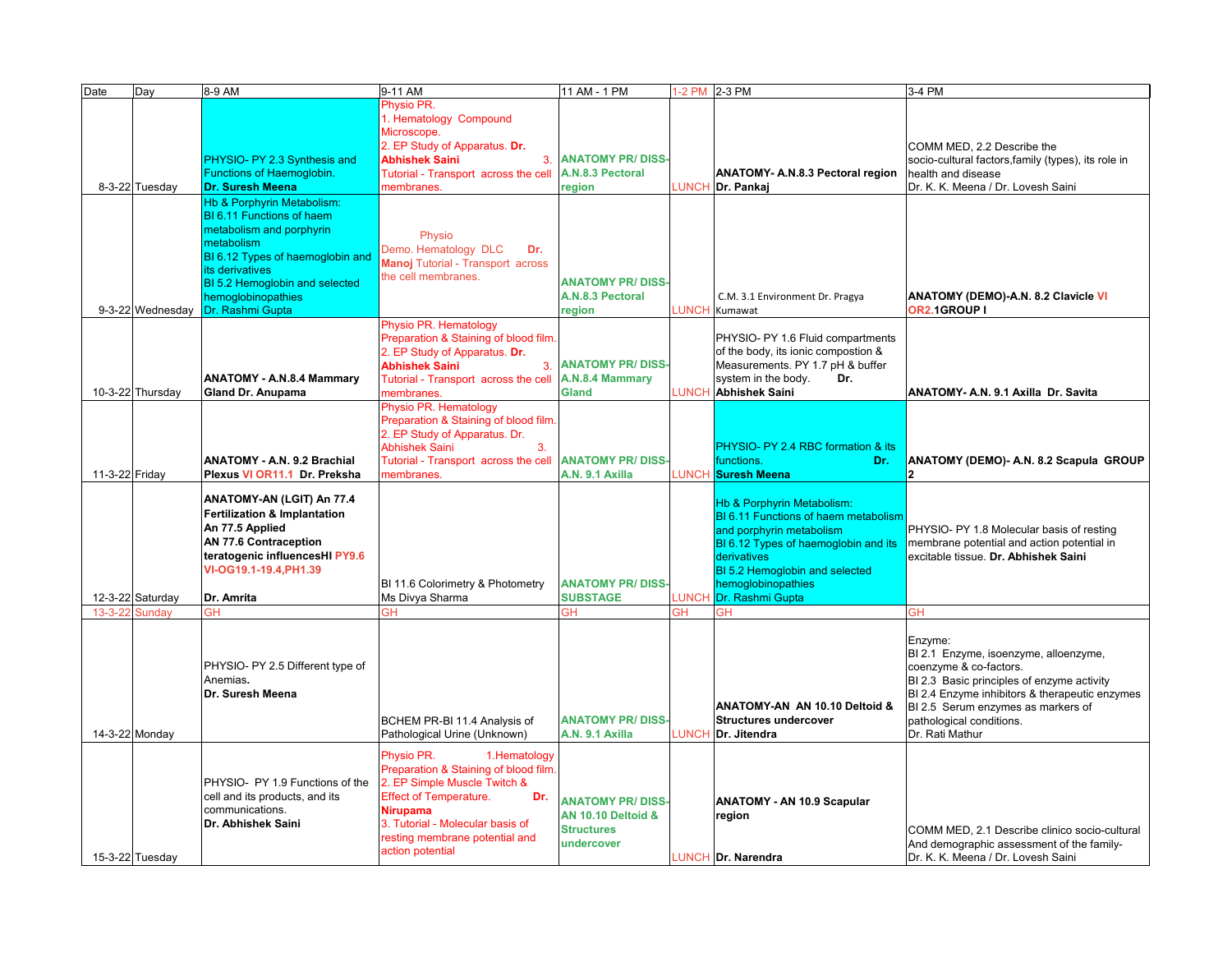| Date          | Day               | 8-9 AM                                                                                       | 9-11 AM                                                                                                                                                                                                          | 11 AM - 1 PM                                                                        |              | 1-2 PM 2-3 PM                                                                       | 3-4 PM                                                                                                                                                                                                                                                      |
|---------------|-------------------|----------------------------------------------------------------------------------------------|------------------------------------------------------------------------------------------------------------------------------------------------------------------------------------------------------------------|-------------------------------------------------------------------------------------|--------------|-------------------------------------------------------------------------------------|-------------------------------------------------------------------------------------------------------------------------------------------------------------------------------------------------------------------------------------------------------------|
|               |                   | Enzyme:                                                                                      |                                                                                                                                                                                                                  |                                                                                     |              |                                                                                     |                                                                                                                                                                                                                                                             |
|               |                   | BI 2.1 Enzyme, isoenzyme,                                                                    | Physio Demo. Hematology                                                                                                                                                                                          |                                                                                     |              |                                                                                     |                                                                                                                                                                                                                                                             |
|               |                   | alloenzyme,                                                                                  | Hemocytometer and TLC Dr.                                                                                                                                                                                        |                                                                                     |              |                                                                                     |                                                                                                                                                                                                                                                             |
|               |                   | coenzyme & co-factors.                                                                       | <b>Kavita Yadav</b> Tutorial - Molecular                                                                                                                                                                         |                                                                                     |              |                                                                                     |                                                                                                                                                                                                                                                             |
|               |                   | BI 2.3 Basic principles of enzyme                                                            | basis of resting membrane potential <b>ANATOMY PR/ DISS</b>                                                                                                                                                      |                                                                                     |              |                                                                                     |                                                                                                                                                                                                                                                             |
|               |                   | activity                                                                                     | and action potential                                                                                                                                                                                             | A.N. 9.2 Brachial                                                                   |              | C.M. 3.1 Environment Dr. Pragya                                                     | ANATOMY (DEMO)- A.N. 8.2                                                                                                                                                                                                                                    |
|               | 16-3-22 Wednesday | BI 2.4 Enzyme inhibitors &                                                                   |                                                                                                                                                                                                                  | <b>Plexus</b>                                                                       |              | LUNCH Kumawat                                                                       | HumerusVIOR2.2 GROUP I                                                                                                                                                                                                                                      |
| $17 - 3 - 22$ | Thursdav          | <b>GH</b>                                                                                    | <b>GH</b>                                                                                                                                                                                                        | GН                                                                                  | <b>GH</b>    | <b>GH</b>                                                                           | GΗ                                                                                                                                                                                                                                                          |
| $18 - 3 - 22$ | Friday            | GH                                                                                           | GH                                                                                                                                                                                                               | ЭH                                                                                  | ЗH           | <b>GH</b>                                                                           | GН                                                                                                                                                                                                                                                          |
|               |                   |                                                                                              |                                                                                                                                                                                                                  |                                                                                     |              | "Enzyme:<br>BI 2.1 Enzyme, isoenzyme,<br>alloenzyme,                                |                                                                                                                                                                                                                                                             |
|               |                   |                                                                                              |                                                                                                                                                                                                                  |                                                                                     |              | coenzyme & co-factors.<br>BI 2.3 Basic principles of enzyme<br>activity             | PHYSIO- PY 2.5 Jaundice Dr. Suresh Meena                                                                                                                                                                                                                    |
|               |                   |                                                                                              |                                                                                                                                                                                                                  |                                                                                     |              | BI 2.4 Enzyme inhibitors & therapeutic                                              |                                                                                                                                                                                                                                                             |
|               |                   | ANATOMY-"AN 78.1, 78.2, 78.3,                                                                |                                                                                                                                                                                                                  |                                                                                     |              | enzymes                                                                             |                                                                                                                                                                                                                                                             |
|               |                   | 78.4, AN 78.5 Second week of                                                                 |                                                                                                                                                                                                                  |                                                                                     |              | BI 2.5 Serum enzymes as markers of                                                  |                                                                                                                                                                                                                                                             |
|               |                   | <b>Development &amp; Pregnancy Test</b>                                                      | BI 11.18 Spectrophotometery Ms                                                                                                                                                                                   | <b>ANATOMY PR/DISS</b>                                                              |              | pathological conditions.                                                            |                                                                                                                                                                                                                                                             |
|               | 19-3-22 Saturday  | Dr. Sangita                                                                                  | Divya Sharma                                                                                                                                                                                                     | <b>SUBSTAGE</b>                                                                     | LUNCH        | Dr. Rati Mathur"                                                                    |                                                                                                                                                                                                                                                             |
| $20 - 3 - 22$ | Sundav            | GН                                                                                           | GН                                                                                                                                                                                                               | ЭH                                                                                  | ЗΗ           | GН                                                                                  |                                                                                                                                                                                                                                                             |
|               | 21-3-22 Monday    | PHYSIO- PY 10.5 Autonomic<br>Nervous System Dr. Tanu Atreya                                  | BCHEM PR-BI 11.4 Analysis of<br>Pathological Urine (Assessment)                                                                                                                                                  | <b>ANATOMY PR/DISS-</b><br>A.N. 9.2 Brachial<br><b>Plexus</b>                       |              | <b>ANATOMY- A.N. 10.2 Shoulder Joint</b><br>LUNCH VI OR1.5,1.6Dr. Chandrakala       | 'Enzyme: BI 2.1 Enzyme, isoenzyme,<br>alloenzyme, coenzyme & co-factors. BI 2.3<br>Basic principles of enzyme activity BI 2.4<br>Enzyme inhibitors & therapeutic enzymes BI 2.5<br>Serum enzymes as markers of pathological<br>conditions. Dr. Rati Mathur" |
|               |                   |                                                                                              | Physio PR.                                                                                                                                                                                                       |                                                                                     |              |                                                                                     |                                                                                                                                                                                                                                                             |
|               | 22-3-22 Tuesday   | PHYSIO- PY 2.6 WBC formation &<br>its regulation. Dr. Suresh Meena                           | 1. Hematology Identification of<br>blood cells.<br>2. EP Simple Muscle Twitch &<br>Effect of Temperature. Dr.<br><b>Nirupama</b><br>3. Tutorial - Synthesis and<br>Functions of Haemoglobin &<br>Variants of Hb. | <b>ANATOMY PR/DISS-</b><br><b>AN 10.9 Scapular</b><br>region and Muscles<br>of back |              | <b>ANATOMY-AN 11.1 Muscles of Arm</b><br>AN 11.4 Front and Back<br>LUNCH Dr. Dhiraj | COMM MED, Family adoption program Dr. K. K.<br>Meena / Dr. Lovesh Saini                                                                                                                                                                                     |
|               |                   |                                                                                              | Physio<br>Demo.<br>Hematology TRBC Dr. Manisha<br>Sankhla Tutorial - Synthesis and                                                                                                                               |                                                                                     |              |                                                                                     |                                                                                                                                                                                                                                                             |
|               | 23-3-22 Wednesday | <b>BCHEM Tutorial</b>                                                                        | Functions of Haemoglobin &<br>Variants of Hb.                                                                                                                                                                    | <b>ANATOMY</b>                                                                      | <b>LUNCH</b> | C.M.3.1 Environment Dr. Pragya<br>Kumawat                                           | <b>ANATOMY DEMO- Applied anatomy of</b><br>brachial plexus VI OR11.1 GROUP 2                                                                                                                                                                                |
|               | 24-3-22 Thursday  | ANATOMY-A.N. 11.2,11.3 Vessels 3. Tutorial - Synthesis and<br>and Nerves of arm<br>Dr. Seema | Physio PR. 1. Hematology<br>Identification of blood cells.<br>2. EP Simple Muscle Twitch &<br>Effect of Temperature. Dr.<br><b>Nirupama</b><br><b>Functions of Haemoglobin &amp;</b><br>Variants of Hb.          | <b>ANATOMY PR/DISS-</b><br><b>AN 10.9 Scapular</b><br>region and Muscles<br>of back | <b>LUNCH</b> | System Dr. Tanu Atreya                                                              | PHYSIO- PY 10.5 Autonomic Nervous ANATOMY-AN 12.1 Muscles of front of<br>forerarm<br>Dr. Rajesh                                                                                                                                                             |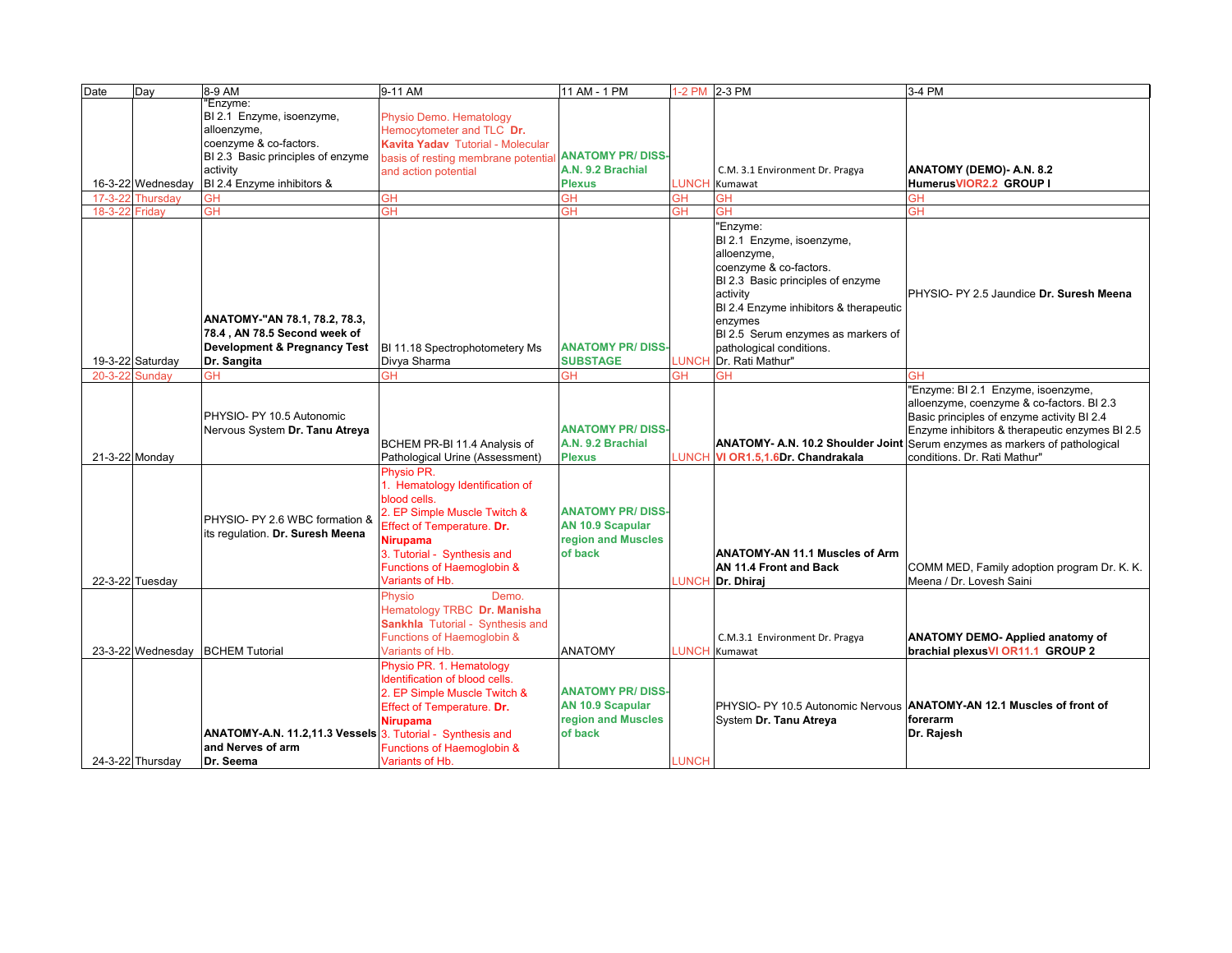| Date           | Day               | 8-9 AM                                                                                                                                                                                                                                                                                                                                                                                                 | 9-11 AM                                                                                                                                                                                                                                                     | 11 AM - 1 PM                                                                      |              | 1-2 PM 2-3 PM                                                                                                                                                          | 3-4 PM                                                                            |
|----------------|-------------------|--------------------------------------------------------------------------------------------------------------------------------------------------------------------------------------------------------------------------------------------------------------------------------------------------------------------------------------------------------------------------------------------------------|-------------------------------------------------------------------------------------------------------------------------------------------------------------------------------------------------------------------------------------------------------------|-----------------------------------------------------------------------------------|--------------|------------------------------------------------------------------------------------------------------------------------------------------------------------------------|-----------------------------------------------------------------------------------|
| 25-3-22 Friday |                   | ANATOMY-"AN (LGIT)12.2<br>Vessels and Nerves of forearmV<br><b>OR2.2</b><br>12.3 Flexor Reticulum<br>12.4 Fibrous flexor Sheath<br>Dr. Riya                                                                                                                                                                                                                                                            | Physio PR. 1. Hematology<br>Identification of blood cells.<br>2.<br><b>EP Effect of Two successive Stimuli</b><br>on skeletal muscle contraction. Dr.<br><b>Tanu</b><br>3. Tutorial -<br><b>Synthesis and Functions of</b><br>Haemoglobin & Variants of Hb. | <b>ANATOMY PR/DISS</b><br>AN 11.1 dissection<br>of Arm                            | LUNCH        | PHYSIO- PY 2.6 WBC formation & its<br>regulation. Dr. Suresh Meena                                                                                                     | <b>ANATOMY (DEMO)- Muscles of back</b><br><b>GROUP1</b>                           |
|                | 26-3-22 Saturday  | <b>ANATOMY-A.N.</b><br>79.1/79.2/79.3/79.4Third week of<br>development, primitive<br>streak,formation of nueral tube,<br>Notochord, Development of<br>somites, Intraembryonic coelom,<br>Folding of embryo& nueral tube<br>defects<br>Dr. Nandlal                                                                                                                                                      | BI 11.21 Estimation of Blood Sugar fossa & Anastmosis<br>Dr Madhuram Khandelwal                                                                                                                                                                             | <b>ANATOMY A.N.</b><br>8.2,12.5 Cubital<br>around elbow joint                     | <b>LUNCH</b> | Carbohydrate Chemistry:<br>BI 3.1 Carbohydrates chemistry<br>Dr. Aditi Ranawat                                                                                         | PHYSIO- PY 10.5 Autonomic Nervous System<br>Dr. Tanu Atreya                       |
| $27 - 3 - 22$  | Sunday            | GH                                                                                                                                                                                                                                                                                                                                                                                                     | GН                                                                                                                                                                                                                                                          | GH                                                                                | GH           | GН                                                                                                                                                                     | <b>GH</b>                                                                         |
|                | 28-3-22 Monday    | PHYSIO- PY 2.7 Formation of<br>Platelets, functions and variations<br>Dr. Suresh Meena                                                                                                                                                                                                                                                                                                                 | BCHEM PR- BI 11.21 Estimation of cubital fossaVI<br>Blood Sugar (Known)<br>Physio PR. 1. Hematology<br>Identification of blood cells.<br>2.<br><b>EP Effect of Two successive Stimuli</b><br>on skeletal muscle contraction. Dr.                            | <b>ANATOMY PR/DISS</b><br>A.N. 8.2, 12.5<br>IM4.19,25.9<br><b>ANATOMY PR/DISS</b> | <b>LUNCH</b> | <b>ANATOMY-"AN (LGIT)</b><br>Sternoclavicular joint and<br>Acromioclavicular joint, shoulder<br>girdleVI OR1.5,1.6<br>Dr. Sumit<br>ANATOMY-"AN 12.5 Muscles of<br>hand | Carbohydrate Chemistry:<br>BI 3.1 Carbohydrates chemistry<br>Dr. Aditi Ranawat    |
|                | 29-3-22 Tuesday   | PHYSIO- PY 10.5 Autonomic<br>Nervous System Dr. Tanu Atreya                                                                                                                                                                                                                                                                                                                                            | <b>Tanu</b><br>3. Tutorial -<br>Anemia.                                                                                                                                                                                                                     | AN 12.1 dissection<br>of front of forearm                                         | <b>LUNCH</b> | AN 12.6 Thumb Motility, Lumbrical<br>Introssei Dr. Vijaylaxmi                                                                                                          | COMM MED, COMM MED, Family adoption<br>program Dr. K. K. Meena / Dr. Lovesh Saini |
|                | 30-3-22 Wednesday | Carbohydrate Metabolism:<br>BI 3.2 Digestion and assimilation<br>of carbohydrates and storage<br>BI 3.4 Pathways of carbohydrate<br>metabolism,<br>(glycolysis, gluconeogenesis,<br>glycogen metabolism, HMP shunt)<br>BI 3.5 Regulation, functions and<br>integration of carbohydrate with<br>diseases<br>BI 3.6 TCA cycle<br>BI 3.7 Inhibitors of carbohydrate<br>metabolism<br>Dr. Pratibha Chauhan | Physio Demo. Hematology Hb<br>estimation & Blood Indices Dr.<br>Chhaya Gupta Tutorial - Anemia.                                                                                                                                                             | <b>ANATOMY PR/DISS</b><br>AN 12.1 dissection<br>of back of forearm                |              | C.M.3.1 Environment Dr. Pragya<br><b>LUNCH</b> Kumawat                                                                                                                 | <b>ANATOMY DEMO- RADIUS VI OR2.6 GROUP</b><br>2                                   |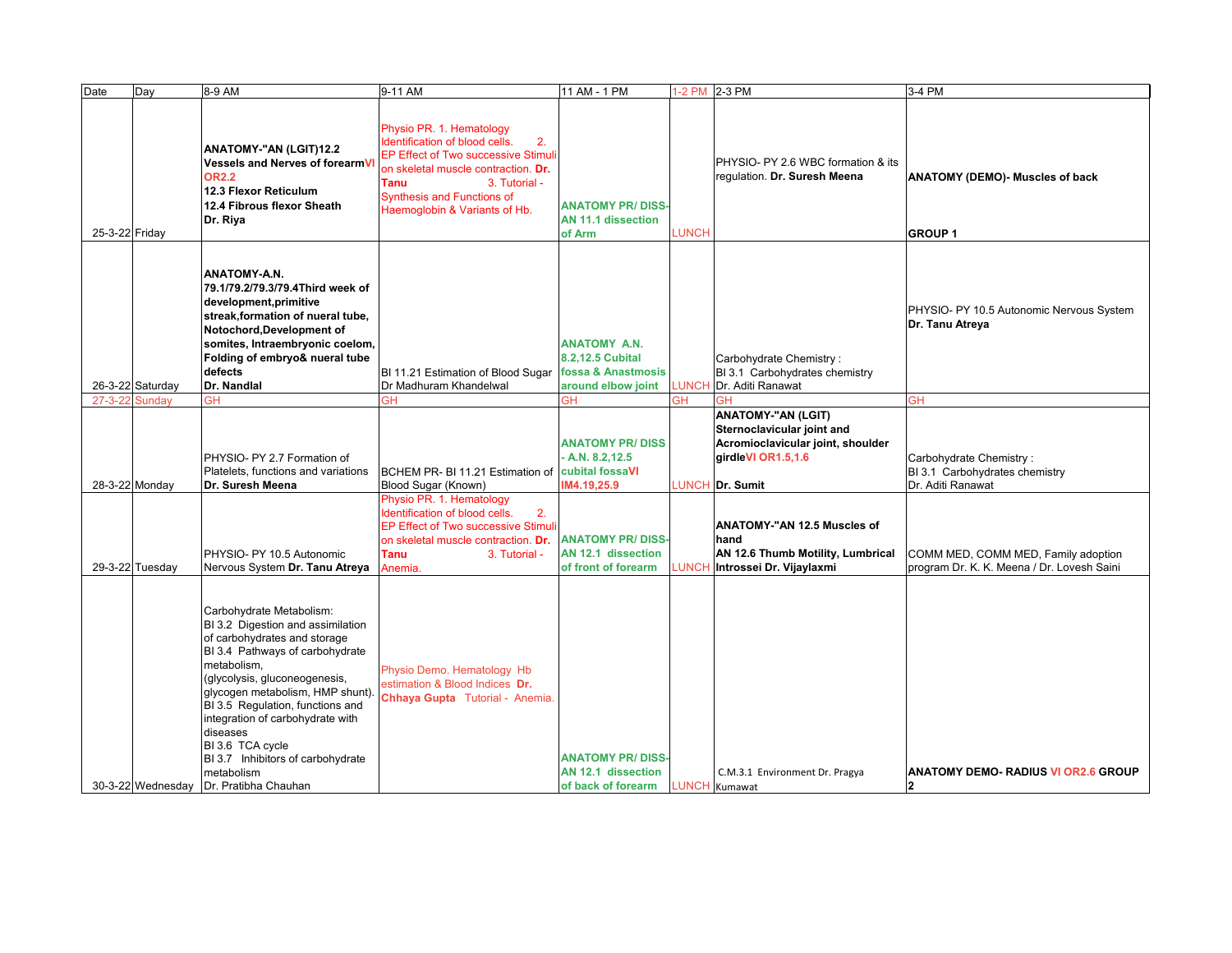| Date         | Day              | 8-9 AM                                                                                                                                                                                                                                                                                                                                                                                                  | 9-11 AM                                                                                                                                                                                                            | 11 AM - 1 PM                                                                                              |              | 1-2 PM 2-3 PM                                                                                                                             | 3-4 PM                                                                                                                                                                                                                                                                                                                                                                                         |
|--------------|------------------|---------------------------------------------------------------------------------------------------------------------------------------------------------------------------------------------------------------------------------------------------------------------------------------------------------------------------------------------------------------------------------------------------------|--------------------------------------------------------------------------------------------------------------------------------------------------------------------------------------------------------------------|-----------------------------------------------------------------------------------------------------------|--------------|-------------------------------------------------------------------------------------------------------------------------------------------|------------------------------------------------------------------------------------------------------------------------------------------------------------------------------------------------------------------------------------------------------------------------------------------------------------------------------------------------------------------------------------------------|
|              | 31-3-22 Thursday | ANATOMY-"AN (LGIT)12.7<br>vessels and nerves of hand<br>-Palmar arches<br>Dr. Neha                                                                                                                                                                                                                                                                                                                      | Physio PR. 1. Hematology<br>Identification of blood cells.<br>2.<br>EP Effect of Two successive Stimuli<br>on skeletal muscle contraction. Dr.<br>Tanu<br>3. Tutorial -<br>Anemia.                                 | <b>ANATOMY PR/DISS-</b><br>12.3 Flexor<br><b>Reticulum 12.4</b><br><b>Fibrous flexor</b><br><b>Sheath</b> | LUNCH        | PHYSIO- PY 2.8 Physiological basis<br>of hemostasis and anticoaqulants.<br>Bleeding & clotting disorders. Dr.<br><b>Suresh Meena</b>      | ANATOMY-AN 12.9,12.10 Palmar spaces,<br>ulnar bursa radial bursa, forearm space of<br>parona, digital synvial sheath<br>Dr. Sarojlata                                                                                                                                                                                                                                                          |
|              | 1-4-22 Friday    | ANATOMY-AN 12.11 Muscles of<br><b>Back of Forearm</b><br>Dr. Priyanka Katara                                                                                                                                                                                                                                                                                                                            | Physio PR. 1. Hematology<br>2.<br>Identification of blood cells.<br>EP Effect of increasing stimulus<br>strength on Skeletal Muscle<br>Contraction (Tetanus). Dr. Mamta<br><b>Meena</b><br>3. Tutorial -<br>Anemia | <b>ANATOMY PR/DISS</b><br><b>Dissection of Palm</b>                                                       | LUNCH        | PHYSIO- PY 3.1 Structure and<br>functions of a neuron and neuroglia.<br>Nerve growth factors/cytokines. Dr.<br><b>Manisha Sankhla</b>     | ANATOMY (DEMO)- A.N. 8.2,12.5 UlnaVI-<br>OR2.5,2.6 GROUP 1                                                                                                                                                                                                                                                                                                                                     |
| $2 - 4 - 22$ | Saturdav         | GH                                                                                                                                                                                                                                                                                                                                                                                                      | GН                                                                                                                                                                                                                 | GH                                                                                                        | ЭH           | GH                                                                                                                                        | GΗ                                                                                                                                                                                                                                                                                                                                                                                             |
| $3 - 4 - 22$ | Sunday           | GH                                                                                                                                                                                                                                                                                                                                                                                                      | GН                                                                                                                                                                                                                 | ЭH                                                                                                        | ЭH           | ЭH                                                                                                                                        | GН                                                                                                                                                                                                                                                                                                                                                                                             |
|              | 4-4-22 Monday    | PHYSIO- PY 2.9 Differrent Blood<br>groups clinical importance of blood<br>grouping. Blood banking &<br>transfusion. Dr. Suresh Meena                                                                                                                                                                                                                                                                    | BCHEM PR- BI 11.21 Estimation of AN 13.3,13.4 Joints<br>Blood Sugar (Unknown)                                                                                                                                      | <b>ANATOMY PR/DISS</b><br>of upper limb                                                                   | <b>LUNCH</b> | ANATOMY-"AN (LGIT)12.12<br>Vesseles & Nerves of back of<br>forearm<br>12.13 Extensor retinaculum<br>12.14 Dorsal Digital<br>Dr. Abhilasha | Carbohydrate Metabolism:<br>BI 3.2 Digestion and assimilation of<br>carbohydrates and storage<br>BI 3.4 Pathways of carbohydrate metabolism,<br>(glycolysis, gluconeogenesis, glycogen<br>metabolism, HMP shunt).<br>BI 3.5 Regulation, functions and integration of<br>carbohydrate with diseases<br>BI 3.6 TCA cycle<br>BI 3.7 Inhibitors of carbohydrate metabolism<br>Dr. Pratibha Chauhan |
|              | 5-4-22 Tuesday   | PHYSIO- PY 3.2 Types, Functions<br>& Properties of Nerve Fibers. PY<br>3.3 Degeneration and regeneration<br>in peripheral nerves. PY 3.17<br>Strength duration curve. Dr.<br><b>Manisha Sankhla</b>                                                                                                                                                                                                     | Physio PR. 1. Hematology DLC. 2.<br>EP Effect of increasing stimulus<br>strength on Skeletal Muscle<br>Contraction (Tetanus). Dr. Mamta<br><b>Meena</b><br>3. Tutorial -<br>Hemostasis & Anticoagulants.           | <b>ANATOMY PR/DISS</b><br><b>AN 13.3,13.4 Joints</b><br>of upper limb                                     | LUNCH        | ANATOMY-AN (LGIT)13.3,13.4<br>elbow joint, radio-ulnar joint, wrist<br>and other joints (carpometacarpal<br>joint)<br>Dr. Pankaj          | COMM MED, 2.2 Role of family in health &<br><b>Disease</b><br>Dr. Kusum Lata Gaur                                                                                                                                                                                                                                                                                                              |
|              | 6-4-22 Wednesday | Carbohydrate Metabolism:<br>BI 3.2 Digestion and assimilation<br>of carbohydrates and storage<br>BI 3.4 Pathways of carbohydrate<br>metabolism,<br>(glycolysis, gluconeogenesis,<br>glycogen metabolism, HMP shunt).<br>BI 3.5 Regulation, functions and<br>integration of carbohydrate with<br>diseases<br>BI 3.6 TCA cycle<br>BI 3.7 Inhibitors of carbohydrate<br>metabolism<br>Dr. Pratibha Chauhan | Physio Demo. Hematology<br>Bleeding Time, Clotting Time &<br>Blood Group. Dr. Preeti Sharma<br>Tutorial - Hemostasis &<br>Anticoagulants.                                                                          | <b>ANATOMY A.N. 8.2</b><br><b>Surface anatomy</b><br><b>Radiology of upper</b><br>limb RD 1.11            |              | C.M. 3.1 Environment Dr. Pragya<br><b>LUNCH</b> Kumawat                                                                                   | ANATOMY (DEMO)- A.N. 8.2 Carpals<br><b>Metacarpals</b><br>and MCP joint<br><b>GROUP 2</b>                                                                                                                                                                                                                                                                                                      |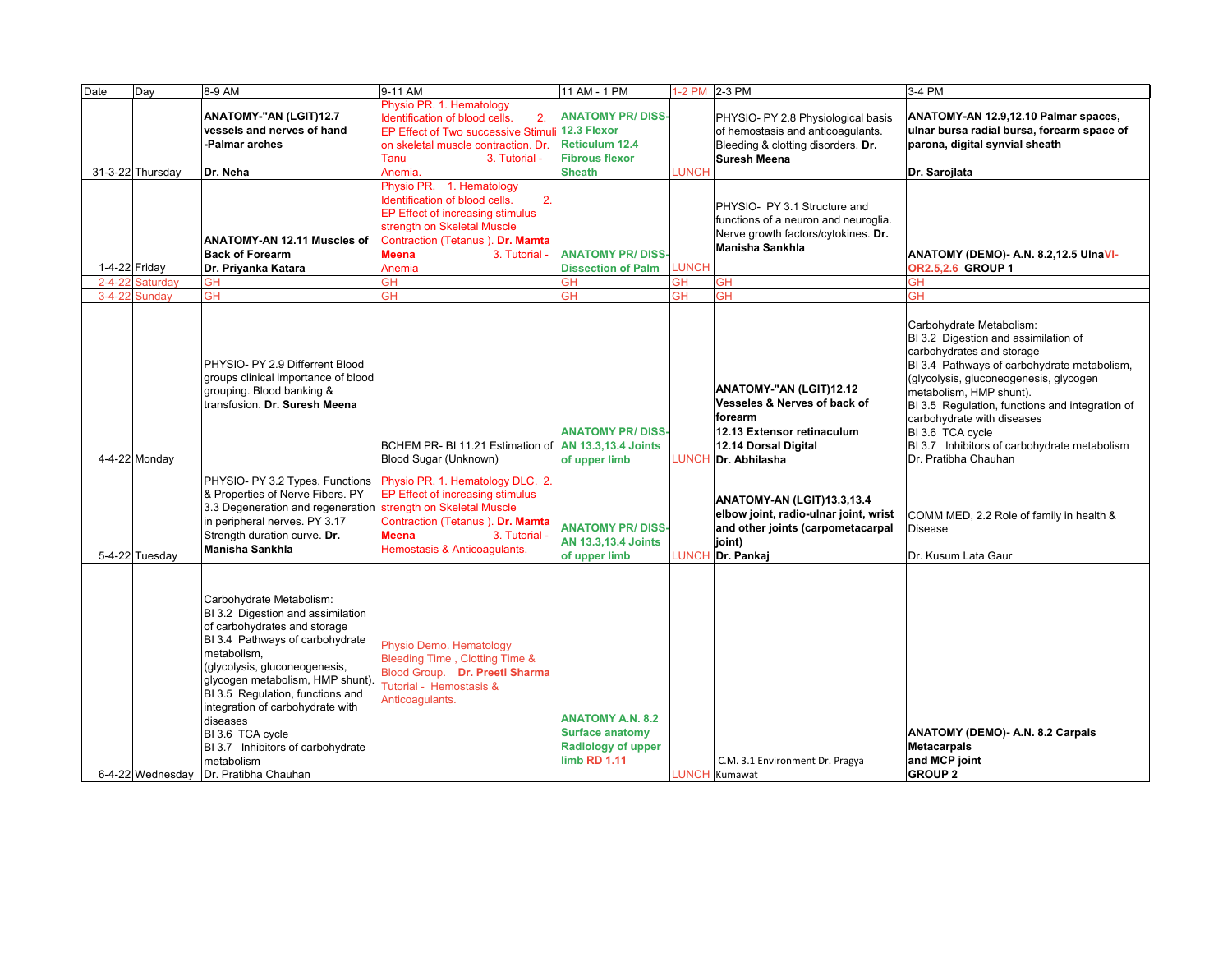| Date           | Day                           | 8-9 AM                                                                                                                                                                                                                                                              | 9-11 AM                                                                                                                                                                                            | 11 AM - 1 PM                                                                         |                    | 1-2 PM 2-3 PM                                                                                                                                                                                                                                                                                                                                                                                           | 3-4 PM                                                                                                                                                                   |
|----------------|-------------------------------|---------------------------------------------------------------------------------------------------------------------------------------------------------------------------------------------------------------------------------------------------------------------|----------------------------------------------------------------------------------------------------------------------------------------------------------------------------------------------------|--------------------------------------------------------------------------------------|--------------------|---------------------------------------------------------------------------------------------------------------------------------------------------------------------------------------------------------------------------------------------------------------------------------------------------------------------------------------------------------------------------------------------------------|--------------------------------------------------------------------------------------------------------------------------------------------------------------------------|
|                | 7-4-22 Thursday               | ANATOMY-A.N21.3/21`.6.<br>Thoracic inlet& outlet, thoracic<br>cage & Internal thoracic arteryH<br><b>PY6.2</b><br>Dr. Anupama                                                                                                                                       | Physio PR. 1. Hematology DLC. 2.<br>EP Effect of increasing stimulus<br>strength on Skeletal Muscle<br>Contraction (Tetanus ). Dr. Mamta<br>3. Tutorial -<br>Meena<br>Hemostasis & Anticoagulants. | <b>ANATOMY PR/DISS-</b><br>surface landmarks<br>of thorax thoracic<br>cage VI OR2.8, | LUNCH              | PHYSIO- PY 2.10 Immunity Dr<br>Sangeeta Vyas                                                                                                                                                                                                                                                                                                                                                            | ANATOMY-A.N.21.4/21.5/21.7 Intercostal<br>spaces<br>Dr. Savita                                                                                                           |
| 8-4-22 Friday  |                               | <b>ANATOMY-"AN (LGIT)</b><br><b>Introduction to Microscope</b><br>An 65.1,65.2<br>Simple & Stratified Epithelium<br>Dr. Preksha                                                                                                                                     | Physio PR. 1. Hematology DLC. 2.<br>EP Genesis of fatigue in skeletal<br>muscle. Dr. Nirupama<br>3. Tutorial - Hemostasis &<br>Anticoagulants.                                                     | <b>ANATOMY PR/DISS-</b><br>A.N.21.4/21.5/21.7<br><b>Intercostal spaces</b>           | <b>LUNCH</b>       | PHYSIO- PY 3.4 Neuro-Muscular<br>junction and transmission of impulses.<br>Dr. Manisha Sankhla                                                                                                                                                                                                                                                                                                          | <b>ANATOMY (DEMO)-Demo-Sternum VI OR2.8</b><br><b>GROUP1</b>                                                                                                             |
|                | 9-4-22 Saturday               | <b>ANATOMY-AN</b><br><b>EMBRYOLOGY:A.N.</b><br>79.5/79.6/80.1/80.2/80.4/80.7/80.6/<br>81.2 Congenital<br>malformations, nucleus<br>pulposus, sacrococcygeal<br>teratoma & malformations in first<br>trimester, role of teratogens VI<br>PE23.1,23.2,n<br>Dr. Amrita | BI 11.21 Estimation of Blood Urea & ANATOMY PR/ DISS-<br>clearance Ms Geeta Biloniya                                                                                                               | <b>SUBSTAGE</b>                                                                      | LUNCH              | Carbohydrate Metabolism:<br>BI 3.2 Digestion and assimilation of<br>carbohydrates and storage<br>BI 3.4 Pathways of carbohydrate<br>metabolism,<br>(glycolysis, gluconeogenesis,<br>glycogen metabolism, HMP shunt).<br>BI 3.5 Regulation, functions and<br>integration of carbohydrate with<br>diseases<br>BI 3.6 TCA cycle<br>BI 3.7 Inhibitors of carbohydrate<br>metabolism<br>Dr. Pratibha Chauhan | PY 2.10 Immunity Dr Sangeeta Vyas                                                                                                                                        |
| $10 - 4 - 22$  | Sundav                        | GH                                                                                                                                                                                                                                                                  | GH                                                                                                                                                                                                 | GН                                                                                   | GH                 | GH                                                                                                                                                                                                                                                                                                                                                                                                      | GH                                                                                                                                                                       |
|                | 11-4-22 Monday                | PHYSIO- PY 3.5 Neuro-Muscular<br>blocking agents. PY 3.6<br>Pathophysiology of Myasthenia<br>gravis. PY 3.13 Muscular<br>dystrophy: Myopathies. Dr.<br>Manisha Sankhla                                                                                              | BCHEM PR BI 11.21- Estimation of<br>Blood Urea & its Clearance<br>(Known)                                                                                                                          | <b>ANATOMY PR/DISS-</b><br>A.N.21.4/21.5/21.7<br><b>Intercostal spaces</b>           |                    | ANATOMY-AN (LGIT)A.N.<br>21.11Mediastinum<br>LUNCH Dr. Jitendra                                                                                                                                                                                                                                                                                                                                         | BI 3.10 Interpret the results of blood glucose<br>levels & other lab-investigations related to<br>disorders of carbohydrate metabolism & case<br>study - Dr S. K. Vardey |
|                | 12-4-22 Tuesday               | PHYSIO- PY 2.10 Immunity Dr<br>Sangeeta vyas                                                                                                                                                                                                                        | Physio PR. 1. Hematology<br>Hemocytometer & TLC.<br>2.<br>EP Genesis of fatigue in skeletal<br>muscle. Dr. Nirupama<br>3. Tutorial - Different types of<br>immunity.                               | <b>ANATOMY PR/DISS-</b><br>A.N.<br>21.11Mediastinum                                  |                    | ANATOMY-AN (LGIT)A.N.<br>24.1Pluera, Pleural recess &<br>Effusion HI PY6.1 VIIM3.1 Dr.<br>LUNCH Narendra                                                                                                                                                                                                                                                                                                | COMM MED, 1.4 Natural History of Disease, Dr.<br>Kusum Lata Gaur                                                                                                         |
| $14 - 4 - 22$  | 13-4-22 Wednesday<br>Thursdav | Lipid Chemistry:<br>BI 4.1 Lipid Chemistry<br>BI 11.24 Advantages and/or<br>disadvantages of use of<br>unsaturated, saturated and trans<br>fats<br>Dr. Rekha Bagla<br><b>GH</b>                                                                                     | Physio Demo. Hematology Total<br>Platelet count & Reticulocyte. Dr.<br><b>Rinki Hada</b> Tutorial - Different<br>types of immunity.<br>GH                                                          | <b>ANATOMY PR/DISS-</b><br>A.N.<br>21.11Mediastinum<br><b>GH</b>                     | LUNCH<br><b>GH</b> | C.M. 3.1 Environment Dr. Pragya<br>Kumawat<br>GH                                                                                                                                                                                                                                                                                                                                                        | ANATOMY (DEMO)-Ribs VI OR2.8 GROUP 2<br>GH                                                                                                                               |
| 15-4-22 Friday |                               | <b>GH</b>                                                                                                                                                                                                                                                           | GH                                                                                                                                                                                                 | <b>GH</b>                                                                            | <b>GH</b>          | <b>GH</b>                                                                                                                                                                                                                                                                                                                                                                                               | <b>GH</b>                                                                                                                                                                |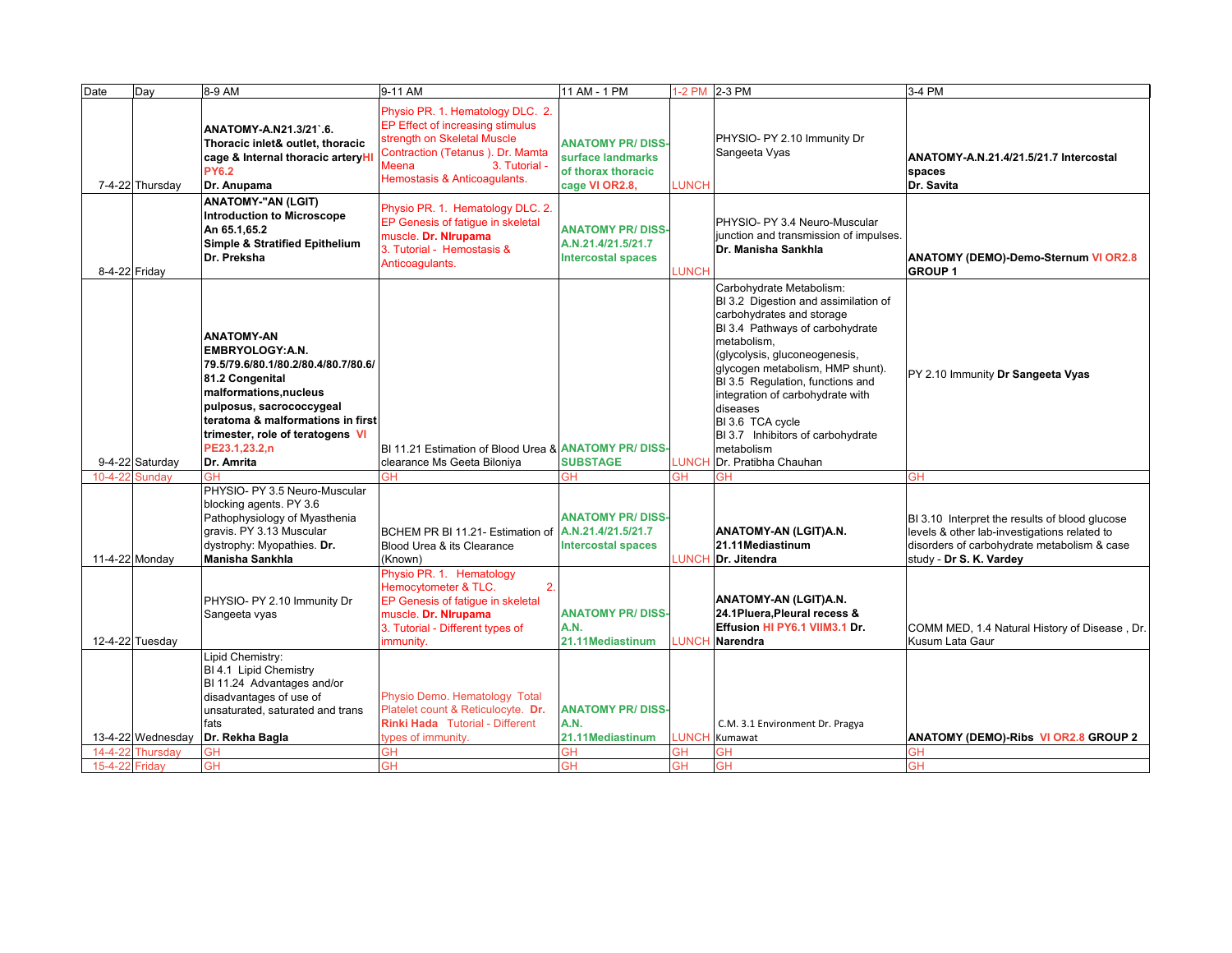| Date           | Day               | 8-9 AM                                                                                                                                                                                                                                                                                                                                              | 9-11 AM                                                                                                                                                                                                                                           | 11 AM - 1 PM                                                                                              |              | 1-2 PM 2-3 PM                                                                                                                                                  | 3-4 PM                                                                                                                                                       |
|----------------|-------------------|-----------------------------------------------------------------------------------------------------------------------------------------------------------------------------------------------------------------------------------------------------------------------------------------------------------------------------------------------------|---------------------------------------------------------------------------------------------------------------------------------------------------------------------------------------------------------------------------------------------------|-----------------------------------------------------------------------------------------------------------|--------------|----------------------------------------------------------------------------------------------------------------------------------------------------------------|--------------------------------------------------------------------------------------------------------------------------------------------------------------|
|                | 16-4-22 Saturday  | <b>ANATOMY-"ANATOMY-AN (LGIT)</b><br>EMBRYOLOGY-A.N.<br>80.3/80.4/80.5Placenta & applied<br>Twinning, estiamtion of foetal<br>age, prenatal diagnosis, C.V.<br>biopsy and amniocentesisVI<br>OG11.1<br>"""Dr. Sangita                                                                                                                               | BI 11.7, 11.21 Estimation of Serum<br>Creatinine & its clearance Ms<br>Geeta Biloniya                                                                                                                                                             | <b>ANATOMY PR/DISS</b><br><b>SUBSTAGE</b>                                                                 | LUNCH        | ipid Chemistry:<br>BI 4.1 Lipid Chemistry<br>BI 11.24 Advantages and/or<br>disadvantages of use of unsaturated,<br>saturated and trans fats<br>Dr. Rekha Bagla | PHYSIO- PY 3.7 Different types of muscle fibers<br>and their sturcture. Dr. Manisha Sankhla                                                                  |
|                | 17-4-22 Sunday    | GН                                                                                                                                                                                                                                                                                                                                                  | GH                                                                                                                                                                                                                                                | ЭH                                                                                                        | ЭH           |                                                                                                                                                                | GH                                                                                                                                                           |
|                | 18-4-22 Monday    | PHYSIO- PY 6.1 Functional<br><b>Anatomy of Respiratory System Dr</b><br><b>Nirupama</b>                                                                                                                                                                                                                                                             | BCHEM PR BI 11.21- Estimation of<br>Blood Urea & its Clearance<br>(Unknown)                                                                                                                                                                       | <b>ANATOMY PR/DISS</b><br>A.N. 24.2,24.3/24.5<br><b>Lungs and relations</b>                               | LUNCH        | <b>ANATOMY-AN (LGIT)A.N.</b><br>24.2,24.3/24.5 Lungs<br><b>Bronchopulmonary segments &amp;</b><br>applied HI PY6.1, VI IM3.1 Dr.<br>Chandrakala                | BI 4.6 Prostaglandins and eicosanoid-<br>Dr. Rekha Bagla                                                                                                     |
|                | 19-4-22 Tuesday   | PHYSIO- PY 3.8 Action potential &<br>its properties in different types. Dr.<br><b>Manisha Sankhla</b>                                                                                                                                                                                                                                               | Physio PR. 1. Hematology TRBC.<br>2. EP Nerve Conduction Velocity<br>&Multiple Stimuli. Dr. Abhishek<br><b>Saini</b><br>3. Tutorial -<br><b>Neuromuscular Junction &amp;</b><br>Neuromuscular Blocking agents.                                    | <b>ANATOMY PR/DISS</b><br>A.N. 24.2,24.3/24.5<br><b>Lungs and relations LUNCH</b>                         |              | <b>ANATOMY-AN (LGIT)A.N.</b><br>23.1/23.2/23.7/24.6/25.8Trachea,Oes<br>ophagus, Thoracic duct, Barium<br>swallow                                               | COMM MED, Family adoption program Dr.<br>Kusum lata Gaur                                                                                                     |
|                | 20-4-22 Wednesday | Lipid Metabolism:<br>BI 4.2 Digestion and absorption of<br>dietary<br>Lipids and Metabolism<br>BI 4.3 Lipoprotein metabolism &<br>associated disorders<br>BI 4.4 Structure and functions of<br>lipoproteins & relations with<br>atherosclerosis<br>BI 11.17 Basis & rationale of<br>biochemical tests done in<br>dyslipedimia<br>Dr. Sandhya Mishra | Physio Demo. Hematology ESR,<br>PCV, Osmotic Fragility. Dr. Manoj<br>Tutorial - Neuromuscular Junction<br>& Neuromuscular Blocking agents.                                                                                                        | <b>ANATOMY PR/DISS</b><br>A.N.22.1,22.2<br><b>Pericardium and</b><br><b>External features of</b><br>heart | <b>LUNCH</b> | C.M.3.1 Environment Dr. Pragya<br>Kumawat                                                                                                                      | ANATOMY (DEMO)-AN .21.8/21.10 Joints -<br>manubriosternal,costovertebral,costotransve<br>rse, xiphisternal, costochondral<br>&interchondral<br><b>GROUP1</b> |
|                | 21-4-22 Thursday  | Anatomy-AN (LGIT)A.N.22.1,22.2<br><b>Pericardium and External</b><br>features of heart VIPA27.7<br>IM2.19.<br>Dr. Dhiraj                                                                                                                                                                                                                            | Physio PR. Hematology<br>Hemocytometer & TLC.<br>$\mathbf{2}$<br><b>EP Nerve Conduction Velocity</b><br>&Multiple Stimuli. Dr. Abhishek<br><b>Saini</b><br>3. Tutorial -<br><b>Neuromuscular Junction &amp;</b><br>Neuromuscular Blocking agents. | <b>ANATOMY PR/DISS</b><br>A.N.22.1,22.2<br><b>Pericardium and</b><br><b>External features of</b><br>heart | <b>LUNCH</b> | PHYSIO- PHYSIO- PY 6.2 Mechanics<br>of normal respiration, pressure<br>changes during ventilation, lung<br>volume and capacities. Dr. Nirupama                 | ANATOMY-AN (LGIT)A.N. 22.2, PY 5.1<br>chambers of Heart & Septal defects<br>Dr. Seema                                                                        |
| 22-4-22 Friday |                   | ANATOMY-"AN (LGIT)AN 65.2<br>AN 66.1 AN 66.2 Glandular<br>epithelium<br><b>Connective tissue</b><br>Dr. Rajesh                                                                                                                                                                                                                                      | Physio PR. Hematology<br>Hemocytometer & TLC. 2. EP<br><b>Nerve Conduction Velocity</b><br>&Multiple Stimuli. Dr. Abhishek<br>Saini<br>3. Tutorial -<br><b>Neuromuscular Junction &amp;</b><br>Neuromuscular Blocking agents.                     | <b>ANATOMY PR/DISS</b><br>A.N. 22.2, PY 5.1<br>chambers of Heart LUNCH                                    |              | PHYSIO- PY 3.9 Molecular basis of<br>muscle contraction in skeletal and in<br>smooth muscles. Dr. Manisha<br><b>Sankhla</b>                                    | ANATOMY (DEMO)-A.N. 23.4/25.4/25.5 Arch of<br>aorta, Thoracic aorta, Tetralogy of fallot,<br>Coarctation of aorta, Transposition of great<br>vessels GROUP 2 |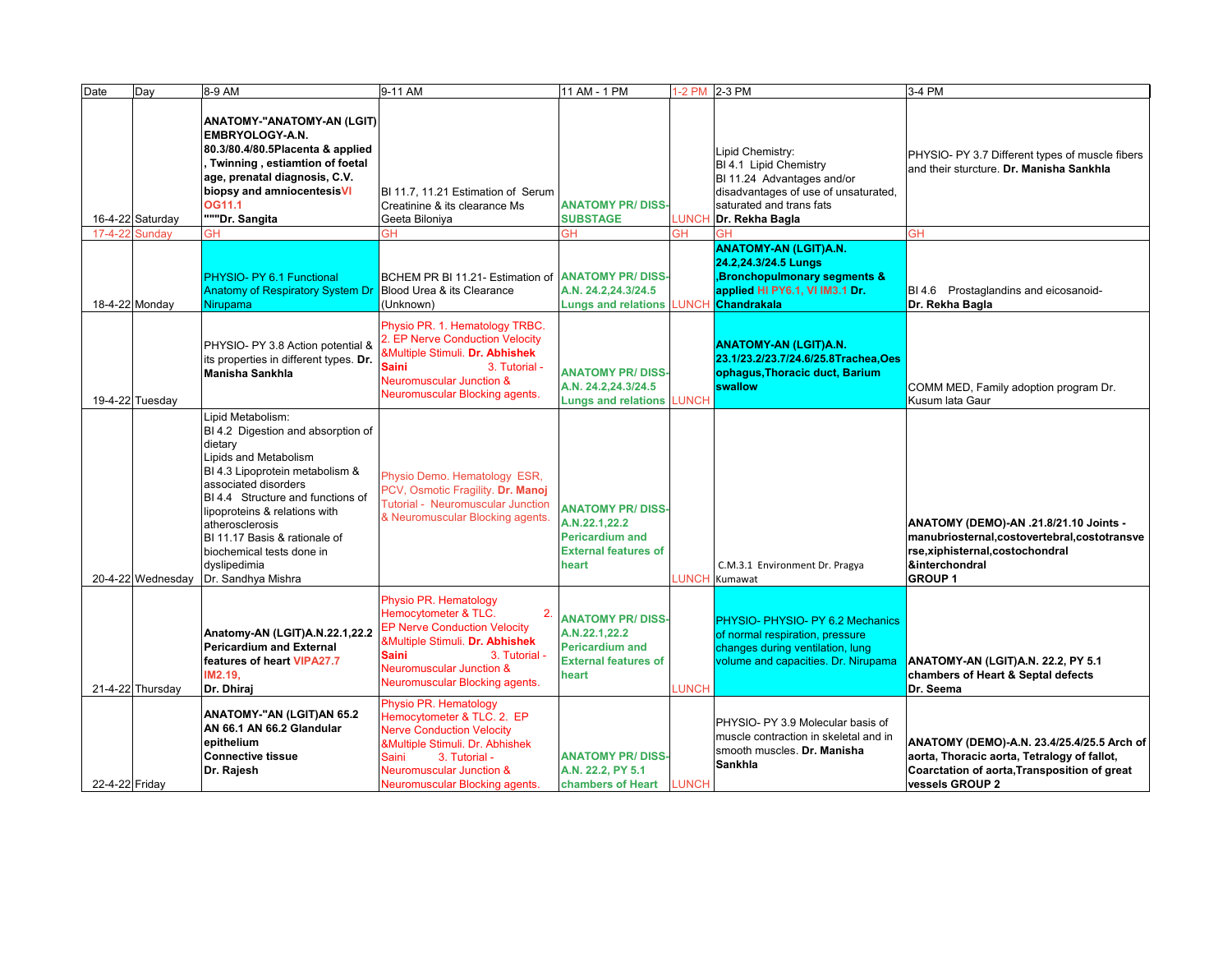| Date          | Day               | 8-9 AM                                                                                                                                                                                                                                                                                                                                              | 9-11 AM                                                                                                                                                                                                                                                         | 11 AM - 1 PM                                                                |              | 1-2 PM 2-3 PM                                                                                                                                                                                                                                                                                                                                       | 3-4 PM                                                                                                                                                                                                                                                                                                                                     |
|---------------|-------------------|-----------------------------------------------------------------------------------------------------------------------------------------------------------------------------------------------------------------------------------------------------------------------------------------------------------------------------------------------------|-----------------------------------------------------------------------------------------------------------------------------------------------------------------------------------------------------------------------------------------------------------------|-----------------------------------------------------------------------------|--------------|-----------------------------------------------------------------------------------------------------------------------------------------------------------------------------------------------------------------------------------------------------------------------------------------------------------------------------------------------------|--------------------------------------------------------------------------------------------------------------------------------------------------------------------------------------------------------------------------------------------------------------------------------------------------------------------------------------------|
|               | 23-4-22 Saturday  | <b>ANATOMY-AN (LGIT)</b><br><b>EMBRYOLOGY-A.N. Respiratory Cholesterol Dr. Shyam Sunder</b><br>System VIPA26.1,26.2 Dr. Riya                                                                                                                                                                                                                        | <b>BI</b> 11.9 Estimation of Serum T.<br>Mittal                                                                                                                                                                                                                 | <b>ANATOMY PR/DISS</b><br><b>SUBSTAGE</b>                                   | <b>LUNCH</b> | Lipid Metabolism:<br>BI 4.2 Digestion and absorption of<br>dietary<br>Lipids and Metabolism<br>BI 4.3 Lipoprotein metabolism &<br>associated disorders<br>BI 4.4 Structure and functions of<br>lipoproteins & relations with<br>atherosclerosis<br>BI 11.17 Basis & rationale of<br>biochemical tests done in<br>dyslipedimia<br>Dr. Sandhya Mishra | PHYSIO- PY 6.2 Mechanics of normal<br>respiration, pressure changes during ventilation,<br>lung volume and capacities. Dr. Nirupama                                                                                                                                                                                                        |
| $24 - 4 - 22$ | Sundav            | GН                                                                                                                                                                                                                                                                                                                                                  | ЭH                                                                                                                                                                                                                                                              | GH                                                                          | ЗH           | GH                                                                                                                                                                                                                                                                                                                                                  | <b>GH</b>                                                                                                                                                                                                                                                                                                                                  |
|               | 25-4-22 Monday    | PHYSIO- PY 3.10 Mode of muscle<br>contraction. PY 3.11 Energy<br>source and muscle metabolism. PY<br>3.12 Gradation of muscular activity.<br>Dr. Manisha Sankhla                                                                                                                                                                                    | <b>BCHEM PR-BI11.7.11.21</b><br>Estimation of S Creatinine and its<br>clearance (Known)                                                                                                                                                                         | <b>ANATOMY PR/DISS-</b><br>A.N. 22.2, PY 5.1<br>chambers of Heart           |              | ANATOMY-AN (LGIT)A.N. 22.3/22.5<br><b>UNCH Coronary CirculationDr. Nandlal</b>                                                                                                                                                                                                                                                                      | Lipid Metabolism:<br>BI 4.2 Digestion and absorption of dietary<br>Lipids and Metabolism<br>BI 4.3 Lipoprotein metabolism & associated<br>disorders<br>BI 4.4 Structure and functions of lipoproteins &<br>relations with atherosclerosis<br>BI 11.17 Basis & rationale of biochemical tests<br>done in dyslipedimia<br>Dr. Sandhya Mishra |
|               | 26-4-22 Tuesday   | PHYSIO- PY 6.2 Mechanics of<br>normal respiration, pressure<br>changes during ventilation, lung<br>volume and capacities. Dr.<br>Nirupama                                                                                                                                                                                                           | Physio PR. 1. Hematology Hb<br>estimation & Blood Indices.<br>2.<br>EP Dissection of frogs heart,<br>normal cardiogram and Effect of<br>temperature on frogs heart normal<br>cardiogram. Dr. Tanu<br>3.<br>Tutorial - Molecular basis of<br>muscle contraction. | <b>ANATOMY PR/</b><br><b>DISSA.N. 22.3/22.5</b><br><b>Coronary arteries</b> | <b>LUNCH</b> | ANATOMY-AN (LGIT)A.N. 22.6/22.7<br><b>Fibroskeleton of heart, conducting</b><br>system of heart & Cardiac plexus<br>Dr. Sumit                                                                                                                                                                                                                       | COMM MED,2.1 clinico socio-cultural and<br>demographic<br>assessment of the community<br>Dr. Avtar singh Dua                                                                                                                                                                                                                               |
|               | 27-4-22 Wednesday | Lipid Metabolism:<br>BI 4.2 Digestion and absorption of<br>dietary<br>Lipids and Metabolism<br>BI 4.3 Lipoprotein metabolism &<br>associated disorders<br>BI 4.4 Structure and functions of<br>lipoproteins & relations with<br>atherosclerosis<br>BI 11.17 Basis & rationale of<br>biochemical tests done in<br>dyslipedimia<br>Dr. Sandhya Mishra | Physio Demo. Human- Clinical<br>Examination of Abdomen. Dr.<br><b>Ramesh Soni Tutorial - Molecular</b><br>basis of muscle contraction.                                                                                                                          | <b>ANATOMY PR/</b><br>DISSA.N. 22.3/22.5<br><b>Coronary arteries</b>        |              | UNCH CM 3.7 Entomolgy, Dr. Manoj Gupta                                                                                                                                                                                                                                                                                                              | <b>ANATOMY (DEMO)- Thoracic Vertebrae</b><br><b>GROUP1</b>                                                                                                                                                                                                                                                                                 |
|               | 28-4-22 Thursday  | ANATOMY-AN (LGIT)A.N. 21.9,<br><b>PY Mechanism of respiration</b><br>Dr. Vijaylaxmi                                                                                                                                                                                                                                                                 | Physio PR. 1. Hematology TRBC.<br>2. EP Dissection of frogs heart,<br>normal cardiogram and Effect of<br>temperature on frogs heart normal<br>cardiogram. Dr. Tanu<br>3.<br><b>Tutorial - Molecular basis of muscle</b><br>contraction.                         | <b>ANATOMY PR/</b><br>DISSA.N. 22.3/22.5<br><b>Coronary sinus</b>           | <b>LUNCH</b> | PHYSIO- PY 5.1 Functional anatomy<br>of heart and conducting system. Dr.<br><b>Sanjay Singhal</b>                                                                                                                                                                                                                                                   | ANATOMY--AN (LGIT)A.N.<br>23.5/23.6/24.4Thoracic sympathetic chain,<br>splanchnic nerves & phrenic nerve<br>' Dr. Neha                                                                                                                                                                                                                     |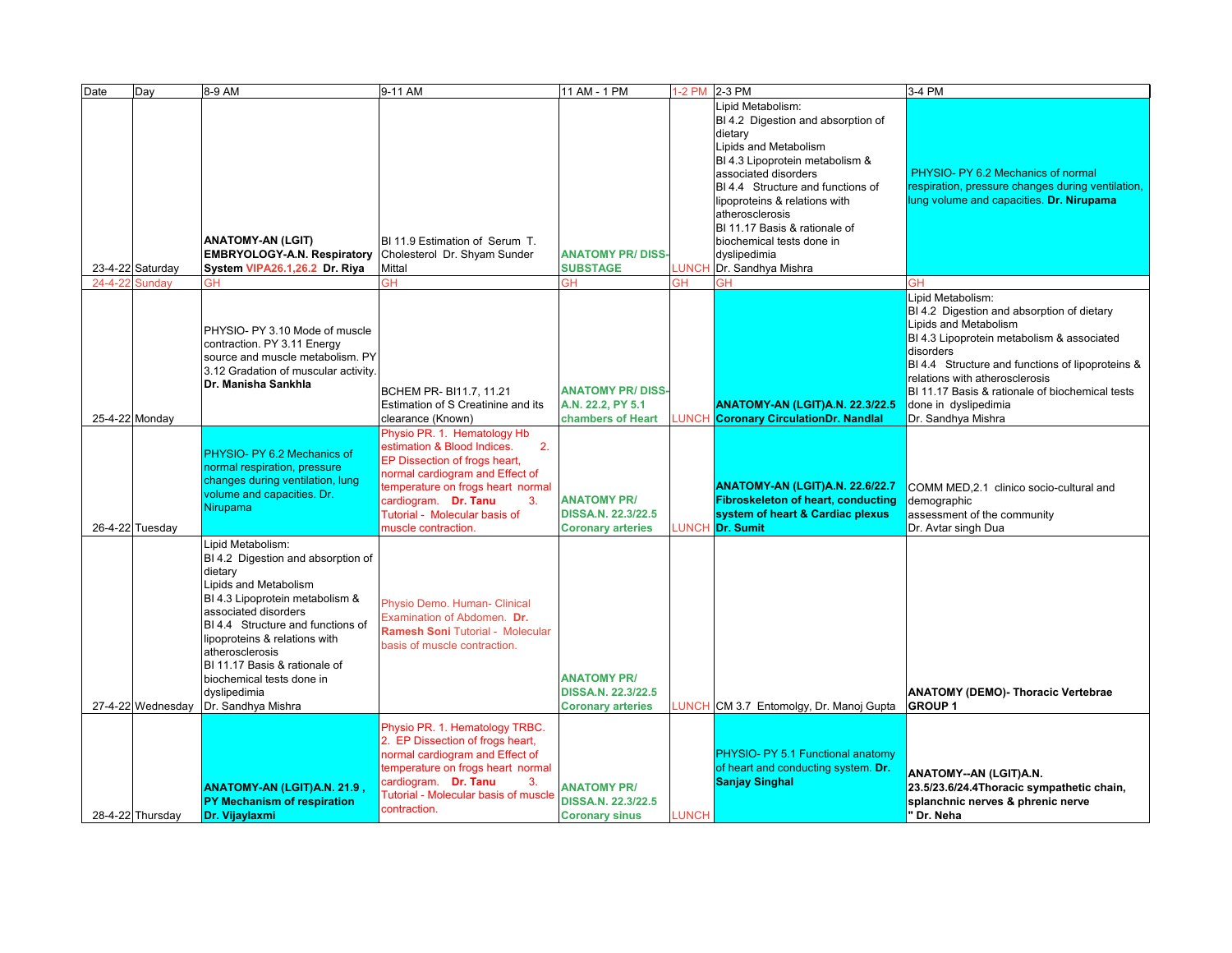| Date           | Day              | 8-9 AM                                                                                                                                                                    | 9-11 AM                                                                                                                                                                                                                                                                                                 | 11 AM - 1 PM                                                                  | 1-2 PM 2-3 PM |                                                                                                                                                                 | 3-4 PM                                                                                                                                                                      |
|----------------|------------------|---------------------------------------------------------------------------------------------------------------------------------------------------------------------------|---------------------------------------------------------------------------------------------------------------------------------------------------------------------------------------------------------------------------------------------------------------------------------------------------------|-------------------------------------------------------------------------------|---------------|-----------------------------------------------------------------------------------------------------------------------------------------------------------------|-----------------------------------------------------------------------------------------------------------------------------------------------------------------------------|
| 29-4-22 Friday |                  | Anatomy-"AN (LGIT)71.1<br><b>Histlogy of Bone &amp; Cartilage</b><br>Dr. Sarojlata                                                                                        | Physio PR. 1. Hematology TRBC.<br>2. EP Dissection of frogs heart,<br>normal cardiogram and Effect of<br>temperature on frogs heart normal<br>cardiogram. Dr. Tanu<br>3.<br>Tutorial - Molecular basis of muscle<br>contraction.                                                                        | <b>ANATOMY PR/DISS-</b><br>revision of lungs<br>and heart                     | LUNCH         | PHYSIO- PY 6.3 Transport of<br>respiratory gases. Dr. Nirupama                                                                                                  | ANATOMY (DEMO)-Radiology and surface<br>markings VIPA27.7 IM2.19, GROUP 2                                                                                                   |
|                | 30-4-22 Saturday | <b>ANATOMY-AN (LGIT)Embryology</b> BI11.9 Estimation of HDL<br><b>CVS</b> I<br>Dr. Priyanka Katara                                                                        | Cholesterol Dr. Shyam Sunder<br><b>Mittal</b>                                                                                                                                                                                                                                                           | <b>ANATOMY PR/DISS</b><br><b>SUBSTAGE</b>                                     | LUNCH         | Metabolism of Protein:<br>BI 5.3 Digestion and absorption of<br>dietary proteins<br>BI 5.4 Disorders associated with<br>protein metabolism<br>Dr. Harjeet Singh | PHYSIO- PY 5.1 Conducting system and<br>Pacemaker tissue. Dr. Sanjay Singhal                                                                                                |
| $1 - 5 - 22$   | Sundav           | GH                                                                                                                                                                        | GH                                                                                                                                                                                                                                                                                                      | <b>GH</b>                                                                     | GH            | GH                                                                                                                                                              | <b>GH</b>                                                                                                                                                                   |
|                |                  | PHYSIO- PY 6.3 Transport of<br>respiratory gases. Dr. Nirupama                                                                                                            | BCHEM PR-BI11.7, 11.21<br>Estimation of S Creatinine and its                                                                                                                                                                                                                                            | <b>ANATOMY PR/DISS</b><br><b>Introduction and</b><br><b>Surface landmarks</b> |               | ANATOMY-"AN (LGIT)15.3 Muscles<br>of front of thigh<br>15.1, 15.2 Fascia & Cutanous<br>nerves of front of thighVI SU28.1<br>Dr. Abhilasha                       | Metabolism of Protein:<br>BI 5.3 Digestion and absorption of dietary<br>proteins<br>BI 5.4 Disorders associated with protein<br>metabolism                                  |
|                | 2-5-22 Monday    |                                                                                                                                                                           | clearance (Unknown)                                                                                                                                                                                                                                                                                     | of lower limb                                                                 | LUNCH         |                                                                                                                                                                 | Dr. Harjeet Singh                                                                                                                                                           |
| $3 - 5 - 22$   | <b>Tuesdav</b>   | GH                                                                                                                                                                        | GH                                                                                                                                                                                                                                                                                                      | <b>GH</b>                                                                     | ЭH.           | <b>GH</b>                                                                                                                                                       | ЗH                                                                                                                                                                          |
|                | 4-5-22 Wednesday | Metabolism of Protein:<br>BI 5.3 Digestion and absorption of<br>dietary proteins<br>BI 5.4 Disorders associated with<br>protein metabolism<br>Dr. Harjeet Singh           | Physio Demo. Human- Clinical<br><b>Examination of Respiratory System.</b><br>Dr. Manoj Tutorial -<br>Pathophysiology of Myasthenia<br>Gravis & Muscular Dystrophy.                                                                                                                                      | <b>ANATOMY PR/DISS-</b><br>AN 15.3 Front of<br>thigh                          |               | COMM MED 3.7 Entomolgy, Dr.<br>LUNCH Manoj Gupta                                                                                                                | ANATOMY (DEMO)- Hip bone-IVI OR2.9<br><b>GROUP1</b>                                                                                                                         |
|                | 5-5-22 Thursday  | ANATOMY-"AN (LGIT))15.3<br>Femoral trangle & its content<br>15.4. Femoral sheath , Femoral<br>herniaVI SU27.6,28.1&PE21.14<br>Femoral nerve, femoral hernia<br>Dr. Pankaj | Physio PR. 1. Hematology Hb<br>estimation & Blood Indices.<br>2.<br>EP Effect of drug (Acetylcholine,<br>Adrenaline and Atropine) on frogs<br>heart and Vagal escape and<br>Extrasystole . Dr. Ramesh Soni<br>3. Tutorial - Pathophysiology of<br><b>Myasthenia Gravis &amp; Muscular</b><br>Dystrophy. | <b>ANATOMY PR/DISS-</b><br>AN 15.3 Front of<br>thigh                          | <b>LUNCH</b>  | muscle. Dr. Sanjay Singhal                                                                                                                                      | PHYSIO- PY 5.2 Properties of Cardiac ANATOMY-"AN (LGIT)Adductor canal & its<br>contents<br>15.5,20.3,20.5 Venous drainage of lower limb<br>Varicose vein<br>DVT Dr. Anupama |
|                | 6-5-22 Friday    | <b>ANATOMY-AN (LGIT) A.N 69.1,</b><br>69.2, 69.3 HISTOLOGY: CVS<br><b>Dr. Savita</b>                                                                                      | Physio PR. 1. Hematology Hb<br>estimation & Blood Indices. 2. EP<br>Effect of drug (Acetylcholine,<br>Adrenaline and Atropine) on frogs<br>heart and Vagal escape and<br>Extrasystole . Dr. Ramesh Soni<br>3. Tutorial -Pathophysiology of<br>Myasthenia Gravis & Muscular<br>Dystrophy.                | <b>ANATOMY PR/DISS-</b><br>AN 15.3 Front of<br>thigh                          | <b>LUNCH</b>  | PHYSIO- PY 6.3 Transport of<br>respiratory gases. Dr. Nirupama                                                                                                  | ANATOMY (DEMO)- Hip Bone -II VI OR2.9<br><b>GROUP 2</b>                                                                                                                     |
|                | 7-5-22 Saturday  | <b>ANATOMY-AN (LGIT)Embryology</b><br><b>CVS IIVI PE23.1,23.2</b><br>Dr. Preksha                                                                                          | BI 11.10 Estimation of TG Ms<br>Anuradha Khichar                                                                                                                                                                                                                                                        | <b>ANATOMY PR/DISS</b><br><b>SUBSTAGE</b>                                     | <b>LUNCH</b>  | Metabolism of Protein:<br>BI 5.3 Digestion and absorption of<br>dietary proteins<br>BI 5.4 Disorders associated with<br>protein metabolism<br>Dr. Harjeet Singh | PHYSIO- PY 5.2 Properties of Cardiac muscle.<br>Dr. Sanjay Singhal                                                                                                          |
|                | 8-5-22 Sundav    | <b>GH</b>                                                                                                                                                                 | GH                                                                                                                                                                                                                                                                                                      | <b>GH</b>                                                                     | <b>GH</b>     | <b>GH</b>                                                                                                                                                       | <b>GH</b>                                                                                                                                                                   |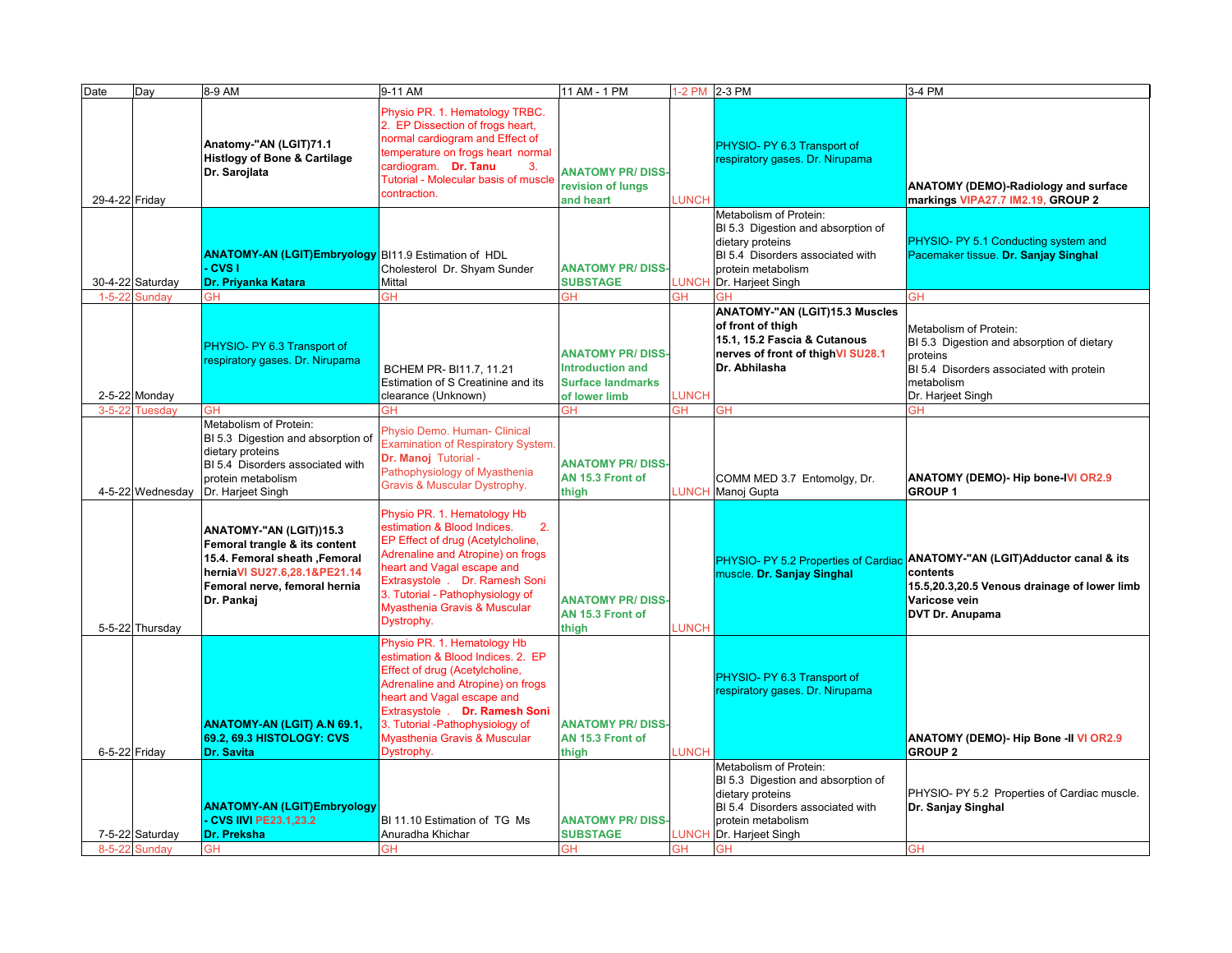| Date           | Day               | 8-9 AM                                                                                                                                                                                                          | 9-11 AM                                                                                                                                                                                                                                                                                                                                                          | 11 AM - 1 PM                                                      |              | 1-2 PM 2-3 PM                                                                                                                    | 3-4 PM                                                                                                                                                                                                 |
|----------------|-------------------|-----------------------------------------------------------------------------------------------------------------------------------------------------------------------------------------------------------------|------------------------------------------------------------------------------------------------------------------------------------------------------------------------------------------------------------------------------------------------------------------------------------------------------------------------------------------------------------------|-------------------------------------------------------------------|--------------|----------------------------------------------------------------------------------------------------------------------------------|--------------------------------------------------------------------------------------------------------------------------------------------------------------------------------------------------------|
|                | 9-5-22 Monday     | PHYSIO- PY 5.3 Cardiac cycle. Dr.<br><b>Sanjay Singhal</b>                                                                                                                                                      | BCHEM PR-BI 11.9 Estimation of<br>Serum Total Cholesterol (Known)                                                                                                                                                                                                                                                                                                | <b>ANATOMY PR/DISS</b><br>AN 15.3 Front of<br>thigh               | <b>LUNCH</b> | ANATOMY-AN (LGIT) A.N.15.1/15.2<br><b>Medial Side of thigh</b><br>Dr. Amrita                                                     | Integration of Metabolism & Homeostasis:<br>BI 6.1 Integration of Metabolism & Homeostasis<br>BI 3.9 Mechanism & significance of blood<br>glucose regulation in health & disease<br>Dr. Neelima Hemkar |
|                | 10-5-22 Tuesday   | PHYSIO- PY 6.4 Physiology of<br>high altitude and deep sea Diving.<br>Dr. Nirupama                                                                                                                              | Physio PR. 1. Hematology<br>Bleeding Time, Clotting Time &<br><b>Blood Group.</b><br>2. EP Effect of drug (Acetylcholine,<br>Adrenaline and Atropine) on frogs<br>heart and Vagal escape and<br>Extrasystole . Dr. Ramesh Soni<br>3. Tutorial -Mechanics of normal<br>respiration & pressure changes<br>during ventilation.                                      | <b>ANATOMY PR/DISS</b><br>A.N.15.1/15.2 Medial<br>Side of thigh   | <b>LUNCH</b> | ANATOMY-AN (LGIT)A.N.16.1, 16.3<br><b>Gluteal region I-muscles</b><br>trendelenber's sign<br>Dr. Jitendra                        | COMM MED, 2.2 assessment of socio-economic<br>status of family, Dr. Avtar Singh Dua                                                                                                                    |
|                | 11-5-22 Wednesday | Integration of Metabolism &<br>Homeostasis:<br>BI 6.1 Integration of Metabolism &<br>Homeostasis<br>BI 3.9 Mechanism & significance<br>of blood glucose regulation in<br>health & disease<br>Dr. Neelima Hemkar | Physio Demo. Human-ECG. Dr.<br><b>Chhaya Gupta Tutorial - Mechanics</b><br>of normal respiration & pressure<br>changes during ventilation.                                                                                                                                                                                                                       | <b>ANATOMY PR/DISS-</b><br>A.N.15.1/15.2 Medial<br>Side of thigh  | LUNCH        | COMM MED 3.7 Entomolgy, Dr.<br>Manoj Gupta                                                                                       | <b>ANATOMY (DEMO)- Femur bone VI OR2.10-</b><br>2.12 BGROUP 1                                                                                                                                          |
|                | 12-5-22 Thursday  | ANATOMY-AN (LGIT)A.N. 16.2<br>Gluteal region II- Vessels and<br><b>Nerves</b><br>Dr. Narendra                                                                                                                   | Physio PR. Hematology Bleeding<br>Time, Clotting Time & Blood Group.<br>Physio Demo. Human- Clinical<br>Examination of CVS. Dr. Abhishek<br>Saini Physio Demo. Human-<br>Measurement of arterial BP and<br>efiect off posture and exercise on<br>arterial BP. Dr. Tanu Tutorial-<br>Mechanics of normal respiration &<br>pressure changes during<br>ventilation. | <b>ANATOMY PR/DISS</b><br>A.N.16.1, 16.3<br><b>Gluteal region</b> | <b>LUNCH</b> | PHYSIO- PY 5.4 Generations.<br>conduction of Cardiac impulse. Dr.<br><b>Sanjay Singhal</b>                                       | ANATOMY-AN (LGIT) A.N. 16.4/16.5<br>Hamstring group of muscles, Vessels and<br>nerves of Back of thigh<br>Dr. Sangita                                                                                  |
| 13-5-22 Friday |                   | ANATOMY-A.N67.1, 67.2, 67.3<br>HISTOLOGY Muscle HI PY3.7-<br>3.10 Dr. Chandrakala                                                                                                                               | Physio PR. Hematology Bleeding<br>Time, Clotting Time & Blood Group.<br>Physio Demo. Human- Clinical<br>Examination of CVS. Dr. Abhishek<br>Saini Physio Demo. Human-<br>Measurement of arterial BP and<br>efiect of posture and exercise on<br>arterial BP. Dr. Tanu Tutorial-<br>Mechanics of normal respiration &<br>pressure changes during<br>ventilation.  | <b>ANATOMY PR/DISS</b><br>A.N.16.1, 16.3<br><b>Gluteal region</b> | <b>LUNCH</b> | PHYSIO- PY 6.4 Physiology of high<br>altitude and deep sea Diving. Dr.<br><b>Nirupama</b>                                        | ANATOMY (DEMO)-A.N.16.6 Popliteal Fossa<br><b>GROUP 2</b>                                                                                                                                              |
|                | 14-5-22 Saturday  | <b>ANATOMY-AN (LGIT)Embryology-</b><br><b>CVS III</b><br>Dr. Dhiraj                                                                                                                                             | BI 11.8 Estimation of proteins Ms<br>Mamta                                                                                                                                                                                                                                                                                                                       | <b>ANATOMY PR/DISS</b><br><b>SUBSTAGE</b>                         | <b>LUNCH</b> | Nucleoprotein Chemistry:<br>BI 7.1 Structure and functions of DNA PHYSIO- PY 5.5 Physiology of<br>and RNA<br>Dr. Chitra Upadhyay | electrocardiogram. Dr. Sanjay Singhal                                                                                                                                                                  |
| $15 - 5 - 22$  | Sundav            | GH                                                                                                                                                                                                              | GΗ                                                                                                                                                                                                                                                                                                                                                               | ЭH                                                                | ЭH           | ЗH                                                                                                                               | <b>GH</b>                                                                                                                                                                                              |
|                | 16-5-22 Monday    | <b>IA THEORY</b>                                                                                                                                                                                                | <b>ANATOMY</b>                                                                                                                                                                                                                                                                                                                                                   |                                                                   | <b>LUNCH</b> |                                                                                                                                  |                                                                                                                                                                                                        |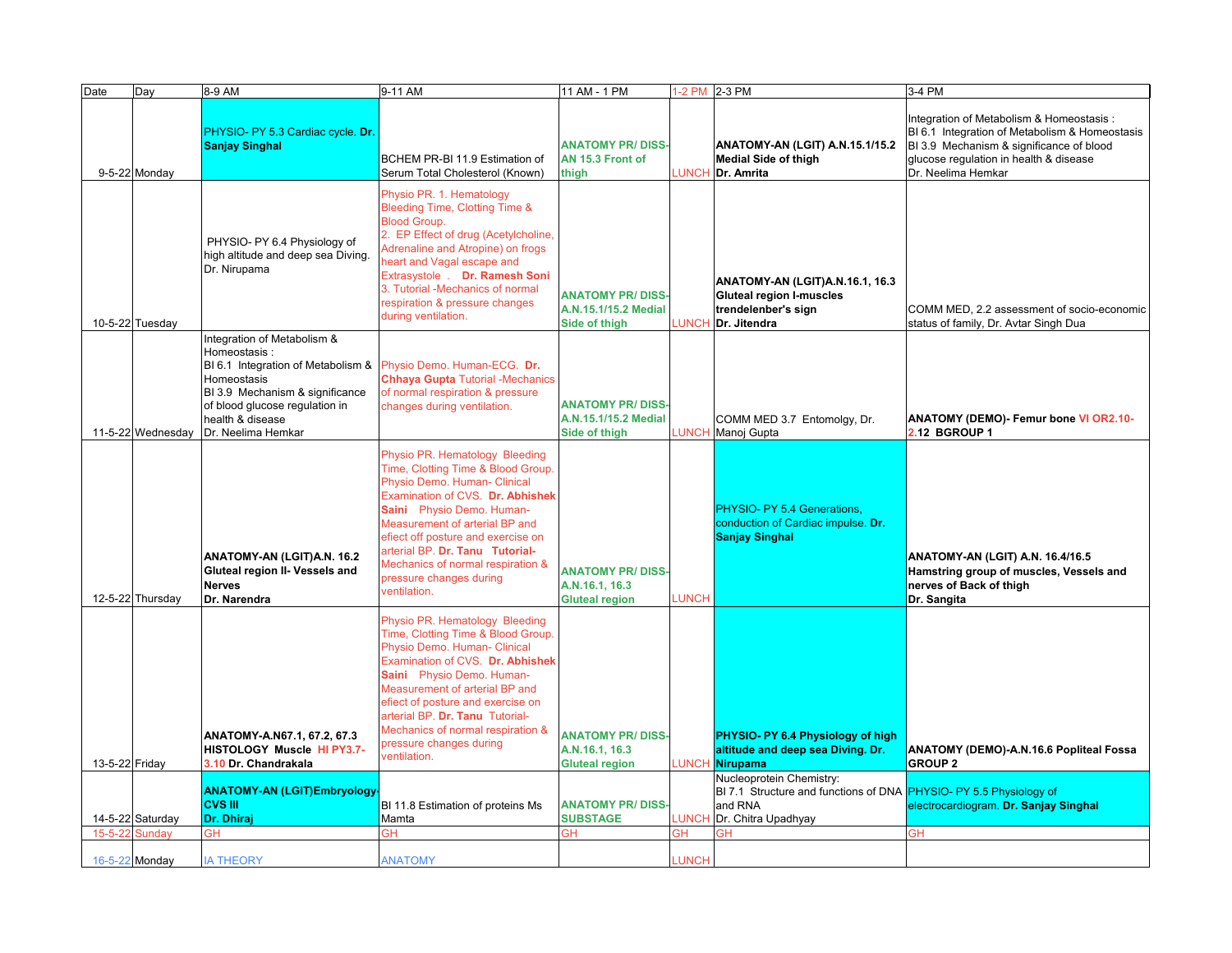| Date           | Day                               | 8-9 AM                               | 9-11 AM                                               | 11 AM - 1 PM            |                           | 1-2 PM 2-3 PM                              | 3-4 PM                                                                     |
|----------------|-----------------------------------|--------------------------------------|-------------------------------------------------------|-------------------------|---------------------------|--------------------------------------------|----------------------------------------------------------------------------|
|                |                                   |                                      |                                                       |                         |                           |                                            |                                                                            |
|                | 17-5-22 Tuesday                   | <b>PREP LEAVE</b>                    |                                                       |                         | LUNCH                     |                                            |                                                                            |
|                |                                   |                                      |                                                       |                         |                           |                                            |                                                                            |
|                | 18-5-22 Wednesday                 | <b>IA THEORY</b>                     | <b>PHYSIO</b>                                         |                         | <b>LUNCH</b>              |                                            |                                                                            |
|                |                                   |                                      |                                                       |                         |                           |                                            |                                                                            |
|                | 19-5-22 Thursday                  | <b>PREP LEAVE</b>                    |                                                       |                         | <b>LUNCH</b>              |                                            |                                                                            |
|                |                                   |                                      |                                                       |                         |                           |                                            |                                                                            |
| 20-5-22 Friday |                                   | <b>IA THEORY</b>                     | <b>BCHEM</b>                                          |                         | LUNCH                     |                                            |                                                                            |
|                |                                   |                                      |                                                       |                         |                           |                                            |                                                                            |
| $21 - 5 - 22$  | Saturday                          | <b>IA THEORY</b>                     | <b>COMM MED</b>                                       |                         | <b>LUNCH</b>              |                                            |                                                                            |
| $22 - 5 - 22$  | Sunday                            | GH                                   | GH                                                    | GН                      | GH                        | GH                                         | GH                                                                         |
|                |                                   |                                      |                                                       |                         |                           |                                            |                                                                            |
|                | 23-5-22 Monday                    | <b>A PRACTICAL</b>                   | <b>PRACTICAL</b>                                      |                         | <b>LUNCH</b>              |                                            |                                                                            |
|                |                                   |                                      |                                                       |                         |                           |                                            |                                                                            |
|                | 24-5-22 Tuesday                   | <b>IA PRACTICAL</b>                  | <b>PRACTICAL</b>                                      |                         | <b>UNCH</b>               |                                            |                                                                            |
|                |                                   |                                      |                                                       |                         |                           |                                            |                                                                            |
|                |                                   |                                      |                                                       |                         |                           |                                            |                                                                            |
|                | 25-5-22 Wednesday                 | <b>IA PRACTICAL</b>                  | <b>PRACTICAL</b>                                      |                         | <b>UNCH</b>               |                                            |                                                                            |
|                |                                   |                                      |                                                       |                         | <b>LUNCH</b>              |                                            |                                                                            |
|                | 26-5-22 Thursday                  | <b>IA PRACTICAL</b>                  | <b>PRACTICAL</b>                                      |                         |                           |                                            |                                                                            |
|                |                                   |                                      |                                                       |                         |                           |                                            |                                                                            |
| 27-5-22 Friday |                                   | <b>IA PRACTICAL</b>                  | PRACTICAL- COMM MED                                   |                         | <b>LUNCH</b>              |                                            |                                                                            |
|                |                                   |                                      |                                                       |                         |                           |                                            |                                                                            |
| 29-5-22        | 28-5-22 Saturday<br><b>Sundav</b> | <b>IA PRACTICAL</b><br><b>GH</b>     | PRACTICAL- COMM MED<br>GH                             | ЗH                      | <b>LUNCH</b><br><b>GH</b> | <b>GH</b>                                  | GН                                                                         |
|                |                                   |                                      |                                                       |                         |                           |                                            |                                                                            |
|                |                                   | PHYSIO-PY 5.5 Physiology of          |                                                       |                         |                           |                                            | Metabolism of Nucleoprotein :<br>BI 6.2 Metabolic processes of nucleotides |
|                |                                   |                                      |                                                       |                         |                           |                                            |                                                                            |
|                |                                   |                                      |                                                       |                         |                           |                                            |                                                                            |
|                |                                   | electrocardiogram, its application & |                                                       |                         |                           | ANATOMY-AN (LGIT) A.N.                     | BI 6.3 Disorders associated with nucleotide                                |
|                |                                   | the cardiac axis.                    |                                                       | <b>ANATOMY PR/DISS</b>  |                           | 17.1/17.2/17.3 Hip joint, Surgical hip     | metabolism                                                                 |
|                |                                   | Dr. Sanjay Singhal                   | BCHEM PR-BI 11.9 Estimation of                        | A.N.16.6 Popliteal      |                           | replacement fracture neck of femur         | BI 6.4 Gout & Lesch Nyhan syndrome                                         |
|                | 30-5-22 Monday                    |                                      | Serum Total Cholesterol (Unknown) Fossa               |                         |                           | LUNCH VIOR12.1 Dr. Seema                   | Dr. Chitra Upadhyay                                                        |
|                |                                   |                                      | Physio PR Hematology Total                            |                         |                           |                                            |                                                                            |
|                |                                   |                                      | Platelet count & Reticulocyte.                        |                         |                           |                                            |                                                                            |
|                |                                   |                                      | Physio Demo. Human- Clinical                          |                         |                           |                                            |                                                                            |
|                |                                   |                                      | Examination of CVS. Dr. Abhishek                      |                         |                           |                                            |                                                                            |
|                |                                   |                                      | Saini Physio Demo. Human-                             |                         |                           |                                            |                                                                            |
|                |                                   | PHYSIO- PY 6.5 Principles of         | Measurement of arterial BP and                        |                         |                           |                                            |                                                                            |
|                |                                   | artiical respiration, oxygen         | efiect of posture and exercise on                     |                         |                           | ANATOMY-AN (LGIT)A.N. 18.1/18.2            |                                                                            |
|                |                                   | therapy, acclimatization and         | arterial BP. Dr. Tanu Tutorial -                      | <b>ANATOMY PR/DISS-</b> |                           | Anterior compartment of leg,               |                                                                            |
|                |                                   | decompression sickness. Dr.          | Compliance, Airway resistance, V/P A.N.16.6 Popliteal |                         |                           | <b>Extensor retinaculum</b>                | COMM MED, Family adoption program, Dr.                                     |
|                | 31-5-22 Tuesday                   | Nirupama                             | Ratio.                                                | <b>Fossa</b>            |                           | LUNCH Dr. Rajesh                           | Avtar Singh Dua                                                            |
|                |                                   | Metabolism of Nucleoprotein :        |                                                       |                         |                           |                                            |                                                                            |
|                |                                   | BI 6.2 Metabolic processes of        |                                                       | <b>ANATOMY PR/DISS</b>  |                           |                                            |                                                                            |
|                |                                   | nucleotides                          | Physio Demo. Human- Ergography.                       | A.N. 18.1/18.2          |                           |                                            |                                                                            |
|                |                                   | BI 6.3 Disorders associated with     | Dr. Rinki Hada Tutorial -                             | <b>Anterior</b>         |                           |                                            |                                                                            |
|                |                                   | nucleotide metabolism                | Compliance, Airway resistance, V/P                    | compartment of leg.     |                           |                                            |                                                                            |
|                |                                   | BI 6.4 Gout & Lesch Nyhan            | Ratio.                                                | <b>Extensor</b>         |                           |                                            |                                                                            |
|                |                                   | svndrome                             |                                                       | <b>retinaculum</b>      |                           |                                            | ANATOMY (DEMO)- AN (SGT) AN 16.6 Fibula                                    |
|                | 1-6-22 Wednesday                  | Dr. Chitra Upadhyay                  |                                                       |                         | LUNCH                     | COMM MED 3.7 Entomolgy, Dr.<br>Manoj Gupta | VI OR2.13GROUP 1                                                           |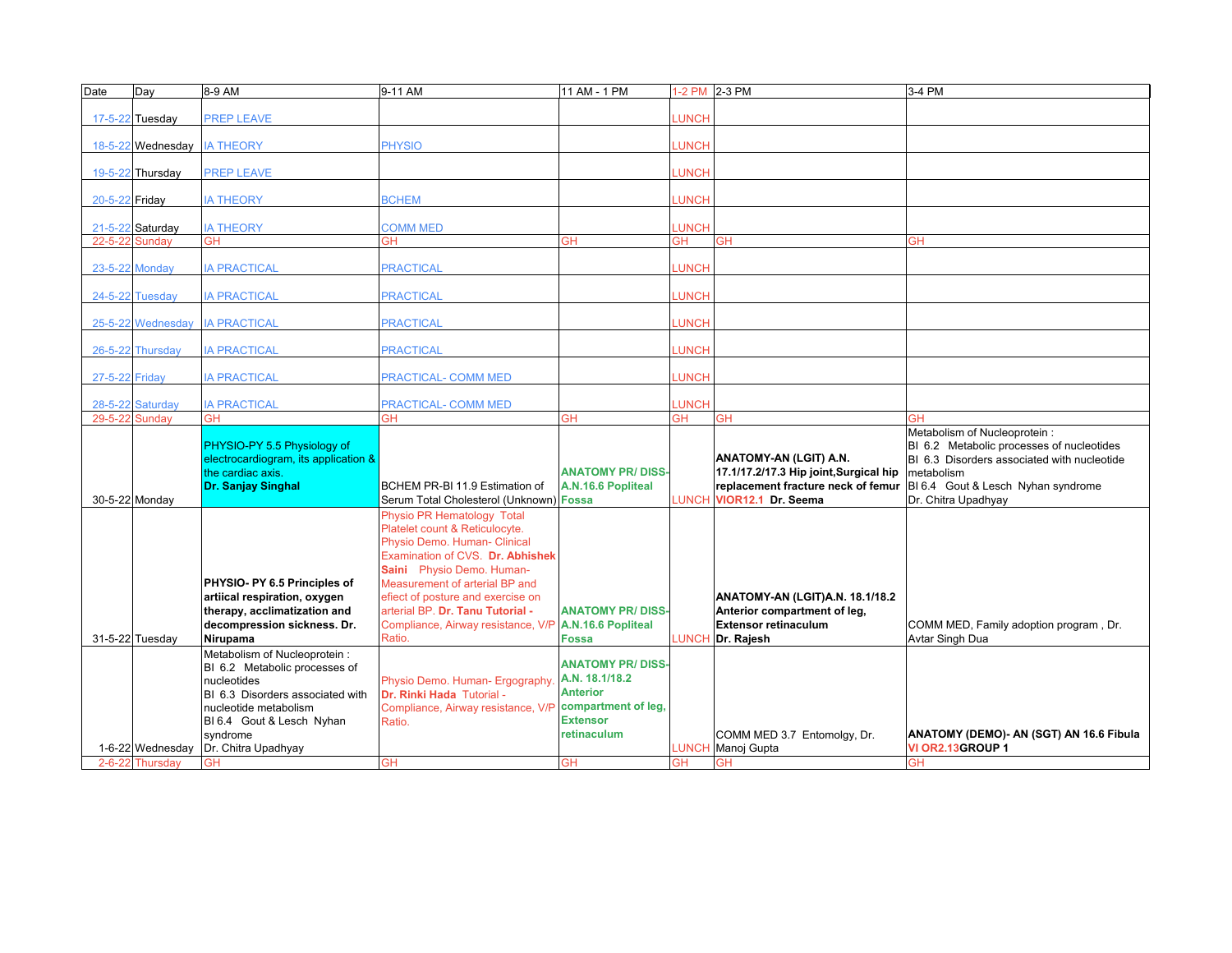| Date           | Day                              | 8-9 AM                                                                                                                                                                                    | 9-11 AM                                                                                                                                                                                                                                                                      | 11 AM - 1 PM                                                                                                                                | 1-2 PM 2-3 PM |                                                                                                                                                                                                                 | 3-4 PM                                                                                                                     |
|----------------|----------------------------------|-------------------------------------------------------------------------------------------------------------------------------------------------------------------------------------------|------------------------------------------------------------------------------------------------------------------------------------------------------------------------------------------------------------------------------------------------------------------------------|---------------------------------------------------------------------------------------------------------------------------------------------|---------------|-----------------------------------------------------------------------------------------------------------------------------------------------------------------------------------------------------------------|----------------------------------------------------------------------------------------------------------------------------|
| 3-6-22 Friday  |                                  | ANATOMY-AN (LGIT) A.N 70.2<br>Lymphoid tissue<br>Dr. Riya                                                                                                                                 | Physio PR Hematology Total<br>Platelet count & Reticulocyte.<br>Physio Demo. Human- Harward<br>Step test and effect of Exercise.<br>Dr. Kavita Physio Demo. Human-<br>Spirometry and PEFR. Dr. Mamta<br><b>Meena Tutorial - Compliance,</b><br>Airway resistance, V/P Ratio. | <b>ANATOMY PR/DISS</b><br>A.N. 18.1/18.2<br><b>Anterior</b><br>compartment of leg,<br><b>Extensor</b><br>retinaculum                        | <b>LUNCH</b>  | PHYSIO-PY 5.5 Physiology of<br>electrocardiogram, its application &<br>the cardiac axis.<br>Dr. Sanjay Singhal                                                                                                  | ANATOMY (DEMO)- AN (SGT) AN 16.6 Tibia<br><b>VIOR2.16 GROUP 2</b>                                                          |
|                | 4-6-22 Saturday<br>5-6-22 Sundav | <b>ANATOMY-AN</b><br>(LGIT)Embryology:<br>Musculoskeletal system<br>Dr. Nandlal<br>GH                                                                                                     | BI 11.8, 11.22 Estimation of serum ANATOMY PR/DISS<br>albumin & AG ratio- Ms Mamta<br>GН                                                                                                                                                                                     | <b>SUBSTAGE</b><br>ЭH                                                                                                                       | LUNCH<br>ЗH   | Metabolism of Nucleoprotein:<br>BI 6.2 Metabolic processes of<br>nucleotides<br>BI 6.3 Disorders associated with<br>nucleotide metabolism<br>BI 6.4 Gout & Lesch Nyhan<br>syndrome<br>Dr. Chitra Upadhyay<br>эH | PY 6.6 Pathophysiology of dyspnoea, hypoxia,<br>cyansosis asphyxia, drowning, periodic<br>breathing. Dr. Nirupama          |
|                | 6-6-22 Monday                    | PHYSIO PY 5.6 Abnormal ecq.<br>Arrythmias, heart block and<br>myocardial infarction Dr Sanjay<br>Singhal                                                                                  | BCHEM PR- BI 11.9 Estimation of<br>HDL Cholesterol (Known)                                                                                                                                                                                                                   | <b>ANATOMY PR/DISS</b><br>A.N. 18.1/18.2/18.3<br>Lateral<br>compartmentof leg<br>& Dorsum of foot,<br><b>Peroneal</b><br>retinaculum        |               | ANATOMY-AN (LGIT)A.N.<br>18.1/18.2/18.3 Lateral<br>compartmentof leg & Dorsum of<br>foot, Peroneal retinaculum foot<br>drop VIOR11.1<br><b>UNCH Dr. Sumit</b>                                                   | Vitamins:<br>BI 6.5 Vitamins<br>Dr. Sangeeta Khyalia                                                                       |
|                | 7-6-22 Tuesday                   | PHYSIO- PY 6.7 11.4 Lung<br>function tests. Dr. Nirupama                                                                                                                                  | Physio PR. Hematology ESR,<br>PCV, Osmotic Fragility. Physio<br>Demo. Human- Harward Step test<br>and effect of Exercise. Dr. Kavita<br>Physio Demo. Human- Spirometry<br>and PEFR. Dr. Mamta Meena<br><b>Tutorial - Transport of Gases.</b>                                 | <b>ANATOMY PR/DISS</b><br>A.N. 18.1/18.2/18.3<br><b>Lateral</b><br>compartmentof leg<br>& Dorsum of foot,<br><b>Peroneal</b><br>retinaculum | <b>LUNCH</b>  | <b>ANATOMY-AN</b><br>(LGIT)A.N.19.1/19.2/19.3/19.4 Back<br>of leg<br>Dr. Vijaylaxmi                                                                                                                             | COMM MED, 1.9 The role of effective<br>Communication skills in<br>health in a simulated environment<br>Dr. Govardhan Meena |
|                | 8-6-22 Wednesday                 | Vitamins:<br>BI 6.5 Vitamins<br>Dr. Sangeeta Khyalia                                                                                                                                      | Physio Demo. Human- Autonomic<br>Function Test. Dr. Preeti Tutorial<br>Transport of Gases.                                                                                                                                                                                   | <b>ANATOMY PR/DISS-</b><br>AN19.4 Back of leg                                                                                               | LUNCH         | COMM MED3.7 Entomolgy, Dr.<br>Manoj Gupta                                                                                                                                                                       | ANATOMY (DEMO)-A.N.16.1, 16.2Talus and<br>Calcaneum VIOR2.13<br><b>GROUP1</b>                                              |
|                | 9-6-22 Thursday                  | ANATOMY-AN (LGIT) A.N.<br>18.4/18.5/18.6/18.7 Knee<br>joint, Gross anatomy, Ligaments<br>and menisci, Blood supply of<br>knee joint, Bursae, movements<br>and Applied anatomy<br>Dr. Neha | Physio PR Hematology Total<br>Platelet count & Reticulocyte.<br>Physio Demo. Human- Harward<br>Step test and effect of Exercise.<br>Dr. Kavita Physio Demo. Human-<br>Spirometry and PEFR. Dr. Mamta<br><b>Meena</b> Tutorial - Transport of<br>Gases.                       | <b>ANATOMY PR/DISS-</b><br><b>AN19.4 Back of leg</b>                                                                                        | <b>LUNCH</b>  | PHYSIO PY 5.6 Abnormal ecg,<br>Arrythmias, heart block and myocardial Muscles<br>infarction Dr Sanjay Singhal                                                                                                   | ANATOMY-AN (LGIT)A.N.19.1/19.2 Sole -<br>Dr. Sarojlata                                                                     |
| 10-6-22 Friday |                                  | <b>ANATOMY-AN (LGIT) AN</b><br>72.1/Histology: Skin /<br>Integumentary system Dr.<br>Sangita Dr. Abhilasha                                                                                | Physio PR. Hematology ESR,<br>PCV, Osmotic Fragility. Physio PR.<br>Human 1st Turn Tutorial -<br><b>Transport of Gases.</b>                                                                                                                                                  | <b>ANATOMY PR/DISS</b><br>A.N.<br>18.4/18.5/18.6/18.7<br><b>Knee joint</b>                                                                  |               | PHYSIO- PY 5.7 Haemodynamics of<br>circulatory system. Dr. Poonam<br>Punjabi                                                                                                                                    | ANATOMY (DEMO)- A.N.19.1/19.2/19.3/19.4<br>Rest of tarsals, metatarsals, weight<br>transmission<br><b>GROUP 2</b>          |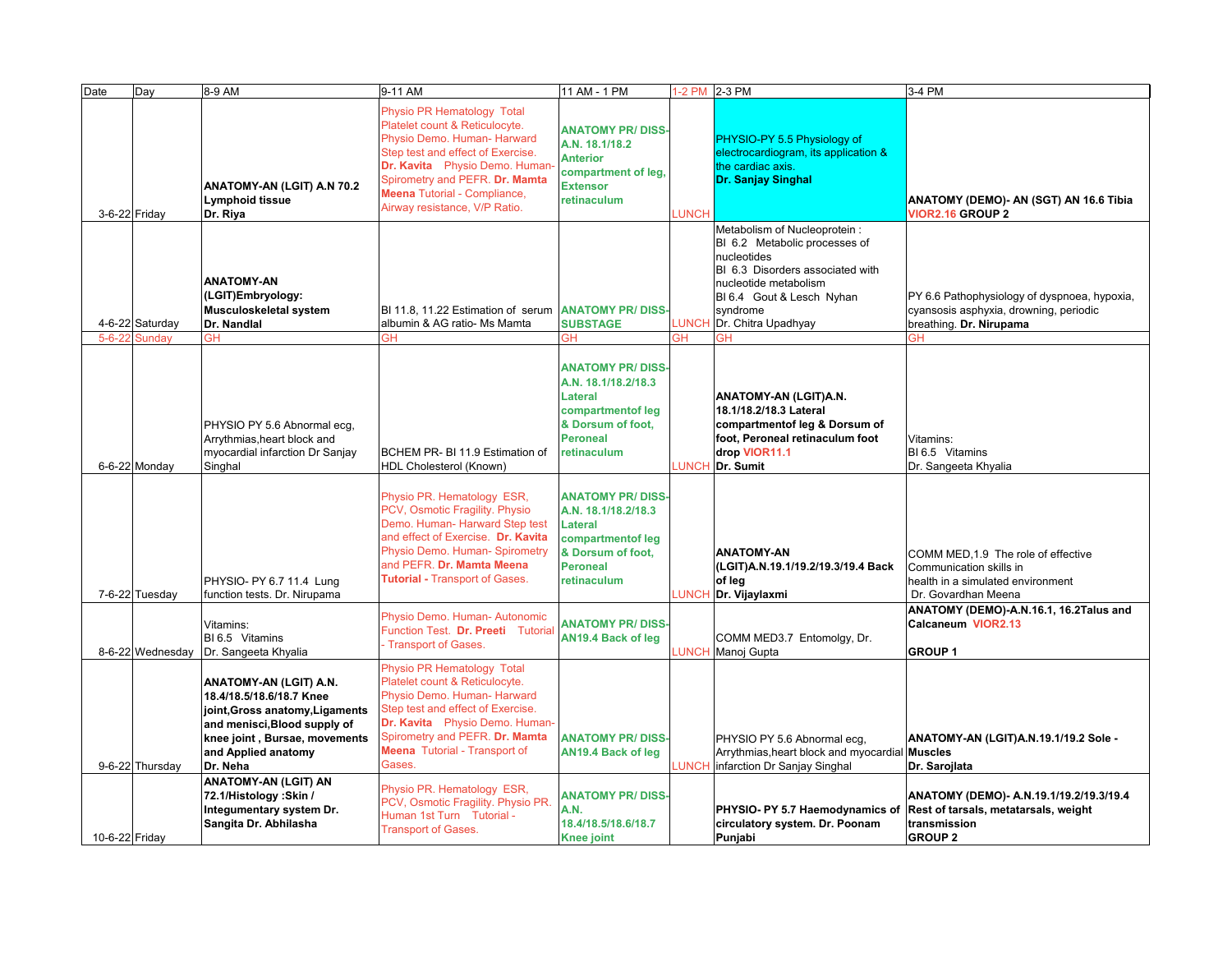| Date           | Day               | 8-9 AM                                | 9-11 AM                                               | 11 AM - 1 PM                | 1-2 PM 2-3 PM |                                      | 3-4 PM                                           |
|----------------|-------------------|---------------------------------------|-------------------------------------------------------|-----------------------------|---------------|--------------------------------------|--------------------------------------------------|
|                |                   | <b>ANATOMY-AN</b>                     |                                                       |                             |               | Vitamins:                            | PHYSIO PY 5.6 Abnormal ecg, Arrythmias, heart    |
|                |                   | (LGIT)Embryology: GIT I               | BI 11.11 Estimation of serum                          | <b>ANATOMY PR/DISS</b>      |               | BI 6.5 Vitamins                      | block and myocardial infarction Dr Sanjay        |
|                | 11-6-22 Saturday  | Dr. Pankaj                            | calcium- Dr. Sumit Tiwari                             | <b>SUBSTAGE</b>             | LUNCH         | Dr. Vipul Garg                       | Singhal                                          |
| $12 - 6 - 22$  | <b>Sundav</b>     | GН                                    | GН                                                    | ЗΗ                          | ЗH            | ЭH                                   | ĠН                                               |
|                |                   |                                       |                                                       |                             |               |                                      |                                                  |
|                |                   |                                       |                                                       | <b>ANATOMY PR/DISS-</b>     |               | <b>ANATOMY-AN (LGIT)</b>             |                                                  |
|                |                   |                                       |                                                       | A.N.19.1/19.2 Sole -        |               | A.N.19.3/19.4Sole -Vessels and       |                                                  |
|                |                   | PHYSIO- PY 5.7 Haemodynamics          |                                                       |                             |               |                                      | Vitamins:                                        |
|                |                   | of circulatory system. Dr. Poonam     | BCHEM PR- BI 11.9 Estimation of                       | <b>Muscles</b>              |               | <b>Nerves</b>                        | BI 6.5 Vitamins                                  |
|                | 13-6-22 Monday    | Punjabi                               | HDL Cholesterol (Unknown)                             |                             | <b>LUNCH</b>  | Dr. Anupama                          | Dr. Vipul Garg                                   |
|                |                   |                                       | PHYSIO- Revision & Record                             |                             |               |                                      |                                                  |
|                |                   |                                       | Checking Heamatology. Physio PR.                      | <b>ANATOMY PR/DISS</b>      |               |                                      |                                                  |
|                |                   |                                       | Human 1st Turn Tutorial -                             | AN.19.1/19.2 Sole -         |               | ANATOMY-AN (LGIT) A.N. 20.1          | COMM MED, 2.1 Clinic-socio-cultural and          |
|                |                   | PHYSIO PY 11.1 Temp.                  | Pathophysiology of dyspnoea,                          | <b>Muscles</b>              |               | Ankle joint VIOR2.14                 | demographic assessment of the individualDr.      |
|                | 14-6-22 Tuesday   | Regulation. Dr. Kapil Gupta           | hypoxia, periodic breathing.                          |                             | <b>LUNCH</b>  | Dr. Savita                           | Goverdhan meena                                  |
|                |                   |                                       | PHYSIO- Tutiorial -                                   |                             |               |                                      | ANATOMY (DEMO)-AN (SGT)A.N 20.2 other            |
|                |                   | <b>Biological Oxidation:</b>          | Pathophysiology of dyspnoea,                          |                             |               |                                      | joints of lower limb, subtalar, tranverse tarsal |
|                |                   | BI 6.6 Biological Oxidation           | hypoxia, periodic breathing.                          | <b>ANATOMY PR/DISS</b>      |               | COMM MED3.7 Entomolgy, Dr.           | ioints.                                          |
|                | 15-6-22 Wednesday | Dr. Alpana Goyal                      |                                                       | <b>Ankle Joint</b>          | <b>LUNCH</b>  | Manoj Gupta                          | <b>GROUP 1</b>                                   |
|                |                   |                                       |                                                       |                             |               |                                      |                                                  |
|                |                   |                                       | Physio PR. Hematology ESR,                            | <b>ANATOMY PR/DISS-</b>     |               |                                      | ANATOMY-"AN (LGIT)A.N44.1/44.2/44.6              |
|                |                   |                                       | PCV, Osmotic Fragility. Physio PR.                    | A.N 20.2 other joints       |               | PHYSIO- PY 5.7 Haemodynamics of      | Abdominal planes and quadrants,                  |
|                |                   | ANATOMY-AN (LGIT) A.N.                | Human 1st Turn. Tutorial -                            | of lower                    |               | circulatory system. Dr. Poonam       | Anterior abdominal wall,                         |
|                |                   | 19.5/19.6/19.7 Arches of foot and     | Pathophysiology of dyspnoea,                          | limb,subtalar,tranve        |               | Punjabi                              | Fascia, Nerves, Vessels And Umbilicus            |
|                |                   | applied anatomyVIOR12.1 Dr.           | hypoxia, periodic breathing.                          | rse tarsal joints.          |               |                                      |                                                  |
|                | 16-6-22 Thursday  | Preksha                               |                                                       |                             | <b>LUNCH</b>  |                                      | Dr. Amrita                                       |
|                |                   |                                       |                                                       |                             |               |                                      |                                                  |
|                |                   |                                       |                                                       | <b>ANATOMY PR/</b>          |               |                                      |                                                  |
|                |                   |                                       |                                                       | <b>DISS"Anatomy</b>         |               |                                      |                                                  |
|                |                   |                                       | PHYSIO- Revision & Record                             | <b>DOAP</b>                 |               |                                      |                                                  |
|                |                   |                                       | Checking Heamatology Physio                           | A.N44.1/44.2/44.6           |               |                                      |                                                  |
|                |                   |                                       | PR. Human 1st Turn. Tutorial -                        | <b>Abdominal planes</b>     |               | PHYSIO- PY 11.2 Adapation to altered |                                                  |
|                |                   |                                       | Pathophysiology of dyspnoea,                          | and quadrants,              |               | temperature. Dr. Kapil Gupta         |                                                  |
|                |                   | ANATOMY-AN (LGIT)Histology:           | hypoxia, periodic breathing.                          | <b>Anterior abdominal</b>   |               |                                      |                                                  |
|                |                   | Respiratory system -                  |                                                       | wall,                       |               |                                      |                                                  |
|                |                   | Lung, Trachea & Epiglottis            |                                                       | <b>Fascia, Nerves, Vess</b> |               |                                      | ANATOMY (DEMO)- Radiology and surface            |
| 17-6-22 Friday |                   | Dr. Jitendra                          |                                                       | els                         | <b>LUNCH</b>  |                                      | anatomy of lower limb RD 1.11 GROUP 2            |
|                |                   | <b>ANATOMY-AN (LGIT)</b>              |                                                       |                             |               | <b>Biological Oxidation:</b>         |                                                  |
|                |                   | Embryology: GIT II                    | BI 11.11 Estimation of serum                          | <b>ANATOMY PR/DISS</b>      |               | BI 6.6 Biological Oxidation          | PHYSIO- PY 5.8 Cardiovascular regulatory         |
|                | 18-6-22 Saturday  | Dr. Narendra                          | phosphorus Dr. Manisha Verma                          | <b>SUBSTAGE</b>             | <b>LUNCH</b>  | Dr. Alpana Goyal                     | Mechanisms. Dr. Poonam Punjabi                   |
| 19-6-22        | Sunday            | GH                                    | ЭH                                                    | ЭH                          | ЭH            | ЭH                                   | GH                                               |
|                |                   |                                       |                                                       | <b>ANATOMY PR/</b>          |               |                                      |                                                  |
|                |                   |                                       |                                                       |                             |               |                                      |                                                  |
|                |                   |                                       |                                                       | <b>DISS"Anatomy</b>         |               |                                      |                                                  |
|                |                   |                                       |                                                       | <b>DOAP</b>                 |               |                                      | <b>Organ Function Tests:</b>                     |
|                |                   | PHYSIO- PY 11.3 Mechanisms of         |                                                       | A.N44.1/44.2/44.6           |               |                                      | BI 6.13 Functions of the kidney, liver and       |
|                |                   | fever, cold injuries and heat stroke. |                                                       | <b>Abdominal planes</b>     |               |                                      | adrenal glands                                   |
|                |                   | Dr. Kapil Gupta                       |                                                       | and quadrants,              |               |                                      | BI 6.14 Tests for the functions of these organs  |
|                |                   |                                       |                                                       | <b>Anterior abdominal</b>   |               |                                      | (kidney, liver and adrenal glands).              |
|                |                   |                                       |                                                       | wall,                       |               | ANATOMY-AN (LGIT)A.N 44.3            | BI 6.15 Abnormalities of kidney, liver and       |
|                |                   |                                       | BCHEM PR- BI 11.10 Estimation of Fascia, Nerves, Vess |                             |               | <b>Rectus Sheath</b>                 | adrenal glands                                   |
|                | 20-6-22 Monday    |                                       | TG(Known)                                             | els                         | <b>LUNCH</b>  | Dr. Sangita                          | Dr.Nivedita Gupta                                |
|                |                   |                                       |                                                       |                             |               |                                      |                                                  |
|                |                   | PHYSIO- PY 5.9 Heart rate,            | PHYSIO- Revision & Record                             | <b>ANATOMY PR/DISS-</b>     |               | ANATOMY-AN (LGIT)A.N 44.4/44.5       |                                                  |
|                |                   | regulation of cardiac output &        | Checking Heamatology. Physio PR.                      | A.N 44.3 Rectus             |               | Inguinal Canal /Inguinal Hernia VI   |                                                  |
|                |                   | blood pressure. Dr. Poonam            | Human 1st Turn Tutorial - Events                      | <b>Sheath</b>               |               | <b>SU28.1 PE21.14</b>                | COMM MED, Family adoption program Dr.            |
|                | 21-6-22 Tuesday   | Punjabi                               | during cardiac cycle.                                 |                             |               | LUNCH Dr. Chandrakala                | Goverdhan meena                                  |
|                |                   |                                       |                                                       |                             |               |                                      |                                                  |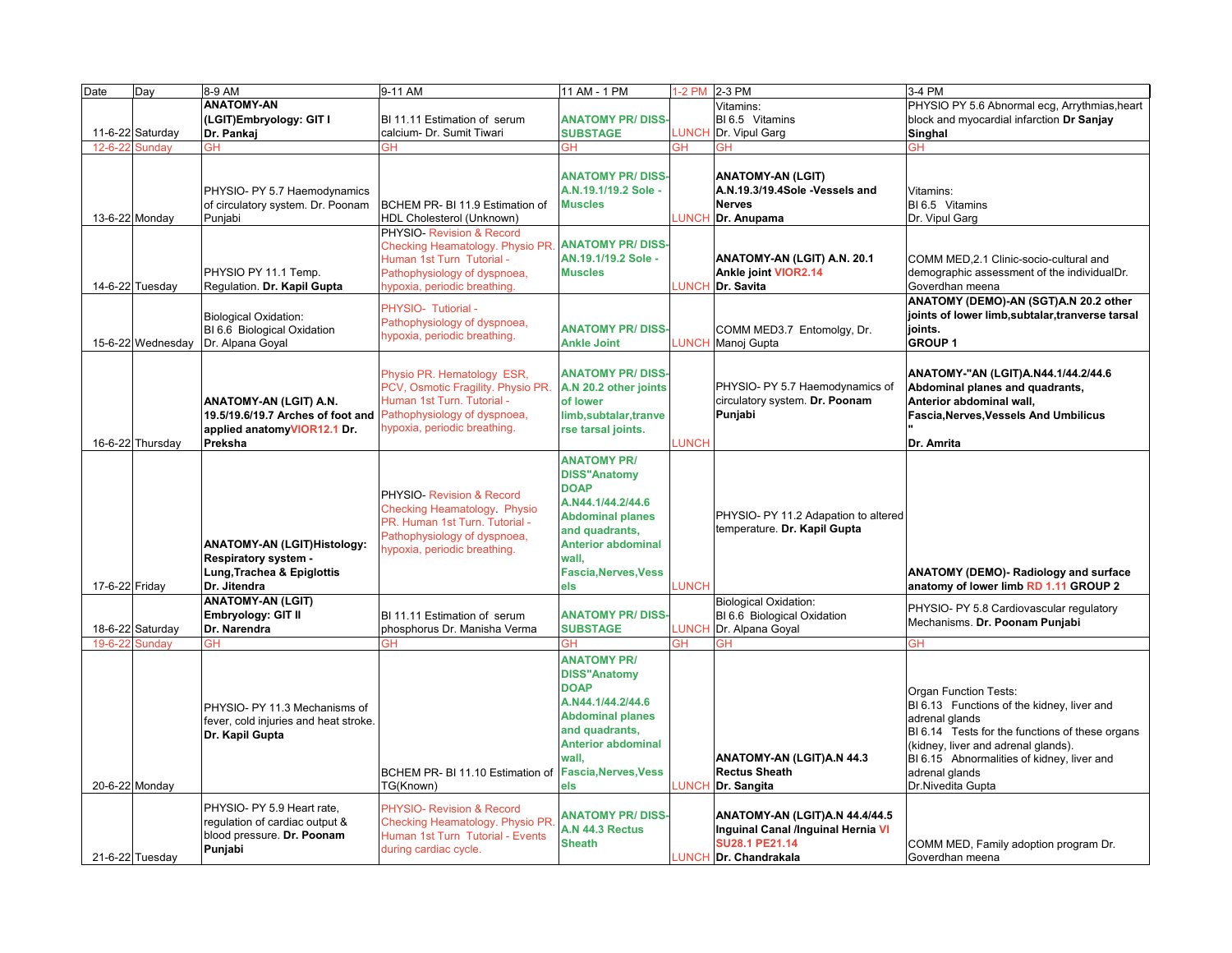| <b>Date</b>     | Day               | 8-9 AM                                                                                                                                                                                                                                                                         | 9-11 AM                                                                                                                                                        | 11 AM - 1 PM                                                                                     |              | 1-2 PM 2-3 PM                                                                                                                                                                                                                                                                 | 3-4 PM                                                                                                                                                                                    |
|-----------------|-------------------|--------------------------------------------------------------------------------------------------------------------------------------------------------------------------------------------------------------------------------------------------------------------------------|----------------------------------------------------------------------------------------------------------------------------------------------------------------|--------------------------------------------------------------------------------------------------|--------------|-------------------------------------------------------------------------------------------------------------------------------------------------------------------------------------------------------------------------------------------------------------------------------|-------------------------------------------------------------------------------------------------------------------------------------------------------------------------------------------|
|                 | 22-6-22 Wednesday | <b>Organ Function Tests:</b><br>BI 6.13 Functions of the kidney,<br>liver and adrenal glands<br>BI 6.14 Tests for the functions of<br>these organs (kidney, liver and<br>adrenal glands).<br>BI 6.15 Abnormalities of kidney,<br>liver and adrenal glands<br>Dr.Nivedita Gupta | PHYSIO- Tutiorial - Events during<br>cardiac cycle.                                                                                                            | <b>ANATOMY PR/DISS</b><br>A.N 44.3 Rectus<br><b>Sheath</b>                                       |              | C. M. 5.1 Nutrition, Dr. Sudhakar<br>LUNCH Sharma                                                                                                                                                                                                                             | ANATOMY (DEMO)-A.N44.1/44.2/44.6 Lumbar<br>vertbra<br><b>GROUP 1</b>                                                                                                                      |
|                 | 23-6-22 Thursday  | ANATOMY-AN (LGIT)A.N 45.1<br>/45.3Thoracolumbar<br><b>Fascia, Muscles of Back</b><br>Dr. Dhirai                                                                                                                                                                                | PHYSIO- Revision & Record<br>Checking Heamatology. Physio PR.<br>Human 1st Turn Tutorial - Events<br>during cardiac cycle.                                     | <b>ANATOMY PR/DISS</b><br>A.N 44.4/44.5<br><b>Inguinal Canal</b><br><b>Inguinal Hernia</b>       | LUNCH        | PHYSIO- PY 4.1 Digestive system.<br>Dr. Dheeraj Jeph                                                                                                                                                                                                                          | ANATOMY-AN (LGIT)A,N 45.2 Lumbar Plexus<br>Dr. Seema                                                                                                                                      |
| 24-6-22 Friday  |                   | ANATOMY-AN (LGIT)Histology:<br>GIT I (Salivary glands, glandular<br>epithelium) VI SU21.1 HI PY<br>4.1, 4.6<br>Dr. Rajesh                                                                                                                                                      | <b>PHYSIO- Revision &amp; Record</b><br>Checking Heamatology. Physio PR.<br>Human 1st Turn. Tutorial - Events<br>during cardiac cycle.                         | <b>ANATOMY PR/DISS</b><br>A.N 44.4/44.5<br><b>Inguinal Canal</b><br><b>Inquinal Hernia</b>       | LUNCH        | PHYSIO- PY 5.9 Heart rate, regulatior<br>of cardiac output & blood pressure.<br>Dr. Poonam Punjabi                                                                                                                                                                            | ANATOMY (DEMO)-"ANATOMY-AN (LGIT)A.N<br>46.2/46.3/46.4/46.5 Male External<br>Genitalia(Scrotum, Penis, Epididymis &<br>Applied varicocoele, phimosis &<br>circumcision)<br><b>GROUP 2</b> |
|                 | 25-6-22 Saturday  | <b>ANATOMY-AN 52.8</b><br>(LGIT)Embryology:GIT III<br>Dr. Riya                                                                                                                                                                                                                 | BI 11.12 Estimation of serum<br>bilirubin Dr. Swati Gupta                                                                                                      | <b>ANATOMY PR/DISS-</b><br><b>SUBSTAGE</b>                                                       |              | Organ Function Tests:<br>BI 6.13 Functions of the kidney, liver<br>and adrenal glands<br>BI 6.14 Tests for the functions of<br>these organs (kidney, liver and<br>adrenal glands).<br>BI 6.15 Abnormalities of kidney, liver<br>and adrenal glands<br>LUNCH Dr.Nivedita Gupta | PHYSIO- PY 4.2 Mechanisms & regulation of<br>saliva, intestinal juices and bile secretion. Dr.<br><b>Dheeraj Jeph</b>                                                                     |
| 26-6-22 Sunday  |                   | GН                                                                                                                                                                                                                                                                             | ЭH                                                                                                                                                             | GН                                                                                               | ЭH           | GH                                                                                                                                                                                                                                                                            | <b>GH</b>                                                                                                                                                                                 |
| 27-6-22 Monday  |                   | PHYSIO- PY 5.9, 11.4 Blood<br>pressure. Dr. Poonam Punjabi                                                                                                                                                                                                                     | BCHEM PR- BI 11.10 Estimation of<br>TG(Unknown)                                                                                                                | <b>ANATOMY PR/DISS</b><br>A.N<br>46.2/46.3/46.4/46.5<br><b>Male External</b><br><b>Genitalia</b> |              | <b>ANATOMY-AN (LGIT)A.N46.1 Testis</b><br>& Spermatic cord & it's Applied<br>anatomy<br><b>UNCH Dr. Nandlal</b>                                                                                                                                                               | BI 6.13 Abnormalities and Functions of the<br>thyroid gland Dr. Mahesh Bairwa                                                                                                             |
| 28-6-22 Tuesday |                   | PHYSIO- PY 4.2 Mechanisms &<br>requlation of saliva, intestinal<br>juices and bile secretion. Dr.<br><b>Dheeraj Jeph</b>                                                                                                                                                       | Physio PR. Human 1st Turn.<br>1. Tutorial - Generation and<br>conduction of cardiac impulse.<br>2. Tutorial - Generation and<br>conduction of cardiac impulse. | <b>ANATOMY PR/DISS</b><br>A.N<br>46.2/46.3/46.4/46.5<br><b>Male External</b><br><b>Genitalia</b> |              | <b>ANATOMY-AN (LGIT)47.1</b><br><b>Peritoneum I Reflection, Greater sac</b><br>& Lesser Sac<br><b>LUNCH Dr. Sumit</b>                                                                                                                                                         | COMM MED, 1.3 characteristics of agent host<br>and environmental<br>factors in health and disease and the multi<br>factorial etiology of disease Dr.SC soni                               |
|                 | 29-6-22 Wednesday | BI 6.13 Abnormalities and<br>Functions of the thyroid gland Dr.<br>Mahesh Bairwa                                                                                                                                                                                               | PHYSIO- Tutiorial - Physiology of<br><b>ECG</b>                                                                                                                | <b>ANATOMY PR/DISS</b><br><b>A.N46.1 Testis &amp;</b><br><b>Spermatic cord</b>                   |              | C. M.5.1 . Nutrition, Dr. Sudhakar<br><b>LUNCH</b> Sharma                                                                                                                                                                                                                     | <b>ANATOMY (DEMO)-AN Sacrum VI</b><br><b>OR2.8</b><br><b>GROUP1</b>                                                                                                                       |
|                 | 30-6-22 Thursday  | <b>ANATOMY-AN (LGIT)47.2</b><br><b>Peritoneum II Folds &amp; Pouches &amp; 1. Tutorial - . Heart Block</b><br><b>Recesses &amp; Applied</b><br>Dr. Vijaylaxmi                                                                                                                  | Physio PR. Human 1st Turn.<br>2. Tutorial - Heart Block                                                                                                        | <b>ANATOMY PR/DISS</b><br><b>A.N46.1 Testis &amp;</b><br><b>Spermatic cord</b>                   | <b>LUNCH</b> | PHYSIO- PY 5.10 Regional<br>circulation, Lymphatic circulation. Dr.<br>Poonam Punjabi                                                                                                                                                                                         | ANATOMY-AN (LGIT)47.5 Stomach(anatomy,<br>lymphatic drainage & carcinoma), Vagotomy<br>Dr. Neha                                                                                           |
| 1-7-22 Friday   |                   | <b>ANATOMY-AN (LGIT)Histology:</b><br><b>GIT II (Tongue, Esophagus &amp;</b><br>Stomach)<br>Dr. Sarojlata                                                                                                                                                                      | Physio PR. Human 1st Turn.<br>1. Tutorial - . Heart Block<br>2. Tutorial - Heart Block                                                                         | <b>Anatomy Pr/Diss</b><br><b>DOAP 47.1</b><br><b>Peritoneum</b>                                  | <b>LUNCH</b> | PHYSIO- PY 4.2 Mechanisms &<br>regulation of saliva, intestinal juices<br>and bile secretion. Dr. Dheeraj Jeph                                                                                                                                                                | ANATOMY (DEMO)-sacroiliac joint GROUP 2                                                                                                                                                   |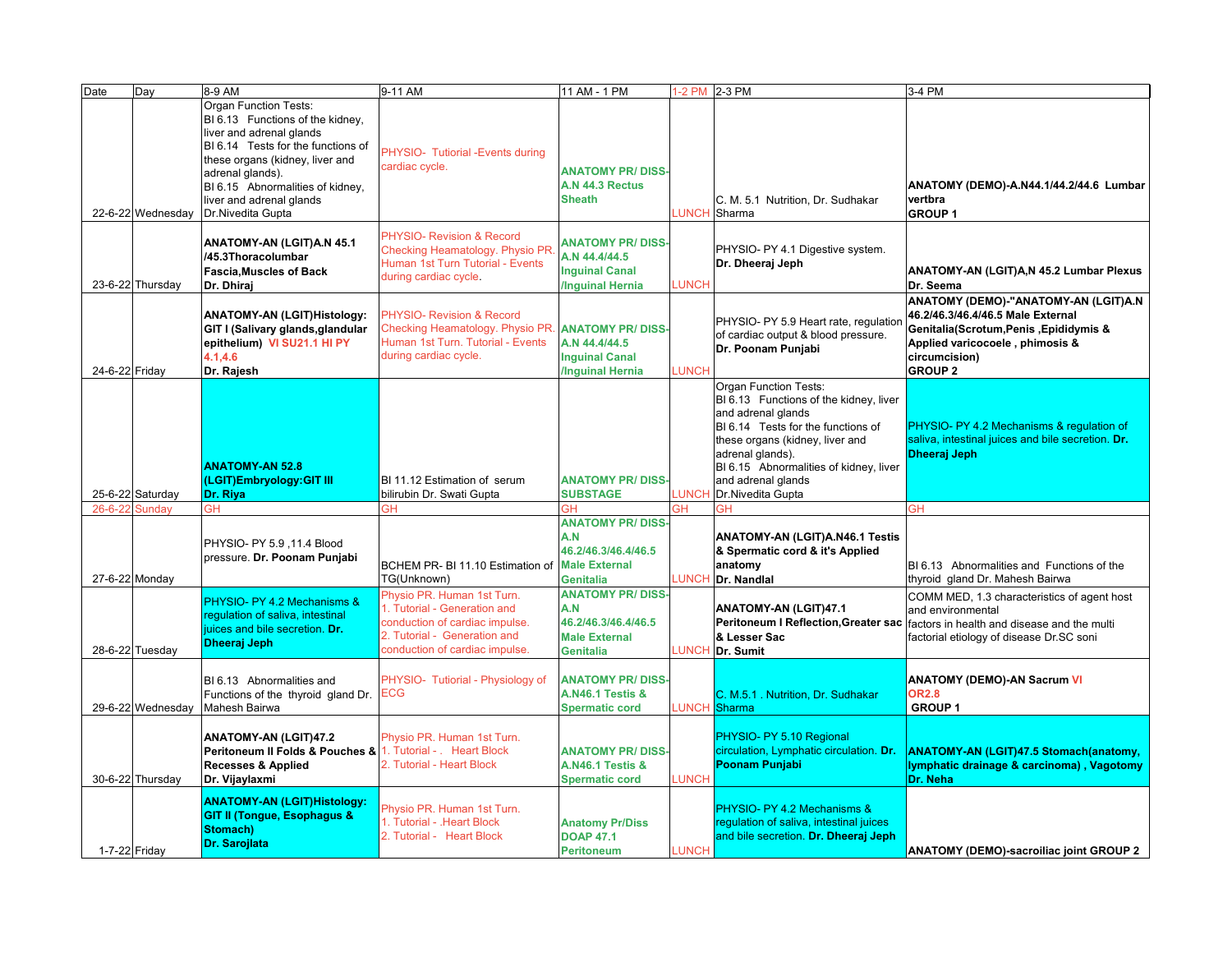| Date           | Day              | 8-9 AM                                          | 9-11 AM                                        | 11 AM - 1 PM            |              | 1-2 PM 2-3 PM                                                | 3-4 PM                                                                                   |
|----------------|------------------|-------------------------------------------------|------------------------------------------------|-------------------------|--------------|--------------------------------------------------------------|------------------------------------------------------------------------------------------|
|                |                  |                                                 |                                                |                         |              | Minerals:                                                    |                                                                                          |
|                |                  | <b>ANATOMY-AN 52.7</b>                          |                                                |                         |              | BI 6.9 Minerals, metabolism and                              |                                                                                          |
|                |                  | (LGIT)Embryology : GIT IV                       |                                                |                         |              | homeostasis<br>BI 6.10 Disorders associated with             | PHYSIO- PY 5.10 Regional circulation,<br>Lymphatic circulation. Dr. Poonam Punjabi       |
|                |                  | <b>VISU28.16</b>                                | BI 11.13 Estimation of SGOT - Ms               | <b>ANATOMY PR/DISS-</b> |              | mineral metabolism                                           |                                                                                          |
|                | 2-7-22 Saturday  | Dr. Priyanka Katara                             | Asha Sharma                                    | <b>SUBSTAGE</b>         |              | <b>UNCH</b> Dr. Mamta Singh                                  |                                                                                          |
| $3 - 7 - 22$   | <b>Sunday</b>    | GH                                              | ЭH                                             | GH                      | <b>GH</b>    | GH                                                           | GН                                                                                       |
|                |                  |                                                 |                                                |                         |              |                                                              |                                                                                          |
|                |                  | PHYSIO- PY 4.3 GIT movements.                   |                                                |                         |              |                                                              | Minerals:                                                                                |
|                |                  | Defecation Reflex. Dr. Dheeraj                  |                                                | <b>Anatomy Pr/Diss</b>  |              | ANATOMY-AN (LGIT)47.5/47.6<br>Spleen, Kehr's sign, Accessory | BI 6.9 Minerals, metabolism and homeostasis<br>BI 6.10 Disorders associated with mineral |
|                |                  | <b>Jeph</b>                                     | BCHEM PR- BI 11.8 Estiimation of               | <b>DOAP 47.1</b>        |              | spleen & Splenic notch                                       | metabolism                                                                               |
|                | 4-7-22 Monday    |                                                 | Serum Proteins (Known)                         | <b>Peritoneum</b>       | <b>UNCH</b>  | Dr. Abhilasha                                                | Dr. Mamta Singh                                                                          |
|                |                  |                                                 |                                                |                         |              |                                                              | COMM MED, 2.4 Describe social                                                            |
|                |                  | PHYSIO- PY 5.11 Patho-                          | Physio PR. Human 1st Turn.                     |                         |              |                                                              | psychology, community behavior                                                           |
|                |                  | Physiology of Shock. Dr. Poonam                 | 1. Tutorial - Applied ECG                      | <b>Anatomy Pr/Diss</b>  |              | <b>ANATOMY-AN (LGIT)47.5</b>                                 | and community relationship and their impact on                                           |
|                |                  | Punjabi                                         | 2. Tutorial - Applied ECG                      | <b>DOAP 47.1</b>        |              | <b>Duodenum</b>                                              | health and diseaseDr.SC soni                                                             |
|                | 5-7-22 Tuesday   |                                                 |                                                | <b>Peritoneum</b>       |              | UNCH Dr. Pankaj                                              |                                                                                          |
|                |                  | Minerals:<br>BI 6.9 Minerals, metabolism and    |                                                |                         |              |                                                              |                                                                                          |
|                |                  | homeostasis                                     | PHYSIO- Tutiorial - Hemodynamic                |                         |              |                                                              |                                                                                          |
|                |                  | BI 6.10 Disorders associated with               | of CVS.                                        | <b>ANATOMY PR/DISS-</b> |              |                                                              | <b>ANATOMY (DEMO)-47.5 The Mesentry,</b>                                                 |
|                |                  | mineral metabolism                              |                                                | 47.5 Stomach            |              | C. M.5.1 Nutrition, Dr. Sudhakar                             | jejunum & Ileum                                                                          |
|                | 6-7-22 Wednesday | Dr. Mamta Singh                                 |                                                |                         |              | UNCH Sharma                                                  | <b>GROUP1</b>                                                                            |
|                |                  |                                                 | Physio PR. Human 1st Turn.                     |                         |              |                                                              |                                                                                          |
|                |                  |                                                 | 1. Tutorial - Local & Systemic                 |                         |              |                                                              |                                                                                          |
|                |                  |                                                 | cardiovascular regulatory<br>2.<br>mechanisms. |                         |              | PHYSIO- PY 4.4 Physiology of                                 | <b>ANATOMY-AN (LGIT)47.9 Coeliac Trunk,</b>                                              |
|                |                  | <b>ANATOMY-AN (LGIT)47.5</b>                    | Tutorial - Local & Systemic                    | <b>ANATOMY PR/DISS-</b> |              | Digestion. Dr. Dheeraj Jeph                                  | Superior mesentric artery & vein, Inferior                                               |
|                |                  | Pancreas HI PY4.2,4.8                           | cardiovascular regulatory                      | 47.5 Stomach            |              |                                                              | mesentric artery & vein VI SU28.15                                                       |
|                | 7-7-22 Thursday  | <b>Dr. Anupama</b>                              | mechanisms.                                    |                         | <b>UNCH</b>  |                                                              | <b>Dr. Savita</b>                                                                        |
|                |                  |                                                 | Physio PR. Human 1st Turn.                     |                         |              |                                                              |                                                                                          |
|                |                  | <b>ANATOMY-AN (LGIT)</b>                        | 1. Tutorial - Local & Systemic                 |                         |              |                                                              |                                                                                          |
|                |                  | <b>HistologyGIT III( Duodenum,</b>              | cardiovascular regulatory<br>2.                |                         |              | PHYSIO- PY 5.11 Patho- Physiology                            |                                                                                          |
|                |                  | Jejunum, Ileum, Colon &                         | mechanisms.<br>Tutorial - Local & Systemic     |                         |              | of Shock. Dr. Poonam Punjabi                                 | ANATOMY (DEMO)- 47.5/47.6 Abdominal                                                      |
|                |                  | <b>Appendix)</b>                                | cardiovascular regulatory                      | <b>ANATOMY PR/DISS</b>  |              |                                                              | Aorta & IVC                                                                              |
| 8-7-22 Friday  |                  | Dr. Preksha                                     | mechanisms.                                    | 47.5 Liver              | LUNCH        |                                                              | <b>GROUP 2</b>                                                                           |
|                |                  |                                                 |                                                |                         |              | Acid base Balance & pH; Water &                              |                                                                                          |
|                |                  |                                                 |                                                |                         |              | Electrolyte Balance/Imbalance:                               |                                                                                          |
|                |                  | <b>ANATOMY-AN 52.8</b>                          |                                                |                         |              | BI 6.7 Acid base Balance & pH;                               | PHYSIO- PY 4.5 GIT Hormones. Dr. Dheeraj                                                 |
|                |                  | (LGIT)Embryology: Urinary<br>system VI GEN SURG | BI 11.13 Estimation of SGPT - Ms               | <b>ANATOMY PR/DISS-</b> |              | <b>Water &amp; Electrolyte</b><br><b>Balance/Imbalance</b>   | Jeph                                                                                     |
|                | 9-7-22 Saturday  | <b>Dr. Amrita</b>                               | Sangeeta Yadav                                 | <b>SUBSTAGE</b>         | <b>LUNCH</b> | Dr. Shallu Gupta                                             |                                                                                          |
| $10 - 7 - 22$  | Sunday           | <b>GH</b>                                       | <b>GH</b>                                      | GН                      | GH.          | GН                                                           | <b>GH</b>                                                                                |
|                |                  |                                                 |                                                |                         |              |                                                              | Acid base Balance & pH; Water & Electrolyte                                              |
|                |                  | PHYSIO- PY 5.11 Heart failure. Dr.              |                                                |                         |              |                                                              | Balance/Imbalance:                                                                       |
|                |                  | Poonam Punjabi                                  |                                                |                         |              | ANATOMY-AN (LGIT)47.5/47.6                                   | BI 6.7 Acid base Balance & pH; Water &                                                   |
|                |                  |                                                 | BCHEM PR- BI 11.8 Estiimation of               | <b>ANATOMY PR/DISS-</b> |              | Caecum, Appendix & Large gut                                 | Electrolyte Balance/Imbalance                                                            |
| 11-7-22 Monday |                  |                                                 | Serum Proteins (Unknown)                       | 47.5 Liver              |              | UNCH Dr. Jitendra                                            | Dr. Shallu Gupta                                                                         |
|                |                  |                                                 | Physio PR. Human 1st Turn.                     | <b>ANATOMY PR/DISS</b>  |              |                                                              |                                                                                          |
|                |                  | PHYSIO- PY 4.6 Gut-Brain Axis.                  | 1. Tutorial - Regulation of Cardiac            | 47.5 Duodenum,          |              | <b>ANATOMY-AN (LGIT)47.5/47.6 Liver</b>                      |                                                                                          |
|                |                  | Dr. Dheeraj Jeph                                | Output<br>2. Tutorial -                        | pancreas and            |              | <b>Applied &amp; liver biopsy</b>                            | COMM MED, Family adoption program Dr.SC                                                  |
|                | 12-7-22 Tuesday  |                                                 | <b>Regulation of Cardiac Output</b>            | <b>Spleen</b>           |              | LUNCH Dr. Narendra                                           | soni                                                                                     |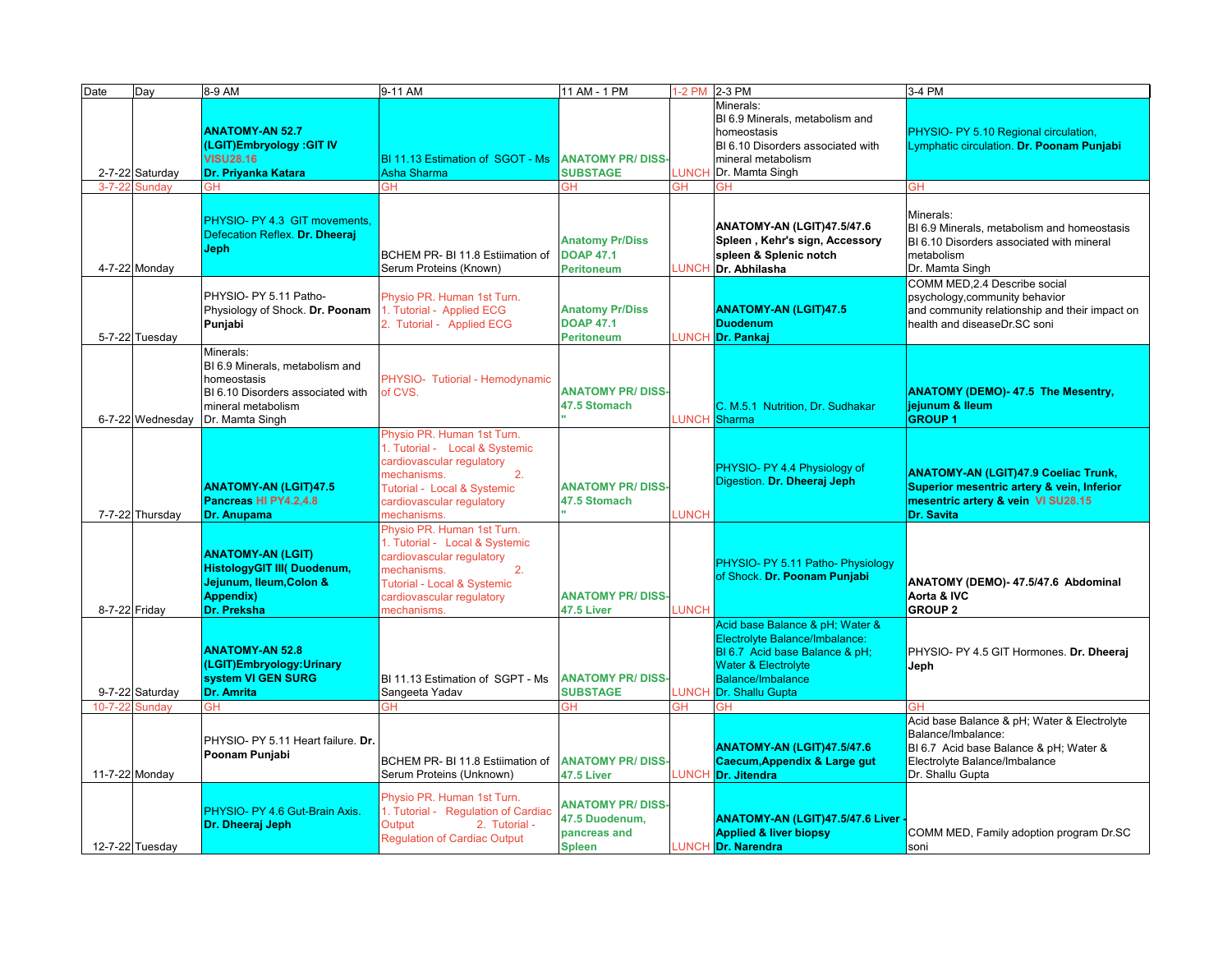| Date           | Day               | 8-9 AM                                                                                                                                                              | 9-11 AM                                                                                                                                                                          | 11 AM - 1 PM                                                                                                                                                     | 1-2 PM 2-3 PM |                                                                                                                                                                         | 3-4 PM                                                                                                                                                      |
|----------------|-------------------|---------------------------------------------------------------------------------------------------------------------------------------------------------------------|----------------------------------------------------------------------------------------------------------------------------------------------------------------------------------|------------------------------------------------------------------------------------------------------------------------------------------------------------------|---------------|-------------------------------------------------------------------------------------------------------------------------------------------------------------------------|-------------------------------------------------------------------------------------------------------------------------------------------------------------|
|                | 13-7-22 Wednesday | Acid base Balance & pH; Water &<br>Electrolyte Balance/Imbalance:<br>BI 6.7 Acid base Balance & pH;<br>Water & Electrolyte<br>Balance/Imbalance<br>Dr. Shallu Gupta | Physio Demo. Human- Cranial<br>Nerve Examination. Dr. Ramesh<br>Soni Tutorial- Regulation of Blood<br>Pressure                                                                   | <b>ANATOMY PR/DISS-</b><br>47.5 Duodenum,<br>pancreas and<br><b>Spleen</b>                                                                                       |               | C. M.5.1 Nutrition, Dr. Sudhakar<br>LUNCH Sharma                                                                                                                        | <b>ANATOMY (DEMO) 47.5/47.6 Extra hepatic</b><br>biliary apparatus VI SU28.12, Callot's triangle<br>& Obstructive jaundice & Cholecystitis<br><b>GROUP1</b> |
|                | 14-7-22 Thursday  | <b>ANATOMY-AN (LGIT)47.5/47.6</b><br>Kidney HI PY7.1,7.2 VI<br>SU29.5,29.6<br>Dr. Sangita                                                                           | Physio PR. Human 1st Turn.<br>1. Tutorial - Regional Circulation<br>(Cerebral & coronary circulation)<br>2. Tutorial - Regional Circulation<br>(Cerebral & coronary circulation) | <b>ANATOMY PR/DISS</b><br>47.5 The Mesentry<br>jejunum & Ileum                                                                                                   | <b>LUNCH</b>  | PHYSIO- PY 7.1 Structure and<br>function of kidney. Dr. Nidhi Gupta                                                                                                     | ANATOMY-AN (LGIT)47.5/47.6 Suprarenal<br>Gland<br>Dr. Chandrakala                                                                                           |
| 15-7-22 Friday |                   | <b>ANATOMY-AN (LGIT) Histology:</b><br><b>GIT IV (Liver, Pancreas, Gall</b><br>bladder) HI PY4.2,4.7,4.8<br>BI6.13,6.14 VI SU28.10,28.11<br>Dr. Dhiraj              | Physio PR. Human 1st Turn.<br>1. Tutorial - Regional Circulation<br>(Cerebral & coronary circulation)<br>2. Tutorial - Regional Circulation<br>(Cerebral & coronary circulation) | <b>ANATOMY PR/</b><br><b>DISS--AN 47.9</b><br><b>Coeliac Trunk,</b><br><b>Superior mesentric</b><br>artery & vein,<br><b>Inferior mesentric</b><br>artery & vein | LUNCH         | PHYSIO- PY 4.7 Structure and<br>functions of liver and gall bladder. Dr.<br><b>Dheeraj Jeph</b>                                                                         | <b>ANATOMY (DEMO)-AN 47.3, Ureter</b><br><b>GROUP 2</b>                                                                                                     |
|                | 16-7-22 Saturday  | <b>ANATOMY-AN 52.8 Embryology</b><br>Female reproductive system<br>Dr. Seema                                                                                        | BI 11.14 Estimation of ALKP-Ms<br>Sangeeta Yadav                                                                                                                                 | <b>ANATOMY PR/DISS</b><br><b>SUBSTAGE</b>                                                                                                                        | <b>LUNCH</b>  | BI 6.8 Discuss & interpret results of<br>arterial blood gas (ABG) analysis in<br>various disorders & case study - Dr.<br><b>B. P Meena</b>                              | PHYSIO- PY 7.2 JG Apparatus and role of renin-<br>angiotensin system. Dr. Nidhi Gupta                                                                       |
| $17 - 7 - 22$  | <b>Sunday</b>     | GH                                                                                                                                                                  | GH                                                                                                                                                                               | ЗH                                                                                                                                                               | GH            | GH                                                                                                                                                                      | GH                                                                                                                                                          |
| 18-7-22 Monday |                   | PHYSIO- PY 4.8 Gastric function<br>tests, pancreatic exocrine function<br>tests and liver function tests. Dr.<br><b>Dheeraj Jeph</b>                                | BCHEM PR- BI BI 11.8. 11.22<br>Estimation of Serum Albumin and<br>AG ratio (Known)                                                                                               | <b>ANATOMY PR/</b><br><b>DISS--AN 47.9</b><br><b>Coeliac Trunk,</b><br><b>Superior mesentric</b><br>artery & vein,<br><b>Inferior mesentric</b><br>artery & vein |               | ANATOMY-AN (LGIT) 49.1/49.2/49.3<br>Perineum & Urogenital Diaphragm<br>& Pouches, Perineal body &<br>membrane<br>LUNCH Dr. Rajesh                                       | <b>Extracellular Matrix:</b><br>BI 9.1 Extracellular matrix (ECM).<br>BI 9.2 Involvement of ECM components in health<br>and disease<br>Dr. Tripti Verma     |
|                | 19-7-22 Tuesday   | PHYSIO- PY 7.3 Urine formation,<br>Concentration and diluting<br>mechanism. Dr. Nidhi Gupta                                                                         | Physio PR. Human 1st Turn.<br>1. Tutorial - Pathophysiology of<br>2. Tutorial -<br><b>Shock</b><br>Pathophysiology of Shock                                                      | <b>ANATOMY PR/DISS-</b><br>47.5/47.6 Kidney and<br>Suprarenal gland                                                                                              |               | ANATOMY-AN (LGIT) 48.2/49.5 -<br><b>Uterus</b><br>LUNCH Dr. Riya                                                                                                        | COMM MED, 3.1Health hazards of air, water,<br>noise, radiation and pollutionDr.Monika<br>Rathore                                                            |
|                | 20-7-22 Wednesday | <b>Extracellular Matrix:</b><br>BI 9.1 Extracellular matrix (ECM).<br>BI 9.2 Involvement of ECM<br>components in health and disease<br>Dr. Tripti Verma             | Physio Demo. Human- Higher<br><b>Mental Function and Sensory</b><br>System Examination. Dr. Rinki<br>Hada Tutorial - Pathophysiology of<br>Heart Failure.                        | <b>ANATOMY PR/DISS-</b><br>47.5/47.6 Kidney and<br>Suprarenal gland                                                                                              |               | C. M. 5.1 Nutrition, Dr. Sudhakar<br><b>LUNCH</b> Sharma                                                                                                                | AnatomyDemo- AN 48.2/48.8, 46.1Ovary &<br><b>Fallopian Tube GROUP 1</b>                                                                                     |
|                | 21-7-22 Thursday  | <b>ANATOMY-AN (LGIT)48.5,48.6</b><br><b>Urinary bladder (Gross anatomy</b><br><b>Nerve supply / Nuerogenic</b><br>bladder HI PY7.6, VI PM7.4<br><b>Dr. Nandlal</b>  | Physio PR. Human 1st Turn.<br>1. Tutorial - GI Hormones<br>2. Tutorial - GI Hormones                                                                                             | <b>ANATOMY PR/DISS-</b><br>-47.5/47.6 Ureter                                                                                                                     | <b>LUNCH</b>  | PHYSIO- PY 4.9 Peptic ulcer,<br>gastrooesophageal refflux disease,<br>vomiting, diarrhoea, constipation,<br>adynamic ileus, Hirschsprung's<br>disease. Dr. Dheeraj Jeph | <b>ANATOMY-AN (LGIT)Rectum</b><br>Dr. Sumit                                                                                                                 |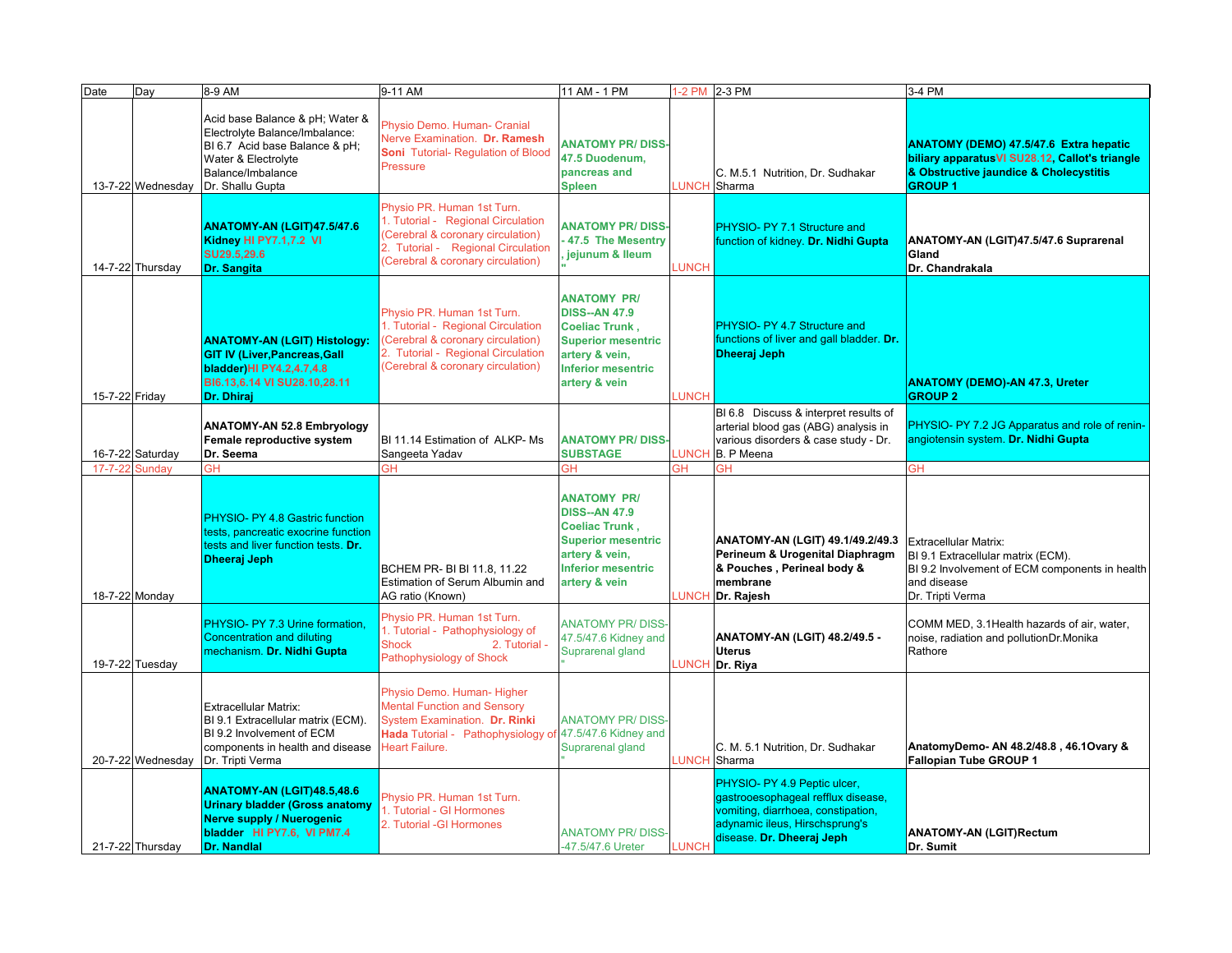| Date           | Day               | 8-9 AM                                                                    | 9-11 AM                                                                    | 11 AM - 1 PM                                 |              | 1-2 PM 2-3 PM                                            | 3-4 PM                                                                                        |
|----------------|-------------------|---------------------------------------------------------------------------|----------------------------------------------------------------------------|----------------------------------------------|--------------|----------------------------------------------------------|-----------------------------------------------------------------------------------------------|
|                |                   | <b>ANATOMY-AN 52.2 (LGIT)</b><br><b>Histology Urinary</b>                 | Physio PR. Human 1st Turn.                                                 |                                              |              | PHYSIO- PY 7.3 Urine formation,                          |                                                                                               |
|                |                   | system(Kidney,Ureter,Urinary                                              | 1. Tutorial - GI Hormones                                                  | <b>ANATOMY PR/DISS-</b>                      |              | Concentration and diluting                               |                                                                                               |
|                |                   | bladder)                                                                  | 2. Tutorial - GI Hormones                                                  | )48.5,48.6 Urinary                           |              | mechanism. Dr. Nidhi Gupta                               | ANATOMY (DEMO)- AN 48.2/48.8, 46.1 Bony                                                       |
| 22-7-22 Friday |                   | Dr. Vijaylaxmi                                                            |                                                                            | bladder                                      | <b>LUNCH</b> |                                                          | Pelvis II GROUP 2                                                                             |
|                |                   | <b>ANATOMY-AN 52.8 Embryology</b>                                         |                                                                            |                                              |              | DNA replication (Damage & Repair):                       | PHYSIO- PY 4.9 Peptic ulcer,                                                                  |
|                |                   | <b>Male reproductive system</b>                                           |                                                                            |                                              |              | BI 7.2 Replication of DNA                                | gastrooesophageal refflux disease, vomiting,                                                  |
|                |                   | <b>VISU30.2</b>                                                           | BI 11.15 Composition of CSF- Dr.                                           | <b>ANATOMY PR/DISS-</b>                      |              | BI 7.2 Repair of DNA<br>Dr. Alpana Goyal                 | diarrhoea, constipation, adynamic ileus,<br>Hirschsprung's disease. Dr. Dheeraj Jeph          |
|                | 23-7-22 Saturday  | "Dr. Neha                                                                 | Renu Meena                                                                 | <b>SUBSTAGE</b>                              | <b>LUNCH</b> |                                                          |                                                                                               |
| 24-7-22 Sunday |                   | GН                                                                        | ЗH                                                                         | GН                                           | GН           |                                                          | GH                                                                                            |
|                |                   | PHYSIO- PY 7.3 Urine formation,                                           | <b>BCHEM PR- BI BI 11.8, 11.22</b>                                         | <b>ANATOMY PR/DISS-</b>                      |              | <b>ANATOMY-"AN (LGIT)</b><br>49.4 Ischiorectal fossa     | DNA replication (Damage & Repair):<br>BI 7.2 Replication of DNA                               |
|                |                   | Concentration and diluting                                                | <b>Estimation of Serum Albumin and</b>                                     | )48.5,48.6 Urinary                           |              |                                                          | BI 7.2 Repair of DNA                                                                          |
| 25-7-22 Monday |                   | mechanism. Dr. Nidhi Gupta                                                | <b>AG ratio (Unknown)</b>                                                  | bladder                                      | LUNCH        | Dr. Sarojlata                                            | Dr. Alpana Goyal                                                                              |
|                |                   | PHYSIO- 7.5 Renal regulation of                                           | Physio PR. Human 1st Turn.                                                 |                                              |              |                                                          |                                                                                               |
|                |                   | fluid and electrolytes & acid-base                                        | 1. Tutorial - Physiology of Salivary<br>Secretion 2. Tutorial - Physiology | <b>ANATOMY PR/DISS-</b><br>Ceacum and        |              | ANATOMY-AN (LGIT)49.5 Anal<br>Canal                      | COMM MED, 2.5 Describe poverty and social<br>security measures and its relationship to health |
|                | 26-7-22 Tuesday   | balance. Dr. Kapil Gupta                                                  | of Salivary Secretion                                                      | Appendix                                     |              | LUNCH Dr. Priyanka katara                                | and diseaseDr.Monika Rathore                                                                  |
|                |                   |                                                                           |                                                                            |                                              |              |                                                          |                                                                                               |
|                |                   | Protein Metabolism at Molecular                                           | Physio Demo. Human- History and                                            |                                              |              |                                                          |                                                                                               |
|                |                   | basis:- Transcription, Translation:<br>BI 7.2 Transcription & translation | General Examination. Dr. Chhaya<br><b>Gupta</b> Tutorial - Physiology of   |                                              |              |                                                          | ANATOMY (DEMO)- AN51.1Describe &<br>identify the cross-section at the level of T8,            |
|                |                   | mechanisms                                                                | Gastric Secretion.                                                         | <b>ANATOMY PR/DISS-</b>                      |              | C. M. 5.1 Nutrition, Dr. Sudhakar                        | T10 and L1 (transpyloric plane)                                                               |
|                | 27-7-22 Wednesday | Dr. S. K. Vardey                                                          |                                                                            | Rectum                                       | <b>LUNCH</b> | Sharma                                                   | <b>GROUP1</b>                                                                                 |
|                |                   |                                                                           | Physio PR, Human 1st Turn.                                                 |                                              |              |                                                          |                                                                                               |
|                |                   | <b>ANATOMY-AN (LGIT)Vessels of</b>                                        | 1. Tutorial - Physiology of<br>Pancreatic & intestinal Juices              | <b>ANATOMY PR/DISS-</b>                      |              | PHYSIO- PY 7.4 Renal Clearance. Dr.                      |                                                                                               |
|                |                   | pelvis                                                                    | 2. Tutorial - Physiology of                                                | 49.4 Ischiorectal                            |              | <b>Nidhi Gupta</b>                                       | <b>ANATOMY-AN (LGIT)Nerves of pelvis</b>                                                      |
|                | 28-7-22 Thursday  | Dr. Abhilasha                                                             | Pancreatic & intestinal Juices                                             | fossa                                        | <b>LUNCH</b> |                                                          | Dr. Pankaj                                                                                    |
|                |                   | <b>ANATOMY-AN (LGIT) Histology</b>                                        | Physio PR. Human 1st Turn.                                                 |                                              |              |                                                          |                                                                                               |
|                |                   | <b>Male reproductive</b>                                                  | 1. Tutorial -Physiology of                                                 |                                              |              | PHYSIO- 7.5 Renal regulation of fluid                    |                                                                                               |
|                |                   | system(Testis, Epididymis, Vas<br>deferens, Prostate, Penis)              | Pancreatic & intestinal Juices<br>Tutorial - Physiology of Pancreatic      | <b>ANATOMY PR/DISS-</b><br>49.4 Ischiorectal |              | and electrolytes & acid-base balance.<br>Dr. Kapil Gupta | ANATOMY (DEMO)- AN 51.2-Mid saggital<br>section of male and female pelvis                     |
| 29-7-22 Friday |                   | <b>Dr. Anupama</b>                                                        | & intestinal Juices                                                        | fossa                                        | <b>LUNCH</b> |                                                          | <b>GROUP 2</b>                                                                                |
|                |                   | <b>ANATOMY-AN 43.4</b>                                                    |                                                                            |                                              |              | Protein Metabolism at Molecular                          |                                                                                               |
|                |                   | (LGIT)Embryology-Head and                                                 |                                                                            |                                              |              | basis:- Transcription, Translation:                      | PHYSIO- PY 7.6 Physiology of micturition. Dr.                                                 |
|                |                   | Neck -I(Pharyngeal arches) VI                                             |                                                                            |                                              |              | BI 7.2 Transcription & translation                       | <b>Nidhi Gupta</b>                                                                            |
|                | 30-7-22 Saturday  | GEN SURG 19.1, 19.2, 22.1<br>Dr. Savita                                   | BI 11.16 pH meter & ISE- Dr.<br>Priyanka Meena                             | <b>ANATOMY PR/DISS-</b><br><b>SUBSTAGE</b>   | LUNCH        | mechanisms<br>Dr. S. K. Vardey                           |                                                                                               |
| 31-7-22 Sundav |                   | GH                                                                        | ЗH                                                                         | GH                                           | GН           | GH                                                       | <b>GH</b>                                                                                     |
|                |                   |                                                                           |                                                                            |                                              |              |                                                          |                                                                                               |
|                |                   | PHYSIO- PY 9.1 Sex                                                        |                                                                            |                                              |              |                                                          | Protein Metabolism at Molecular basis:-                                                       |
|                |                   | determination: Sex differentiation.<br><b>Dr. Kapil Gupta</b>             | BCHEM PR BI 11.11 Estimation of                                            | <b>ANATOMY PR/DISS-</b>                      |              | <b>ANATOMY- LGIT Radiology Of</b>                        | Transcription, Translation:<br>BI 7.2 Transcription & translation mechanisms                  |
|                | 1-8-22 Monday     |                                                                           | Serum Calcium (Known)                                                      | 49.5 Anal Canal                              | <b>UNCH</b>  | AbdomenDr. Preksha                                       | Dr. S. K. Vardey                                                                              |
|                |                   |                                                                           |                                                                            |                                              |              | ANATOMY-"AN (LGIT)AN27.1, 27.2                           |                                                                                               |
|                |                   | PHYSIO- PY 7.7 Artificial kidney,                                         | Physio PR. Human 1st Turn.                                                 |                                              |              | Introduction of Head Neck and                            |                                                                                               |
|                |                   | dialysis and renal transplantation.                                       | 1. Tutorial - Physiology of Bile                                           | <b>ANATOMY PR/DISS-</b>                      |              | Scalp and its applied VI                                 |                                                                                               |
|                |                   | Dr. Nidhi Gupta                                                           | <b>Secretion</b><br>2. Tutorial<br>Physiology of Bile Secretion            | 49.5 Uterus,                                 |              | <b>SU17.4FM3.11</b>                                      |                                                                                               |
|                | 2-8-22 Tuesday    |                                                                           |                                                                            | <b>Fallopian tube and</b><br>Ovary           |              | LUNCH Dr. Amrita                                         | COMM MED, Family adoption program<br>Dr.Monika Rathore                                        |
|                |                   |                                                                           |                                                                            |                                              |              |                                                          |                                                                                               |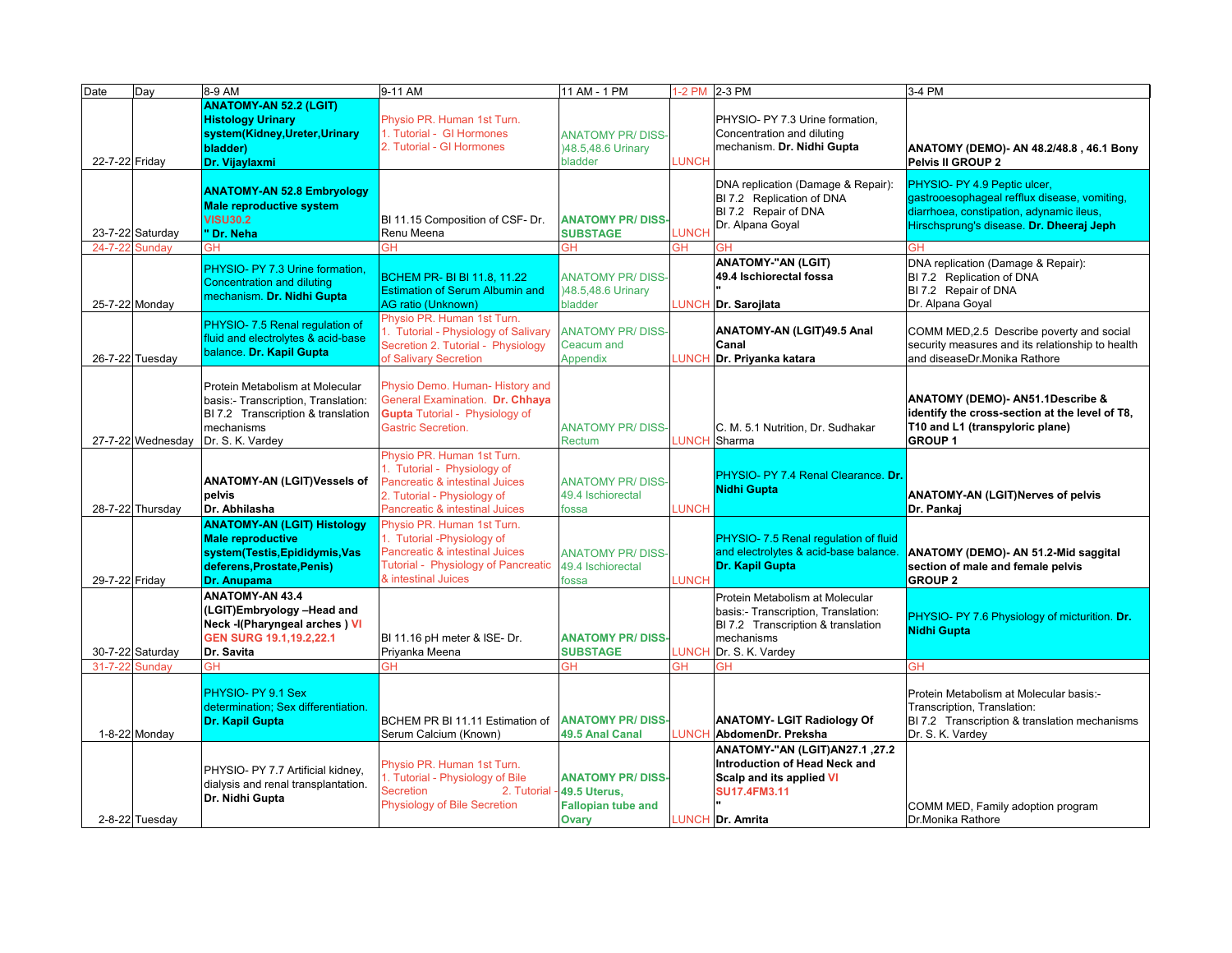| Physio Demo. Human- Motor<br>Signal Transduction - Protein<br>Modification & Targetting:<br>System Examination. Dr. Manoj<br>Tutorial - GIT movement, regulation ANATOMY PR/ DISS<br>ANATOMY (DEMO)-Surface anatomy of<br>BI 9.3 Protein targeting & sorting<br><b>Nerves and Vessels</b><br>abdomen and radiology VI RD1.5,1.6<br>along with its associated disorders<br>& function<br>C. M.5.1 Nutrition, Dr. Sudhakar<br>3-8-22 Wednesday<br>Dr. Neelima Hemkar<br><b>LUNCH</b> Sharma<br><b>GROUP1</b><br>of pelvis<br>Physio PR. Human 1st Turn.<br>1. Tutorial - Pathophysiology of<br>PHYSIO- PY 9.3 Male reprodective<br><b>ANATOMY-AN (LGIT)Deep</b><br><b>ANATOMY-AN (LGIT)Superficial Dissection of</b><br>peptic Ulcer<br>2.<br>system. Dr. Kapil Gupta<br><b>Cervical fascia</b><br><b>Face-Muscles</b><br>Tutorial - Pathophysiology of peptic ANATOMY PR/DISS<br>4-8-22 Thursday<br>LUNCH<br>Dr. Narendra<br>Dr. Jitendra<br>Ulcer<br><b>Scalp</b><br>Physio PR. Human 1st Turn.<br><b>ANATOMY PR/DISS</b><br>1. Tutorial - Pathophysiology of<br><b>ANATOMY-AN (LGIT) 52,2</b><br><b>Superficial</b><br>PHYSIO- PY 7.8 Renal functions<br>peptic Ulcer<br><b>Histology: Female reproductive</b><br><b>Dissection of Face-</b><br>2.<br>tests. Dr. Nidhi Gupta<br>Tutorial - Pathophysiology of peptic<br><b>Muscles</b><br>system I<br>ANATOMY (DEMO)- AN 8.2 Parietal Bone<br>Ulcer<br>5-8-22 Friday<br>Dr. Chandrakala<br>LUNCH<br><b>GROUP 2</b><br>Signal Transduction - Protein<br>AN 43.4 (LGIT)Embryology<br>Modification & Targetting:<br>PHYSIO- PY 9.9 Normal semen analysis report<br>-Head and Neck -I(Pharyngeal<br>BI 9.3 Protein targeting & sorting<br>& Results. Dr. Kapil Gupta<br>arches ) VI GEN SURG<br>BI 11.16 Paper Chromatography -<br>along with its associated disorders<br><b>ANATOMY PR/DISS</b><br>6-8-22 Saturday<br>Dr. Aditi Ranawat<br>Dr. Neelima Hemkar<br>19.1, 19.2, 22. 1Dr. Dhiraj<br><b>SUBSTAGE</b><br><b>LUNCH</b><br><b>GH</b><br>$7 - 8 - 22$<br><b>Sundav</b><br>GH<br>ЭH<br><b>GH</b><br>GH<br>GН<br><b>ANATOMY PR/DISS</b><br>Molecular Basis of Genetics & Control of Gene<br>PHYSIO- PY 7.9 Cystometry and<br><b>Superficial</b><br><b>ANATOMY-AN (LGIT)Deep</b><br>Expression:<br>discuss the normal<br><b>Dissection of Face-</b><br>Dissection of Face - Nerves and<br>BI 7.3 Gene mutations and regulation of gene<br>cystometrogram. Dr. Nidhi Gupta<br>BCHEM PR BI 11.11 Estimation of<br><b>Muscles</b><br><b>Vessels</b><br>expression.<br>8-8-22 Monday<br>Serum Calcium (Unknown)<br><b>LUNCH</b><br>Dr. Vijaylaxmi Nanglia<br>Dr. Seema<br>9-8-22 Tuesday<br>GH<br>ЭH<br>ЭH<br>ЭH<br>ЭH<br>Molecular Basis of Genetics &<br>Control of Gene Expression:<br>Physio Demo. Human- Identify EEG<br><b>ANATOMY PR/DISS</b><br>BI 7.3 Gene mutations and<br>forms. Dr. Abhishek Saini<br>ANATOMY (DEMO)- AN 8.2Frontal Bone<br>regulation of gene expression.<br>Deep Dissection of<br>C. M.5.1 Nutrition, Dr. Sudhakar<br>Dr. Vijaylaxmi Nanglia<br>LUNCH Sharma<br>10-8-22 Wednesday<br>Face<br><b>GROUP1</b><br><b>GH</b><br>11-8-22 Thursdav<br>ЭH<br>ЭH<br>ЭH<br>GН<br>GН<br><b>ANATOMY-AN</b><br>Physio PR. Human 1st Turn.<br>PHYSIO- PY 10.1 Organization of<br>52.2(LGIT)HISTOLOGY: Female<br><b>Tutorial - Liver function tests</b><br><b>ANATOMY PR/DISS-</b><br>nervous system. Dr. Anuradha Yadav<br><b>Tutorial - Liver function tests</b><br><b>ANATOMY (DEMO)-Eyelids and lacrimal</b><br>reproductive system II<br>Deep Dissection of<br><b>LUNCH</b><br>12-8-22 Friday<br>appartus GROUP 2<br>Dr. Rajesh<br>Face<br>BI 7.4 Molecular technologies like<br>AN 43.4 (LGIT)Embryology<br>recombinant DNA technology<br>PHYSIO- PY 9.2 Puberty, outline adolescent<br>-Head and Neck -II(face, palate,<br>BI 7.4 Molecular technologies like<br>clinical and psychological association. Dr.<br>ongue, thyroid) VI<br>PCR, Gene Therapy<br>Varsha Gupta<br>SU19.1,19.2,22.1 PE20.20<br><b>ANATOMY PR/DISS-</b><br>BI 7.4 Human Genome Project<br>13-8-22 Saturday<br>Dr. Riya<br>BI 11.16 TLC- Dr. Jyoti Jain<br><b>SUBSTAGE</b><br><b>LUNCH</b><br>Dr. Alka Meena<br><b>Sundav</b><br>GH<br>GH<br>ЭH<br><b>GH</b><br>GH<br>$14 - 8 - 22$<br>ЭH<br>Monday<br>GH<br><b>GH</b><br><b>GH</b><br>GН<br><b>GH</b><br>GH<br>$15 - 8 - 22$<br>BCHEM PR BI 11.11 Estimation of<br>Serum Phosphorus (Known) Physio<br>PHYSIO- PY 10.2 The Functions<br>PR. Human 1st Turn.<br><b>ANATOMY-AN (LGIT)Posterior</b><br><b>ANATOMY PR/DISS-</b><br>and properties of Synapse, Dr.<br>Tutorial - Gastric & pancreatci<br>Triangle of neck &<br>Anuradha Yadav<br>Removal of brain<br>function tests<br>Tutorial -<br>from cranial cavity<br><b>Sternocleidomastoid Muscle</b><br>COMM MED1.1, Concept of a health &<br>Gastric & pancreatic function tests<br>16-8-22 Tuesday<br>and meninges<br>LUNCH Dr. Nandlal<br>DiseaseDr.Mahesh c.verma | Date | Day | 8-9 AM | 9-11 AM | 11 AM - 1 PM | 1-2 PM 2-3 PM | 3-4 PM |
|---------------------------------------------------------------------------------------------------------------------------------------------------------------------------------------------------------------------------------------------------------------------------------------------------------------------------------------------------------------------------------------------------------------------------------------------------------------------------------------------------------------------------------------------------------------------------------------------------------------------------------------------------------------------------------------------------------------------------------------------------------------------------------------------------------------------------------------------------------------------------------------------------------------------------------------------------------------------------------------------------------------------------------------------------------------------------------------------------------------------------------------------------------------------------------------------------------------------------------------------------------------------------------------------------------------------------------------------------------------------------------------------------------------------------------------------------------------------------------------------------------------------------------------------------------------------------------------------------------------------------------------------------------------------------------------------------------------------------------------------------------------------------------------------------------------------------------------------------------------------------------------------------------------------------------------------------------------------------------------------------------------------------------------------------------------------------------------------------------------------------------------------------------------------------------------------------------------------------------------------------------------------------------------------------------------------------------------------------------------------------------------------------------------------------------------------------------------------------------------------------------------------------------------------------------------------------------------------------------------------------------------------------------------------------------------------------------------------------------------------------------------------------------------------------------------------------------------------------------------------------------------------------------------------------------------------------------------------------------------------------------------------------------------------------------------------------------------------------------------------------------------------------------------------------------------------------------------------------------------------------------------------------------------------------------------------------------------------------------------------------------------------------------------------------------------------------------------------------------------------------------------------------------------------------------------------------------------------------------------------------------------------------------------------------------------------------------------------------------------------------------------------------------------------------------------------------------------------------------------------------------------------------------------------------------------------------------------------------------------------------------------------------------------------------------------------------------------------------------------------------------------------------------------------------------------------------------------------------------------------------------------------------------------------------------------------------------------------------------------------------------------------------------------------------------------------------------------------------------------------------------------------------------------------------------------------------------------------------------------------------------------------------------------------------------------------------------------------------------------------------------------------------------------------------------------------------------------------------------------------------------------------------------------------|------|-----|--------|---------|--------------|---------------|--------|
|                                                                                                                                                                                                                                                                                                                                                                                                                                                                                                                                                                                                                                                                                                                                                                                                                                                                                                                                                                                                                                                                                                                                                                                                                                                                                                                                                                                                                                                                                                                                                                                                                                                                                                                                                                                                                                                                                                                                                                                                                                                                                                                                                                                                                                                                                                                                                                                                                                                                                                                                                                                                                                                                                                                                                                                                                                                                                                                                                                                                                                                                                                                                                                                                                                                                                                                                                                                                                                                                                                                                                                                                                                                                                                                                                                                                                                                                                                                                                                                                                                                                                                                                                                                                                                                                                                                                                                                                                                                                                                                                                                                                                                                                                                                                                                                                                                                                                                                     |      |     |        |         |              |               |        |
|                                                                                                                                                                                                                                                                                                                                                                                                                                                                                                                                                                                                                                                                                                                                                                                                                                                                                                                                                                                                                                                                                                                                                                                                                                                                                                                                                                                                                                                                                                                                                                                                                                                                                                                                                                                                                                                                                                                                                                                                                                                                                                                                                                                                                                                                                                                                                                                                                                                                                                                                                                                                                                                                                                                                                                                                                                                                                                                                                                                                                                                                                                                                                                                                                                                                                                                                                                                                                                                                                                                                                                                                                                                                                                                                                                                                                                                                                                                                                                                                                                                                                                                                                                                                                                                                                                                                                                                                                                                                                                                                                                                                                                                                                                                                                                                                                                                                                                                     |      |     |        |         |              |               |        |
|                                                                                                                                                                                                                                                                                                                                                                                                                                                                                                                                                                                                                                                                                                                                                                                                                                                                                                                                                                                                                                                                                                                                                                                                                                                                                                                                                                                                                                                                                                                                                                                                                                                                                                                                                                                                                                                                                                                                                                                                                                                                                                                                                                                                                                                                                                                                                                                                                                                                                                                                                                                                                                                                                                                                                                                                                                                                                                                                                                                                                                                                                                                                                                                                                                                                                                                                                                                                                                                                                                                                                                                                                                                                                                                                                                                                                                                                                                                                                                                                                                                                                                                                                                                                                                                                                                                                                                                                                                                                                                                                                                                                                                                                                                                                                                                                                                                                                                                     |      |     |        |         |              |               |        |
|                                                                                                                                                                                                                                                                                                                                                                                                                                                                                                                                                                                                                                                                                                                                                                                                                                                                                                                                                                                                                                                                                                                                                                                                                                                                                                                                                                                                                                                                                                                                                                                                                                                                                                                                                                                                                                                                                                                                                                                                                                                                                                                                                                                                                                                                                                                                                                                                                                                                                                                                                                                                                                                                                                                                                                                                                                                                                                                                                                                                                                                                                                                                                                                                                                                                                                                                                                                                                                                                                                                                                                                                                                                                                                                                                                                                                                                                                                                                                                                                                                                                                                                                                                                                                                                                                                                                                                                                                                                                                                                                                                                                                                                                                                                                                                                                                                                                                                                     |      |     |        |         |              |               |        |
|                                                                                                                                                                                                                                                                                                                                                                                                                                                                                                                                                                                                                                                                                                                                                                                                                                                                                                                                                                                                                                                                                                                                                                                                                                                                                                                                                                                                                                                                                                                                                                                                                                                                                                                                                                                                                                                                                                                                                                                                                                                                                                                                                                                                                                                                                                                                                                                                                                                                                                                                                                                                                                                                                                                                                                                                                                                                                                                                                                                                                                                                                                                                                                                                                                                                                                                                                                                                                                                                                                                                                                                                                                                                                                                                                                                                                                                                                                                                                                                                                                                                                                                                                                                                                                                                                                                                                                                                                                                                                                                                                                                                                                                                                                                                                                                                                                                                                                                     |      |     |        |         |              |               |        |
|                                                                                                                                                                                                                                                                                                                                                                                                                                                                                                                                                                                                                                                                                                                                                                                                                                                                                                                                                                                                                                                                                                                                                                                                                                                                                                                                                                                                                                                                                                                                                                                                                                                                                                                                                                                                                                                                                                                                                                                                                                                                                                                                                                                                                                                                                                                                                                                                                                                                                                                                                                                                                                                                                                                                                                                                                                                                                                                                                                                                                                                                                                                                                                                                                                                                                                                                                                                                                                                                                                                                                                                                                                                                                                                                                                                                                                                                                                                                                                                                                                                                                                                                                                                                                                                                                                                                                                                                                                                                                                                                                                                                                                                                                                                                                                                                                                                                                                                     |      |     |        |         |              |               |        |
|                                                                                                                                                                                                                                                                                                                                                                                                                                                                                                                                                                                                                                                                                                                                                                                                                                                                                                                                                                                                                                                                                                                                                                                                                                                                                                                                                                                                                                                                                                                                                                                                                                                                                                                                                                                                                                                                                                                                                                                                                                                                                                                                                                                                                                                                                                                                                                                                                                                                                                                                                                                                                                                                                                                                                                                                                                                                                                                                                                                                                                                                                                                                                                                                                                                                                                                                                                                                                                                                                                                                                                                                                                                                                                                                                                                                                                                                                                                                                                                                                                                                                                                                                                                                                                                                                                                                                                                                                                                                                                                                                                                                                                                                                                                                                                                                                                                                                                                     |      |     |        |         |              |               |        |
|                                                                                                                                                                                                                                                                                                                                                                                                                                                                                                                                                                                                                                                                                                                                                                                                                                                                                                                                                                                                                                                                                                                                                                                                                                                                                                                                                                                                                                                                                                                                                                                                                                                                                                                                                                                                                                                                                                                                                                                                                                                                                                                                                                                                                                                                                                                                                                                                                                                                                                                                                                                                                                                                                                                                                                                                                                                                                                                                                                                                                                                                                                                                                                                                                                                                                                                                                                                                                                                                                                                                                                                                                                                                                                                                                                                                                                                                                                                                                                                                                                                                                                                                                                                                                                                                                                                                                                                                                                                                                                                                                                                                                                                                                                                                                                                                                                                                                                                     |      |     |        |         |              |               |        |
|                                                                                                                                                                                                                                                                                                                                                                                                                                                                                                                                                                                                                                                                                                                                                                                                                                                                                                                                                                                                                                                                                                                                                                                                                                                                                                                                                                                                                                                                                                                                                                                                                                                                                                                                                                                                                                                                                                                                                                                                                                                                                                                                                                                                                                                                                                                                                                                                                                                                                                                                                                                                                                                                                                                                                                                                                                                                                                                                                                                                                                                                                                                                                                                                                                                                                                                                                                                                                                                                                                                                                                                                                                                                                                                                                                                                                                                                                                                                                                                                                                                                                                                                                                                                                                                                                                                                                                                                                                                                                                                                                                                                                                                                                                                                                                                                                                                                                                                     |      |     |        |         |              |               |        |
|                                                                                                                                                                                                                                                                                                                                                                                                                                                                                                                                                                                                                                                                                                                                                                                                                                                                                                                                                                                                                                                                                                                                                                                                                                                                                                                                                                                                                                                                                                                                                                                                                                                                                                                                                                                                                                                                                                                                                                                                                                                                                                                                                                                                                                                                                                                                                                                                                                                                                                                                                                                                                                                                                                                                                                                                                                                                                                                                                                                                                                                                                                                                                                                                                                                                                                                                                                                                                                                                                                                                                                                                                                                                                                                                                                                                                                                                                                                                                                                                                                                                                                                                                                                                                                                                                                                                                                                                                                                                                                                                                                                                                                                                                                                                                                                                                                                                                                                     |      |     |        |         |              |               |        |
|                                                                                                                                                                                                                                                                                                                                                                                                                                                                                                                                                                                                                                                                                                                                                                                                                                                                                                                                                                                                                                                                                                                                                                                                                                                                                                                                                                                                                                                                                                                                                                                                                                                                                                                                                                                                                                                                                                                                                                                                                                                                                                                                                                                                                                                                                                                                                                                                                                                                                                                                                                                                                                                                                                                                                                                                                                                                                                                                                                                                                                                                                                                                                                                                                                                                                                                                                                                                                                                                                                                                                                                                                                                                                                                                                                                                                                                                                                                                                                                                                                                                                                                                                                                                                                                                                                                                                                                                                                                                                                                                                                                                                                                                                                                                                                                                                                                                                                                     |      |     |        |         |              |               |        |
|                                                                                                                                                                                                                                                                                                                                                                                                                                                                                                                                                                                                                                                                                                                                                                                                                                                                                                                                                                                                                                                                                                                                                                                                                                                                                                                                                                                                                                                                                                                                                                                                                                                                                                                                                                                                                                                                                                                                                                                                                                                                                                                                                                                                                                                                                                                                                                                                                                                                                                                                                                                                                                                                                                                                                                                                                                                                                                                                                                                                                                                                                                                                                                                                                                                                                                                                                                                                                                                                                                                                                                                                                                                                                                                                                                                                                                                                                                                                                                                                                                                                                                                                                                                                                                                                                                                                                                                                                                                                                                                                                                                                                                                                                                                                                                                                                                                                                                                     |      |     |        |         |              |               |        |
|                                                                                                                                                                                                                                                                                                                                                                                                                                                                                                                                                                                                                                                                                                                                                                                                                                                                                                                                                                                                                                                                                                                                                                                                                                                                                                                                                                                                                                                                                                                                                                                                                                                                                                                                                                                                                                                                                                                                                                                                                                                                                                                                                                                                                                                                                                                                                                                                                                                                                                                                                                                                                                                                                                                                                                                                                                                                                                                                                                                                                                                                                                                                                                                                                                                                                                                                                                                                                                                                                                                                                                                                                                                                                                                                                                                                                                                                                                                                                                                                                                                                                                                                                                                                                                                                                                                                                                                                                                                                                                                                                                                                                                                                                                                                                                                                                                                                                                                     |      |     |        |         |              |               |        |
|                                                                                                                                                                                                                                                                                                                                                                                                                                                                                                                                                                                                                                                                                                                                                                                                                                                                                                                                                                                                                                                                                                                                                                                                                                                                                                                                                                                                                                                                                                                                                                                                                                                                                                                                                                                                                                                                                                                                                                                                                                                                                                                                                                                                                                                                                                                                                                                                                                                                                                                                                                                                                                                                                                                                                                                                                                                                                                                                                                                                                                                                                                                                                                                                                                                                                                                                                                                                                                                                                                                                                                                                                                                                                                                                                                                                                                                                                                                                                                                                                                                                                                                                                                                                                                                                                                                                                                                                                                                                                                                                                                                                                                                                                                                                                                                                                                                                                                                     |      |     |        |         |              |               |        |
|                                                                                                                                                                                                                                                                                                                                                                                                                                                                                                                                                                                                                                                                                                                                                                                                                                                                                                                                                                                                                                                                                                                                                                                                                                                                                                                                                                                                                                                                                                                                                                                                                                                                                                                                                                                                                                                                                                                                                                                                                                                                                                                                                                                                                                                                                                                                                                                                                                                                                                                                                                                                                                                                                                                                                                                                                                                                                                                                                                                                                                                                                                                                                                                                                                                                                                                                                                                                                                                                                                                                                                                                                                                                                                                                                                                                                                                                                                                                                                                                                                                                                                                                                                                                                                                                                                                                                                                                                                                                                                                                                                                                                                                                                                                                                                                                                                                                                                                     |      |     |        |         |              |               |        |
|                                                                                                                                                                                                                                                                                                                                                                                                                                                                                                                                                                                                                                                                                                                                                                                                                                                                                                                                                                                                                                                                                                                                                                                                                                                                                                                                                                                                                                                                                                                                                                                                                                                                                                                                                                                                                                                                                                                                                                                                                                                                                                                                                                                                                                                                                                                                                                                                                                                                                                                                                                                                                                                                                                                                                                                                                                                                                                                                                                                                                                                                                                                                                                                                                                                                                                                                                                                                                                                                                                                                                                                                                                                                                                                                                                                                                                                                                                                                                                                                                                                                                                                                                                                                                                                                                                                                                                                                                                                                                                                                                                                                                                                                                                                                                                                                                                                                                                                     |      |     |        |         |              |               |        |
|                                                                                                                                                                                                                                                                                                                                                                                                                                                                                                                                                                                                                                                                                                                                                                                                                                                                                                                                                                                                                                                                                                                                                                                                                                                                                                                                                                                                                                                                                                                                                                                                                                                                                                                                                                                                                                                                                                                                                                                                                                                                                                                                                                                                                                                                                                                                                                                                                                                                                                                                                                                                                                                                                                                                                                                                                                                                                                                                                                                                                                                                                                                                                                                                                                                                                                                                                                                                                                                                                                                                                                                                                                                                                                                                                                                                                                                                                                                                                                                                                                                                                                                                                                                                                                                                                                                                                                                                                                                                                                                                                                                                                                                                                                                                                                                                                                                                                                                     |      |     |        |         |              |               |        |
|                                                                                                                                                                                                                                                                                                                                                                                                                                                                                                                                                                                                                                                                                                                                                                                                                                                                                                                                                                                                                                                                                                                                                                                                                                                                                                                                                                                                                                                                                                                                                                                                                                                                                                                                                                                                                                                                                                                                                                                                                                                                                                                                                                                                                                                                                                                                                                                                                                                                                                                                                                                                                                                                                                                                                                                                                                                                                                                                                                                                                                                                                                                                                                                                                                                                                                                                                                                                                                                                                                                                                                                                                                                                                                                                                                                                                                                                                                                                                                                                                                                                                                                                                                                                                                                                                                                                                                                                                                                                                                                                                                                                                                                                                                                                                                                                                                                                                                                     |      |     |        |         |              |               |        |
|                                                                                                                                                                                                                                                                                                                                                                                                                                                                                                                                                                                                                                                                                                                                                                                                                                                                                                                                                                                                                                                                                                                                                                                                                                                                                                                                                                                                                                                                                                                                                                                                                                                                                                                                                                                                                                                                                                                                                                                                                                                                                                                                                                                                                                                                                                                                                                                                                                                                                                                                                                                                                                                                                                                                                                                                                                                                                                                                                                                                                                                                                                                                                                                                                                                                                                                                                                                                                                                                                                                                                                                                                                                                                                                                                                                                                                                                                                                                                                                                                                                                                                                                                                                                                                                                                                                                                                                                                                                                                                                                                                                                                                                                                                                                                                                                                                                                                                                     |      |     |        |         |              |               |        |
|                                                                                                                                                                                                                                                                                                                                                                                                                                                                                                                                                                                                                                                                                                                                                                                                                                                                                                                                                                                                                                                                                                                                                                                                                                                                                                                                                                                                                                                                                                                                                                                                                                                                                                                                                                                                                                                                                                                                                                                                                                                                                                                                                                                                                                                                                                                                                                                                                                                                                                                                                                                                                                                                                                                                                                                                                                                                                                                                                                                                                                                                                                                                                                                                                                                                                                                                                                                                                                                                                                                                                                                                                                                                                                                                                                                                                                                                                                                                                                                                                                                                                                                                                                                                                                                                                                                                                                                                                                                                                                                                                                                                                                                                                                                                                                                                                                                                                                                     |      |     |        |         |              |               |        |
|                                                                                                                                                                                                                                                                                                                                                                                                                                                                                                                                                                                                                                                                                                                                                                                                                                                                                                                                                                                                                                                                                                                                                                                                                                                                                                                                                                                                                                                                                                                                                                                                                                                                                                                                                                                                                                                                                                                                                                                                                                                                                                                                                                                                                                                                                                                                                                                                                                                                                                                                                                                                                                                                                                                                                                                                                                                                                                                                                                                                                                                                                                                                                                                                                                                                                                                                                                                                                                                                                                                                                                                                                                                                                                                                                                                                                                                                                                                                                                                                                                                                                                                                                                                                                                                                                                                                                                                                                                                                                                                                                                                                                                                                                                                                                                                                                                                                                                                     |      |     |        |         |              |               |        |
|                                                                                                                                                                                                                                                                                                                                                                                                                                                                                                                                                                                                                                                                                                                                                                                                                                                                                                                                                                                                                                                                                                                                                                                                                                                                                                                                                                                                                                                                                                                                                                                                                                                                                                                                                                                                                                                                                                                                                                                                                                                                                                                                                                                                                                                                                                                                                                                                                                                                                                                                                                                                                                                                                                                                                                                                                                                                                                                                                                                                                                                                                                                                                                                                                                                                                                                                                                                                                                                                                                                                                                                                                                                                                                                                                                                                                                                                                                                                                                                                                                                                                                                                                                                                                                                                                                                                                                                                                                                                                                                                                                                                                                                                                                                                                                                                                                                                                                                     |      |     |        |         |              |               |        |
|                                                                                                                                                                                                                                                                                                                                                                                                                                                                                                                                                                                                                                                                                                                                                                                                                                                                                                                                                                                                                                                                                                                                                                                                                                                                                                                                                                                                                                                                                                                                                                                                                                                                                                                                                                                                                                                                                                                                                                                                                                                                                                                                                                                                                                                                                                                                                                                                                                                                                                                                                                                                                                                                                                                                                                                                                                                                                                                                                                                                                                                                                                                                                                                                                                                                                                                                                                                                                                                                                                                                                                                                                                                                                                                                                                                                                                                                                                                                                                                                                                                                                                                                                                                                                                                                                                                                                                                                                                                                                                                                                                                                                                                                                                                                                                                                                                                                                                                     |      |     |        |         |              |               |        |
|                                                                                                                                                                                                                                                                                                                                                                                                                                                                                                                                                                                                                                                                                                                                                                                                                                                                                                                                                                                                                                                                                                                                                                                                                                                                                                                                                                                                                                                                                                                                                                                                                                                                                                                                                                                                                                                                                                                                                                                                                                                                                                                                                                                                                                                                                                                                                                                                                                                                                                                                                                                                                                                                                                                                                                                                                                                                                                                                                                                                                                                                                                                                                                                                                                                                                                                                                                                                                                                                                                                                                                                                                                                                                                                                                                                                                                                                                                                                                                                                                                                                                                                                                                                                                                                                                                                                                                                                                                                                                                                                                                                                                                                                                                                                                                                                                                                                                                                     |      |     |        |         |              |               |        |
|                                                                                                                                                                                                                                                                                                                                                                                                                                                                                                                                                                                                                                                                                                                                                                                                                                                                                                                                                                                                                                                                                                                                                                                                                                                                                                                                                                                                                                                                                                                                                                                                                                                                                                                                                                                                                                                                                                                                                                                                                                                                                                                                                                                                                                                                                                                                                                                                                                                                                                                                                                                                                                                                                                                                                                                                                                                                                                                                                                                                                                                                                                                                                                                                                                                                                                                                                                                                                                                                                                                                                                                                                                                                                                                                                                                                                                                                                                                                                                                                                                                                                                                                                                                                                                                                                                                                                                                                                                                                                                                                                                                                                                                                                                                                                                                                                                                                                                                     |      |     |        |         |              |               |        |
|                                                                                                                                                                                                                                                                                                                                                                                                                                                                                                                                                                                                                                                                                                                                                                                                                                                                                                                                                                                                                                                                                                                                                                                                                                                                                                                                                                                                                                                                                                                                                                                                                                                                                                                                                                                                                                                                                                                                                                                                                                                                                                                                                                                                                                                                                                                                                                                                                                                                                                                                                                                                                                                                                                                                                                                                                                                                                                                                                                                                                                                                                                                                                                                                                                                                                                                                                                                                                                                                                                                                                                                                                                                                                                                                                                                                                                                                                                                                                                                                                                                                                                                                                                                                                                                                                                                                                                                                                                                                                                                                                                                                                                                                                                                                                                                                                                                                                                                     |      |     |        |         |              |               |        |
|                                                                                                                                                                                                                                                                                                                                                                                                                                                                                                                                                                                                                                                                                                                                                                                                                                                                                                                                                                                                                                                                                                                                                                                                                                                                                                                                                                                                                                                                                                                                                                                                                                                                                                                                                                                                                                                                                                                                                                                                                                                                                                                                                                                                                                                                                                                                                                                                                                                                                                                                                                                                                                                                                                                                                                                                                                                                                                                                                                                                                                                                                                                                                                                                                                                                                                                                                                                                                                                                                                                                                                                                                                                                                                                                                                                                                                                                                                                                                                                                                                                                                                                                                                                                                                                                                                                                                                                                                                                                                                                                                                                                                                                                                                                                                                                                                                                                                                                     |      |     |        |         |              |               |        |
|                                                                                                                                                                                                                                                                                                                                                                                                                                                                                                                                                                                                                                                                                                                                                                                                                                                                                                                                                                                                                                                                                                                                                                                                                                                                                                                                                                                                                                                                                                                                                                                                                                                                                                                                                                                                                                                                                                                                                                                                                                                                                                                                                                                                                                                                                                                                                                                                                                                                                                                                                                                                                                                                                                                                                                                                                                                                                                                                                                                                                                                                                                                                                                                                                                                                                                                                                                                                                                                                                                                                                                                                                                                                                                                                                                                                                                                                                                                                                                                                                                                                                                                                                                                                                                                                                                                                                                                                                                                                                                                                                                                                                                                                                                                                                                                                                                                                                                                     |      |     |        |         |              |               |        |
|                                                                                                                                                                                                                                                                                                                                                                                                                                                                                                                                                                                                                                                                                                                                                                                                                                                                                                                                                                                                                                                                                                                                                                                                                                                                                                                                                                                                                                                                                                                                                                                                                                                                                                                                                                                                                                                                                                                                                                                                                                                                                                                                                                                                                                                                                                                                                                                                                                                                                                                                                                                                                                                                                                                                                                                                                                                                                                                                                                                                                                                                                                                                                                                                                                                                                                                                                                                                                                                                                                                                                                                                                                                                                                                                                                                                                                                                                                                                                                                                                                                                                                                                                                                                                                                                                                                                                                                                                                                                                                                                                                                                                                                                                                                                                                                                                                                                                                                     |      |     |        |         |              |               |        |
|                                                                                                                                                                                                                                                                                                                                                                                                                                                                                                                                                                                                                                                                                                                                                                                                                                                                                                                                                                                                                                                                                                                                                                                                                                                                                                                                                                                                                                                                                                                                                                                                                                                                                                                                                                                                                                                                                                                                                                                                                                                                                                                                                                                                                                                                                                                                                                                                                                                                                                                                                                                                                                                                                                                                                                                                                                                                                                                                                                                                                                                                                                                                                                                                                                                                                                                                                                                                                                                                                                                                                                                                                                                                                                                                                                                                                                                                                                                                                                                                                                                                                                                                                                                                                                                                                                                                                                                                                                                                                                                                                                                                                                                                                                                                                                                                                                                                                                                     |      |     |        |         |              |               |        |
|                                                                                                                                                                                                                                                                                                                                                                                                                                                                                                                                                                                                                                                                                                                                                                                                                                                                                                                                                                                                                                                                                                                                                                                                                                                                                                                                                                                                                                                                                                                                                                                                                                                                                                                                                                                                                                                                                                                                                                                                                                                                                                                                                                                                                                                                                                                                                                                                                                                                                                                                                                                                                                                                                                                                                                                                                                                                                                                                                                                                                                                                                                                                                                                                                                                                                                                                                                                                                                                                                                                                                                                                                                                                                                                                                                                                                                                                                                                                                                                                                                                                                                                                                                                                                                                                                                                                                                                                                                                                                                                                                                                                                                                                                                                                                                                                                                                                                                                     |      |     |        |         |              |               |        |
|                                                                                                                                                                                                                                                                                                                                                                                                                                                                                                                                                                                                                                                                                                                                                                                                                                                                                                                                                                                                                                                                                                                                                                                                                                                                                                                                                                                                                                                                                                                                                                                                                                                                                                                                                                                                                                                                                                                                                                                                                                                                                                                                                                                                                                                                                                                                                                                                                                                                                                                                                                                                                                                                                                                                                                                                                                                                                                                                                                                                                                                                                                                                                                                                                                                                                                                                                                                                                                                                                                                                                                                                                                                                                                                                                                                                                                                                                                                                                                                                                                                                                                                                                                                                                                                                                                                                                                                                                                                                                                                                                                                                                                                                                                                                                                                                                                                                                                                     |      |     |        |         |              |               |        |
|                                                                                                                                                                                                                                                                                                                                                                                                                                                                                                                                                                                                                                                                                                                                                                                                                                                                                                                                                                                                                                                                                                                                                                                                                                                                                                                                                                                                                                                                                                                                                                                                                                                                                                                                                                                                                                                                                                                                                                                                                                                                                                                                                                                                                                                                                                                                                                                                                                                                                                                                                                                                                                                                                                                                                                                                                                                                                                                                                                                                                                                                                                                                                                                                                                                                                                                                                                                                                                                                                                                                                                                                                                                                                                                                                                                                                                                                                                                                                                                                                                                                                                                                                                                                                                                                                                                                                                                                                                                                                                                                                                                                                                                                                                                                                                                                                                                                                                                     |      |     |        |         |              |               |        |
|                                                                                                                                                                                                                                                                                                                                                                                                                                                                                                                                                                                                                                                                                                                                                                                                                                                                                                                                                                                                                                                                                                                                                                                                                                                                                                                                                                                                                                                                                                                                                                                                                                                                                                                                                                                                                                                                                                                                                                                                                                                                                                                                                                                                                                                                                                                                                                                                                                                                                                                                                                                                                                                                                                                                                                                                                                                                                                                                                                                                                                                                                                                                                                                                                                                                                                                                                                                                                                                                                                                                                                                                                                                                                                                                                                                                                                                                                                                                                                                                                                                                                                                                                                                                                                                                                                                                                                                                                                                                                                                                                                                                                                                                                                                                                                                                                                                                                                                     |      |     |        |         |              |               |        |
|                                                                                                                                                                                                                                                                                                                                                                                                                                                                                                                                                                                                                                                                                                                                                                                                                                                                                                                                                                                                                                                                                                                                                                                                                                                                                                                                                                                                                                                                                                                                                                                                                                                                                                                                                                                                                                                                                                                                                                                                                                                                                                                                                                                                                                                                                                                                                                                                                                                                                                                                                                                                                                                                                                                                                                                                                                                                                                                                                                                                                                                                                                                                                                                                                                                                                                                                                                                                                                                                                                                                                                                                                                                                                                                                                                                                                                                                                                                                                                                                                                                                                                                                                                                                                                                                                                                                                                                                                                                                                                                                                                                                                                                                                                                                                                                                                                                                                                                     |      |     |        |         |              |               |        |
|                                                                                                                                                                                                                                                                                                                                                                                                                                                                                                                                                                                                                                                                                                                                                                                                                                                                                                                                                                                                                                                                                                                                                                                                                                                                                                                                                                                                                                                                                                                                                                                                                                                                                                                                                                                                                                                                                                                                                                                                                                                                                                                                                                                                                                                                                                                                                                                                                                                                                                                                                                                                                                                                                                                                                                                                                                                                                                                                                                                                                                                                                                                                                                                                                                                                                                                                                                                                                                                                                                                                                                                                                                                                                                                                                                                                                                                                                                                                                                                                                                                                                                                                                                                                                                                                                                                                                                                                                                                                                                                                                                                                                                                                                                                                                                                                                                                                                                                     |      |     |        |         |              |               |        |
|                                                                                                                                                                                                                                                                                                                                                                                                                                                                                                                                                                                                                                                                                                                                                                                                                                                                                                                                                                                                                                                                                                                                                                                                                                                                                                                                                                                                                                                                                                                                                                                                                                                                                                                                                                                                                                                                                                                                                                                                                                                                                                                                                                                                                                                                                                                                                                                                                                                                                                                                                                                                                                                                                                                                                                                                                                                                                                                                                                                                                                                                                                                                                                                                                                                                                                                                                                                                                                                                                                                                                                                                                                                                                                                                                                                                                                                                                                                                                                                                                                                                                                                                                                                                                                                                                                                                                                                                                                                                                                                                                                                                                                                                                                                                                                                                                                                                                                                     |      |     |        |         |              |               |        |
|                                                                                                                                                                                                                                                                                                                                                                                                                                                                                                                                                                                                                                                                                                                                                                                                                                                                                                                                                                                                                                                                                                                                                                                                                                                                                                                                                                                                                                                                                                                                                                                                                                                                                                                                                                                                                                                                                                                                                                                                                                                                                                                                                                                                                                                                                                                                                                                                                                                                                                                                                                                                                                                                                                                                                                                                                                                                                                                                                                                                                                                                                                                                                                                                                                                                                                                                                                                                                                                                                                                                                                                                                                                                                                                                                                                                                                                                                                                                                                                                                                                                                                                                                                                                                                                                                                                                                                                                                                                                                                                                                                                                                                                                                                                                                                                                                                                                                                                     |      |     |        |         |              |               |        |
|                                                                                                                                                                                                                                                                                                                                                                                                                                                                                                                                                                                                                                                                                                                                                                                                                                                                                                                                                                                                                                                                                                                                                                                                                                                                                                                                                                                                                                                                                                                                                                                                                                                                                                                                                                                                                                                                                                                                                                                                                                                                                                                                                                                                                                                                                                                                                                                                                                                                                                                                                                                                                                                                                                                                                                                                                                                                                                                                                                                                                                                                                                                                                                                                                                                                                                                                                                                                                                                                                                                                                                                                                                                                                                                                                                                                                                                                                                                                                                                                                                                                                                                                                                                                                                                                                                                                                                                                                                                                                                                                                                                                                                                                                                                                                                                                                                                                                                                     |      |     |        |         |              |               |        |
|                                                                                                                                                                                                                                                                                                                                                                                                                                                                                                                                                                                                                                                                                                                                                                                                                                                                                                                                                                                                                                                                                                                                                                                                                                                                                                                                                                                                                                                                                                                                                                                                                                                                                                                                                                                                                                                                                                                                                                                                                                                                                                                                                                                                                                                                                                                                                                                                                                                                                                                                                                                                                                                                                                                                                                                                                                                                                                                                                                                                                                                                                                                                                                                                                                                                                                                                                                                                                                                                                                                                                                                                                                                                                                                                                                                                                                                                                                                                                                                                                                                                                                                                                                                                                                                                                                                                                                                                                                                                                                                                                                                                                                                                                                                                                                                                                                                                                                                     |      |     |        |         |              |               |        |
|                                                                                                                                                                                                                                                                                                                                                                                                                                                                                                                                                                                                                                                                                                                                                                                                                                                                                                                                                                                                                                                                                                                                                                                                                                                                                                                                                                                                                                                                                                                                                                                                                                                                                                                                                                                                                                                                                                                                                                                                                                                                                                                                                                                                                                                                                                                                                                                                                                                                                                                                                                                                                                                                                                                                                                                                                                                                                                                                                                                                                                                                                                                                                                                                                                                                                                                                                                                                                                                                                                                                                                                                                                                                                                                                                                                                                                                                                                                                                                                                                                                                                                                                                                                                                                                                                                                                                                                                                                                                                                                                                                                                                                                                                                                                                                                                                                                                                                                     |      |     |        |         |              |               |        |
|                                                                                                                                                                                                                                                                                                                                                                                                                                                                                                                                                                                                                                                                                                                                                                                                                                                                                                                                                                                                                                                                                                                                                                                                                                                                                                                                                                                                                                                                                                                                                                                                                                                                                                                                                                                                                                                                                                                                                                                                                                                                                                                                                                                                                                                                                                                                                                                                                                                                                                                                                                                                                                                                                                                                                                                                                                                                                                                                                                                                                                                                                                                                                                                                                                                                                                                                                                                                                                                                                                                                                                                                                                                                                                                                                                                                                                                                                                                                                                                                                                                                                                                                                                                                                                                                                                                                                                                                                                                                                                                                                                                                                                                                                                                                                                                                                                                                                                                     |      |     |        |         |              |               |        |
|                                                                                                                                                                                                                                                                                                                                                                                                                                                                                                                                                                                                                                                                                                                                                                                                                                                                                                                                                                                                                                                                                                                                                                                                                                                                                                                                                                                                                                                                                                                                                                                                                                                                                                                                                                                                                                                                                                                                                                                                                                                                                                                                                                                                                                                                                                                                                                                                                                                                                                                                                                                                                                                                                                                                                                                                                                                                                                                                                                                                                                                                                                                                                                                                                                                                                                                                                                                                                                                                                                                                                                                                                                                                                                                                                                                                                                                                                                                                                                                                                                                                                                                                                                                                                                                                                                                                                                                                                                                                                                                                                                                                                                                                                                                                                                                                                                                                                                                     |      |     |        |         |              |               |        |
|                                                                                                                                                                                                                                                                                                                                                                                                                                                                                                                                                                                                                                                                                                                                                                                                                                                                                                                                                                                                                                                                                                                                                                                                                                                                                                                                                                                                                                                                                                                                                                                                                                                                                                                                                                                                                                                                                                                                                                                                                                                                                                                                                                                                                                                                                                                                                                                                                                                                                                                                                                                                                                                                                                                                                                                                                                                                                                                                                                                                                                                                                                                                                                                                                                                                                                                                                                                                                                                                                                                                                                                                                                                                                                                                                                                                                                                                                                                                                                                                                                                                                                                                                                                                                                                                                                                                                                                                                                                                                                                                                                                                                                                                                                                                                                                                                                                                                                                     |      |     |        |         |              |               |        |
|                                                                                                                                                                                                                                                                                                                                                                                                                                                                                                                                                                                                                                                                                                                                                                                                                                                                                                                                                                                                                                                                                                                                                                                                                                                                                                                                                                                                                                                                                                                                                                                                                                                                                                                                                                                                                                                                                                                                                                                                                                                                                                                                                                                                                                                                                                                                                                                                                                                                                                                                                                                                                                                                                                                                                                                                                                                                                                                                                                                                                                                                                                                                                                                                                                                                                                                                                                                                                                                                                                                                                                                                                                                                                                                                                                                                                                                                                                                                                                                                                                                                                                                                                                                                                                                                                                                                                                                                                                                                                                                                                                                                                                                                                                                                                                                                                                                                                                                     |      |     |        |         |              |               |        |
|                                                                                                                                                                                                                                                                                                                                                                                                                                                                                                                                                                                                                                                                                                                                                                                                                                                                                                                                                                                                                                                                                                                                                                                                                                                                                                                                                                                                                                                                                                                                                                                                                                                                                                                                                                                                                                                                                                                                                                                                                                                                                                                                                                                                                                                                                                                                                                                                                                                                                                                                                                                                                                                                                                                                                                                                                                                                                                                                                                                                                                                                                                                                                                                                                                                                                                                                                                                                                                                                                                                                                                                                                                                                                                                                                                                                                                                                                                                                                                                                                                                                                                                                                                                                                                                                                                                                                                                                                                                                                                                                                                                                                                                                                                                                                                                                                                                                                                                     |      |     |        |         |              |               |        |
|                                                                                                                                                                                                                                                                                                                                                                                                                                                                                                                                                                                                                                                                                                                                                                                                                                                                                                                                                                                                                                                                                                                                                                                                                                                                                                                                                                                                                                                                                                                                                                                                                                                                                                                                                                                                                                                                                                                                                                                                                                                                                                                                                                                                                                                                                                                                                                                                                                                                                                                                                                                                                                                                                                                                                                                                                                                                                                                                                                                                                                                                                                                                                                                                                                                                                                                                                                                                                                                                                                                                                                                                                                                                                                                                                                                                                                                                                                                                                                                                                                                                                                                                                                                                                                                                                                                                                                                                                                                                                                                                                                                                                                                                                                                                                                                                                                                                                                                     |      |     |        |         |              |               |        |
|                                                                                                                                                                                                                                                                                                                                                                                                                                                                                                                                                                                                                                                                                                                                                                                                                                                                                                                                                                                                                                                                                                                                                                                                                                                                                                                                                                                                                                                                                                                                                                                                                                                                                                                                                                                                                                                                                                                                                                                                                                                                                                                                                                                                                                                                                                                                                                                                                                                                                                                                                                                                                                                                                                                                                                                                                                                                                                                                                                                                                                                                                                                                                                                                                                                                                                                                                                                                                                                                                                                                                                                                                                                                                                                                                                                                                                                                                                                                                                                                                                                                                                                                                                                                                                                                                                                                                                                                                                                                                                                                                                                                                                                                                                                                                                                                                                                                                                                     |      |     |        |         |              |               |        |
|                                                                                                                                                                                                                                                                                                                                                                                                                                                                                                                                                                                                                                                                                                                                                                                                                                                                                                                                                                                                                                                                                                                                                                                                                                                                                                                                                                                                                                                                                                                                                                                                                                                                                                                                                                                                                                                                                                                                                                                                                                                                                                                                                                                                                                                                                                                                                                                                                                                                                                                                                                                                                                                                                                                                                                                                                                                                                                                                                                                                                                                                                                                                                                                                                                                                                                                                                                                                                                                                                                                                                                                                                                                                                                                                                                                                                                                                                                                                                                                                                                                                                                                                                                                                                                                                                                                                                                                                                                                                                                                                                                                                                                                                                                                                                                                                                                                                                                                     |      |     |        |         |              |               |        |
|                                                                                                                                                                                                                                                                                                                                                                                                                                                                                                                                                                                                                                                                                                                                                                                                                                                                                                                                                                                                                                                                                                                                                                                                                                                                                                                                                                                                                                                                                                                                                                                                                                                                                                                                                                                                                                                                                                                                                                                                                                                                                                                                                                                                                                                                                                                                                                                                                                                                                                                                                                                                                                                                                                                                                                                                                                                                                                                                                                                                                                                                                                                                                                                                                                                                                                                                                                                                                                                                                                                                                                                                                                                                                                                                                                                                                                                                                                                                                                                                                                                                                                                                                                                                                                                                                                                                                                                                                                                                                                                                                                                                                                                                                                                                                                                                                                                                                                                     |      |     |        |         |              |               |        |
|                                                                                                                                                                                                                                                                                                                                                                                                                                                                                                                                                                                                                                                                                                                                                                                                                                                                                                                                                                                                                                                                                                                                                                                                                                                                                                                                                                                                                                                                                                                                                                                                                                                                                                                                                                                                                                                                                                                                                                                                                                                                                                                                                                                                                                                                                                                                                                                                                                                                                                                                                                                                                                                                                                                                                                                                                                                                                                                                                                                                                                                                                                                                                                                                                                                                                                                                                                                                                                                                                                                                                                                                                                                                                                                                                                                                                                                                                                                                                                                                                                                                                                                                                                                                                                                                                                                                                                                                                                                                                                                                                                                                                                                                                                                                                                                                                                                                                                                     |      |     |        |         |              |               |        |
|                                                                                                                                                                                                                                                                                                                                                                                                                                                                                                                                                                                                                                                                                                                                                                                                                                                                                                                                                                                                                                                                                                                                                                                                                                                                                                                                                                                                                                                                                                                                                                                                                                                                                                                                                                                                                                                                                                                                                                                                                                                                                                                                                                                                                                                                                                                                                                                                                                                                                                                                                                                                                                                                                                                                                                                                                                                                                                                                                                                                                                                                                                                                                                                                                                                                                                                                                                                                                                                                                                                                                                                                                                                                                                                                                                                                                                                                                                                                                                                                                                                                                                                                                                                                                                                                                                                                                                                                                                                                                                                                                                                                                                                                                                                                                                                                                                                                                                                     |      |     |        |         |              |               |        |
|                                                                                                                                                                                                                                                                                                                                                                                                                                                                                                                                                                                                                                                                                                                                                                                                                                                                                                                                                                                                                                                                                                                                                                                                                                                                                                                                                                                                                                                                                                                                                                                                                                                                                                                                                                                                                                                                                                                                                                                                                                                                                                                                                                                                                                                                                                                                                                                                                                                                                                                                                                                                                                                                                                                                                                                                                                                                                                                                                                                                                                                                                                                                                                                                                                                                                                                                                                                                                                                                                                                                                                                                                                                                                                                                                                                                                                                                                                                                                                                                                                                                                                                                                                                                                                                                                                                                                                                                                                                                                                                                                                                                                                                                                                                                                                                                                                                                                                                     |      |     |        |         |              |               |        |
|                                                                                                                                                                                                                                                                                                                                                                                                                                                                                                                                                                                                                                                                                                                                                                                                                                                                                                                                                                                                                                                                                                                                                                                                                                                                                                                                                                                                                                                                                                                                                                                                                                                                                                                                                                                                                                                                                                                                                                                                                                                                                                                                                                                                                                                                                                                                                                                                                                                                                                                                                                                                                                                                                                                                                                                                                                                                                                                                                                                                                                                                                                                                                                                                                                                                                                                                                                                                                                                                                                                                                                                                                                                                                                                                                                                                                                                                                                                                                                                                                                                                                                                                                                                                                                                                                                                                                                                                                                                                                                                                                                                                                                                                                                                                                                                                                                                                                                                     |      |     |        |         |              |               |        |
|                                                                                                                                                                                                                                                                                                                                                                                                                                                                                                                                                                                                                                                                                                                                                                                                                                                                                                                                                                                                                                                                                                                                                                                                                                                                                                                                                                                                                                                                                                                                                                                                                                                                                                                                                                                                                                                                                                                                                                                                                                                                                                                                                                                                                                                                                                                                                                                                                                                                                                                                                                                                                                                                                                                                                                                                                                                                                                                                                                                                                                                                                                                                                                                                                                                                                                                                                                                                                                                                                                                                                                                                                                                                                                                                                                                                                                                                                                                                                                                                                                                                                                                                                                                                                                                                                                                                                                                                                                                                                                                                                                                                                                                                                                                                                                                                                                                                                                                     |      |     |        |         |              |               |        |
|                                                                                                                                                                                                                                                                                                                                                                                                                                                                                                                                                                                                                                                                                                                                                                                                                                                                                                                                                                                                                                                                                                                                                                                                                                                                                                                                                                                                                                                                                                                                                                                                                                                                                                                                                                                                                                                                                                                                                                                                                                                                                                                                                                                                                                                                                                                                                                                                                                                                                                                                                                                                                                                                                                                                                                                                                                                                                                                                                                                                                                                                                                                                                                                                                                                                                                                                                                                                                                                                                                                                                                                                                                                                                                                                                                                                                                                                                                                                                                                                                                                                                                                                                                                                                                                                                                                                                                                                                                                                                                                                                                                                                                                                                                                                                                                                                                                                                                                     |      |     |        |         |              |               |        |
|                                                                                                                                                                                                                                                                                                                                                                                                                                                                                                                                                                                                                                                                                                                                                                                                                                                                                                                                                                                                                                                                                                                                                                                                                                                                                                                                                                                                                                                                                                                                                                                                                                                                                                                                                                                                                                                                                                                                                                                                                                                                                                                                                                                                                                                                                                                                                                                                                                                                                                                                                                                                                                                                                                                                                                                                                                                                                                                                                                                                                                                                                                                                                                                                                                                                                                                                                                                                                                                                                                                                                                                                                                                                                                                                                                                                                                                                                                                                                                                                                                                                                                                                                                                                                                                                                                                                                                                                                                                                                                                                                                                                                                                                                                                                                                                                                                                                                                                     |      |     |        |         |              |               |        |
|                                                                                                                                                                                                                                                                                                                                                                                                                                                                                                                                                                                                                                                                                                                                                                                                                                                                                                                                                                                                                                                                                                                                                                                                                                                                                                                                                                                                                                                                                                                                                                                                                                                                                                                                                                                                                                                                                                                                                                                                                                                                                                                                                                                                                                                                                                                                                                                                                                                                                                                                                                                                                                                                                                                                                                                                                                                                                                                                                                                                                                                                                                                                                                                                                                                                                                                                                                                                                                                                                                                                                                                                                                                                                                                                                                                                                                                                                                                                                                                                                                                                                                                                                                                                                                                                                                                                                                                                                                                                                                                                                                                                                                                                                                                                                                                                                                                                                                                     |      |     |        |         |              |               |        |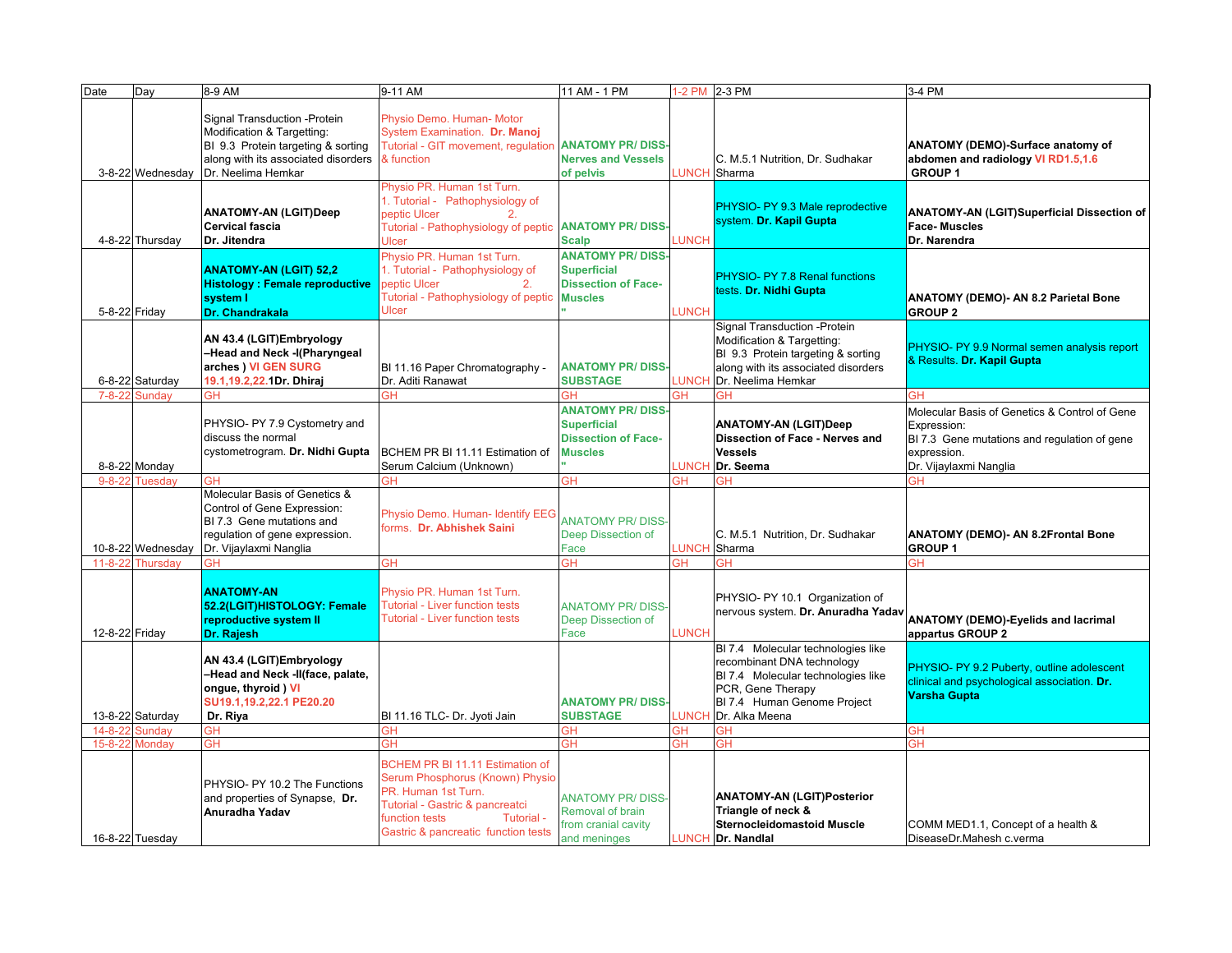| Date           | Day               | 8-9 AM                                                               | 9-11 AM                                                           | 11 AM - 1 PM                | 1-2 PM 2-3 PM |                                        | 3-4 PM                                                                 |
|----------------|-------------------|----------------------------------------------------------------------|-------------------------------------------------------------------|-----------------------------|---------------|----------------------------------------|------------------------------------------------------------------------|
|                |                   |                                                                      |                                                                   |                             |               |                                        |                                                                        |
|                |                   | BI 7.4 Molecular technologies like                                   |                                                                   |                             |               |                                        |                                                                        |
|                |                   | recombinant DNA technology                                           | Physio Demo. Human- Visual Field                                  |                             |               |                                        |                                                                        |
|                |                   | BI 7.4 Molecular technologies like and Visual Acuity. Colour Vision, |                                                                   |                             |               |                                        |                                                                        |
|                |                   | PCR, Gene Therapy                                                    | Stereoscopic Vision. Dr. Preeti                                   | <b>ANATOMY PR/DISS-</b>     |               |                                        |                                                                        |
|                |                   | BI 7.4 Human Genome Project                                          |                                                                   | <b>Posterior Triangle</b>   |               |                                        | COMM MED10.6, Family Planing, Dr. ANATOMY (DEMO)- AN8.2 Occipital bone |
|                | 17-8-22 Wednesday | Dr. Alka Meena                                                       |                                                                   | of neck                     | <b>LUNCH</b>  | Suman Charawandya                      | <b>GROUP1</b>                                                          |
|                |                   | <b>ANATOMY-AN (LGIT)Venous</b>                                       |                                                                   |                             |               |                                        |                                                                        |
|                |                   | <b>Sinuses (Cavernous &amp; Other</b>                                | Physio PR. Human 1st Turn.                                        | <b>ANATOMY PR/DISS-</b>     |               | PHYSIO- PY 9.4 Female                  | ANATOMY-AN (LGIT)Carotid triangle, external                            |
|                |                   | Sinuses)                                                             | <b>Tutorial - Liver function tests</b>                            | <b>Posterior Triangle</b>   |               | Reproductive System. Dr. Varsha        | carotid artery & Carotid Sheath                                        |
|                | 18-8-22 Thursday  | Dr. sumit                                                            | Tutorial - Liver function tests                                   | of neck                     | <b>LUNCH</b>  | Gupta                                  | Dr. Vijaylaxmi                                                         |
| 19-8-22 Friday |                   | GH                                                                   | GH                                                                | ЭH                          | ЭH            | GН                                     |                                                                        |
|                |                   |                                                                      |                                                                   |                             |               | BI 7.4 Molecular technologies like     |                                                                        |
|                |                   | AN (LGIT) AN73.1, 73.2, 73.3                                         |                                                                   |                             |               | recombinant DNA technology             |                                                                        |
|                |                   | chromosomes with                                                     |                                                                   |                             |               | BI 7.4 Molecular technologies like     | PHYSIO- PY 10.2 The Functions and properties                           |
|                |                   | classification, karyotyping with                                     |                                                                   |                             |               | PCR, Gene Therapy                      | of Synapse. Dr. Anuradha Yadav                                         |
|                |                   | its applications, Lyon's                                             | BI 11.16 ABG analyzer- Dr. Monika ANATOMY PR/DISS-                |                             |               | BI 7.4 Human Genome Project            |                                                                        |
|                | 20-8-22 Saturday  | hypothesis Dr. Neha                                                  | Gupta                                                             | <b>SUBSTAGE</b>             | LUNCH         | Dr. Alka Meena                         |                                                                        |
| $21 - 8 - 2$   | Sundav            | GH                                                                   | GН                                                                | <b>GH</b>                   | ЗH            | ЭH                                     | GΗ                                                                     |
|                |                   |                                                                      |                                                                   |                             |               |                                        |                                                                        |
|                |                   |                                                                      |                                                                   |                             |               |                                        | Cancer:                                                                |
|                |                   |                                                                      |                                                                   |                             |               |                                        | BI 10.1 Cancer initiation, promotion oncogenes                         |
|                |                   | PHYSIO-PY 9.5 Physiological of                                       |                                                                   |                             |               |                                        | BI 10.1 p53 and Apoptosis                                              |
|                |                   | sex hormones. Dr. Varsha Gupta                                       |                                                                   | <b>ANATOMY PR/DISS-</b>     |               | <b>ANATOMY-AN (LGIT)MeningesVI</b>     | BI 10.2 Biochemical tumor markers and cancer                           |
|                |                   |                                                                      | BCHEM PR BI 11.11 Estimation of                                   | <b>Anterior triangle of</b> |               | AS5.2IM17.1 HI PY10.1,10.2,10.5        | therapy                                                                |
|                | 22-8-22 Monday    |                                                                      | Serum Phosphorus (Unknown)                                        | neck                        | <b>LUNCH</b>  | Dr. Sarojlata                          | Dr. Bhawna Bagaria                                                     |
|                |                   | PHYSIO- PY 10.2,10.10                                                |                                                                   |                             |               | ANATOMY-"AN (LGIT) Thyroid and         |                                                                        |
|                |                   | Neurotranstmitter, Chemical                                          | Physio PR. Human 2nd Turn.                                        |                             |               | Parathyroid                            |                                                                        |
|                |                   |                                                                      | Tutorial - Physiology of Digestion                                |                             |               | Glands                                 | COMM MED 9.1, Demographic profile of                                   |
|                |                   | transmission in nervous system                                       | and absorbtion of Nutrients                                       | <b>ANATOMY PR/DISS</b>      |               | HIPY8.2,8.4 VI IM12.1,12.3             | Dr.Mahesh<br>India & its impact on Health                              |
|                |                   | and Receptors Dr. Anuradha                                           | Tutorial - Physiology of Digestion<br>and absorbtion of Nutrients | Anterior triangle of        |               | SU22.1,22.5                            | c.verma                                                                |
|                | 23-8-22 Tuesday   | Yadav                                                                |                                                                   | neck                        | <b>LUNCH</b>  | Dr. Priyanka Katara                    |                                                                        |
|                |                   | Cancer:                                                              |                                                                   |                             |               |                                        |                                                                        |
|                |                   | BI 10.1 Cancer initiation,                                           |                                                                   |                             |               |                                        |                                                                        |
|                |                   | promotion oncogenes                                                  | Physio                                                            |                             |               |                                        |                                                                        |
|                |                   | BI 10.1 p53 and Apoptosis                                            | Tutorial - JG Apparatus & RAS                                     |                             |               |                                        |                                                                        |
|                |                   | BI 10.2 Biochemical tumor                                            | Tutorial - JG Apparatus & RAS                                     | <b>ANATOMY PR/DISS-</b>     |               |                                        |                                                                        |
|                |                   | markers and cancer therapy                                           |                                                                   | <b>Thyroid and</b>          |               | COMM MED, 10.6 Family Planing, Dr.     | <b>ANATOMY (DEMO)-AN 8.2 TEmporal Bone</b>                             |
|                | 24-8-22 Wednesday | Dr. Bhawna Bagaria                                                   |                                                                   | Parathyroid gland           | <b>LUNCH</b>  | Suman Charawandya                      | <b>GROUP 2</b>                                                         |
|                |                   |                                                                      | Physio PR. Human 2nd Turn.                                        |                             |               | PHYSIO- PY 9.7 Effects of removal of   |                                                                        |
|                |                   | ANATOMY-AN (LGIT) AN35.7IX                                           | Tutorial - Mechanism of Urine                                     | <b>ANATOMY PR/DISS-</b>     |               | gonads on physiological functions. Dr. |                                                                        |
|                |                   | cranial nerve                                                        | Formation<br>Tutorial -                                           | <b>Thyroid and</b>          |               | Varsha Gupta                           | ANATOMY-AN (LGIT) AN35.7X cranial nerve                                |
|                | 25-8-22 Thursday  | Dr. Abhilasha                                                        | <b>Mechanism of Urine Formation</b>                               | Parathyroid gland           | <b>LUNCH</b>  |                                        | Dr. Pankaj                                                             |
|                |                   |                                                                      | Physio PR. Human 2nd Turn.                                        |                             |               |                                        |                                                                        |
|                |                   |                                                                      | <b>Tutorial - Mechanism of Urine</b>                              |                             |               | PHYSIO- PY 10.2 EPSP, IPSP. Dr.        |                                                                        |
|                |                   | <b>ANATOMY-AN (LGIT) Histology:</b>                                  | Formation                                                         |                             |               | Anuradha Yadav                         |                                                                        |
|                |                   | <b>Endocrine system VI PA31.2,32.</b>                                | <b>Tutorial Mechanism of Urine</b>                                | <b>ANATOMY PR/DISS-</b>     |               |                                        | ANATOMY (DEMO)-AN 26.2 Norma Basalis                                   |
| 26-8-22 Friday |                   | Dr. Anupama                                                          | Formation                                                         | IX/ X cranial nerve         | LUNCH         |                                        | <b>GROUP1</b>                                                          |
|                |                   |                                                                      |                                                                   |                             |               | Cancer:                                |                                                                        |
|                |                   |                                                                      |                                                                   |                             |               | BI 10.1 Cancer initiation, promotion   |                                                                        |
|                |                   |                                                                      |                                                                   |                             |               | oncogenes                              | PHYSIO- PY 9.8 Physiology of pregnancy,                                |
|                |                   |                                                                      |                                                                   |                             |               | BI 10.1 p53 and Apoptosis              | parturition & lactation and associated psychiatry                      |
|                |                   | ANATOMY-AN (LGIT)74.1, 74.2,                                         |                                                                   |                             |               | BI 10.2 Biochemical tumor markers      | disorders. Dr. Varsha Gupta                                            |
|                |                   | 74.3 modes of inheritance                                            |                                                                   | <b>ANATOMY PR/DISS</b>      |               | and cancer therapy                     |                                                                        |
|                | 27-8-22 Saturday  | Dr. Savita                                                           | BI 11.16 ELISA- Dr. Tripti Verma                                  | <b>SUBSTAGE</b>             |               | LUNCH Dr. Bhawna Bagaria               |                                                                        |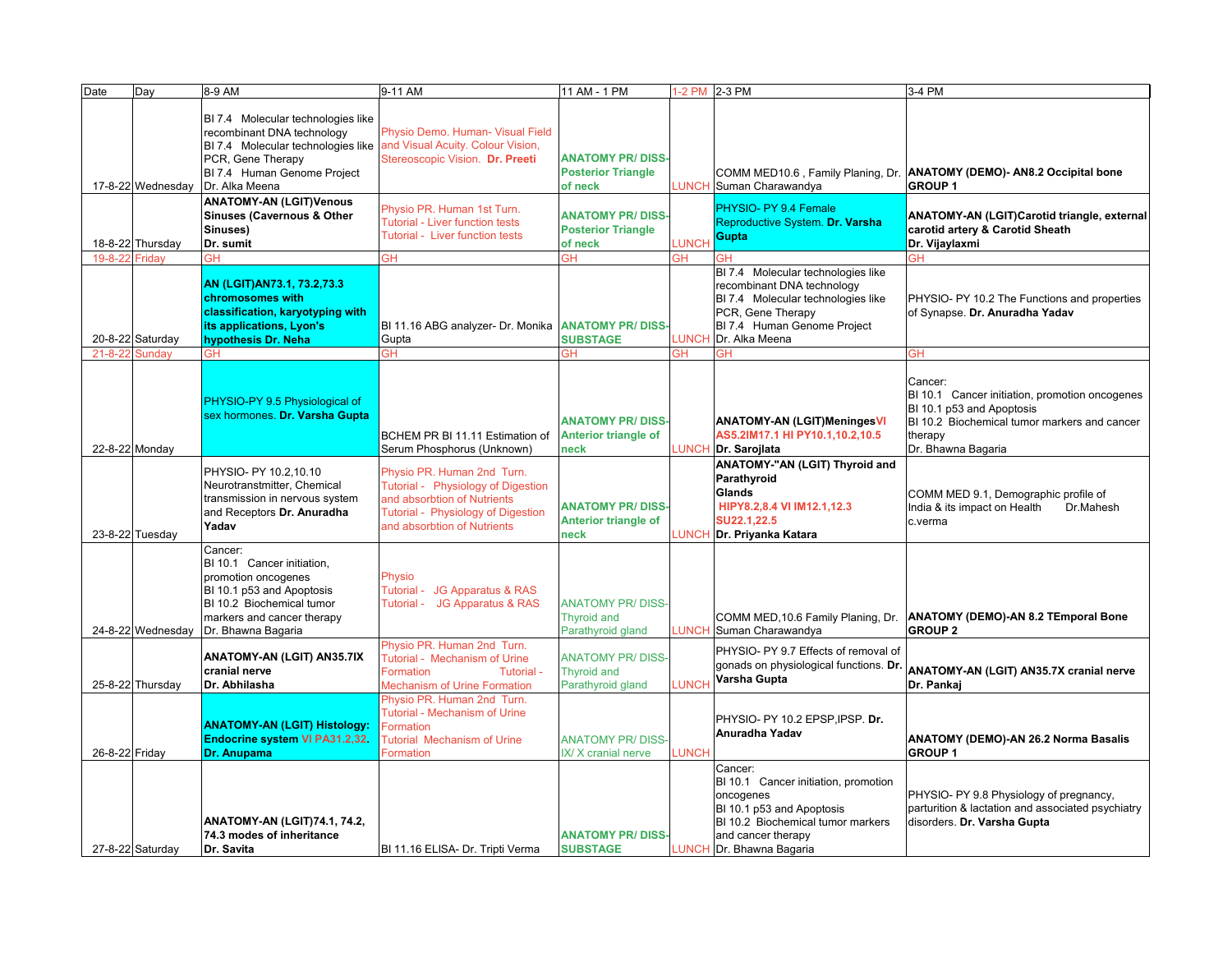| Date           | Dav               | 8-9 AM                                                                                                                                                                                                                             | 9-11 AM                                                                              | 11 AM - 1 PM                                         |              | 1-2 PM 2-3 PM                                                                                                                                                                           | 3-4 PM                                                                                                                                                                                                             |
|----------------|-------------------|------------------------------------------------------------------------------------------------------------------------------------------------------------------------------------------------------------------------------------|--------------------------------------------------------------------------------------|------------------------------------------------------|--------------|-----------------------------------------------------------------------------------------------------------------------------------------------------------------------------------------|--------------------------------------------------------------------------------------------------------------------------------------------------------------------------------------------------------------------|
|                | 28-8-22 Sundav    | <b>GH</b>                                                                                                                                                                                                                          | GH                                                                                   | ЗH                                                   | ЗH           | <b>GH</b>                                                                                                                                                                               | GH                                                                                                                                                                                                                 |
|                | 29-8-22 Monday    | <b>IA THEORY</b>                                                                                                                                                                                                                   | <b>ANATOMY</b>                                                                       |                                                      | <b>LUNCH</b> |                                                                                                                                                                                         |                                                                                                                                                                                                                    |
|                | 30-8-22 Tuesday   | <b>IA THEORY</b>                                                                                                                                                                                                                   | <b>PREP LEAVE</b>                                                                    |                                                      | <b>LUNCH</b> |                                                                                                                                                                                         |                                                                                                                                                                                                                    |
|                | 31-8-22 Wednesday | <b>IA THEORY</b>                                                                                                                                                                                                                   | <b>PHYSIO</b>                                                                        |                                                      | <b>UNCH</b>  |                                                                                                                                                                                         |                                                                                                                                                                                                                    |
|                | 1-9-22 Thursday   | <b>IA THEORY</b>                                                                                                                                                                                                                   | <b>PREP LEAVE</b>                                                                    |                                                      | <b>LUNCH</b> |                                                                                                                                                                                         |                                                                                                                                                                                                                    |
|                | 2-9-22 Friday     | <b>IA THEORY</b>                                                                                                                                                                                                                   | <b>BCHEM</b>                                                                         |                                                      | <b>LUNCH</b> |                                                                                                                                                                                         |                                                                                                                                                                                                                    |
|                | 3-9-22 Saturday   | <b>IA THEORY</b>                                                                                                                                                                                                                   | <b>COMM MED</b>                                                                      |                                                      | <b>LUNCH</b> |                                                                                                                                                                                         |                                                                                                                                                                                                                    |
| $4 - 9 - 22$   | <b>Sundav</b>     | <b>GH</b>                                                                                                                                                                                                                          | GΗ                                                                                   | ЭH                                                   | ЭH           | <b>GH</b>                                                                                                                                                                               | ЗH                                                                                                                                                                                                                 |
|                | 5-9-22 Monday     | GH                                                                                                                                                                                                                                 | ЭH                                                                                   | ЗH                                                   | ЭH           | GН                                                                                                                                                                                      | ЭH                                                                                                                                                                                                                 |
|                | 6-9-22 Tuesday    | <b>IA PRACTICAL</b>                                                                                                                                                                                                                | <b>PRACTICAL</b>                                                                     |                                                      | <b>LUNCH</b> |                                                                                                                                                                                         |                                                                                                                                                                                                                    |
|                | 7-9-22 Wednesday  | <b>IA PRACTICAL</b>                                                                                                                                                                                                                | <b>PRACTICAL</b>                                                                     |                                                      | <b>LUNCH</b> |                                                                                                                                                                                         |                                                                                                                                                                                                                    |
|                | 8-9-22 Thursday   | <b>IA PRACTICAL</b>                                                                                                                                                                                                                | <b>PRACTICAL</b>                                                                     |                                                      | <b>UNCH</b>  |                                                                                                                                                                                         |                                                                                                                                                                                                                    |
|                | 9-9-22 Friday     | <b>IA PRACTICAL</b>                                                                                                                                                                                                                | <b>PRACTICAL</b>                                                                     |                                                      | <b>LUNCH</b> |                                                                                                                                                                                         |                                                                                                                                                                                                                    |
|                | 10-9-22 Saturday  | <b>IA PRACTICAL</b>                                                                                                                                                                                                                | <b>PRACTICAL- COMM MED</b>                                                           |                                                      | <b>LUNCH</b> |                                                                                                                                                                                         |                                                                                                                                                                                                                    |
| 11-9-22 Sunday |                   | GH                                                                                                                                                                                                                                 | GН                                                                                   | ЭH                                                   | GН           | <b>GH</b>                                                                                                                                                                               |                                                                                                                                                                                                                    |
|                | 12-9-22 Monday    | PHYSIO- PY 10.2 The Functions<br>and properties of Reflex. Dr.<br>Anuradha Yadav                                                                                                                                                   | BCHEM PR BI 11.12 Estimation of<br>Serum Bilirubin (Known)                           | <b>ANATOMY PR/DISS</b><br>IX/X cranial nerve         | LUNCH        | ANATOMY-AN (LGIT)AN35.3,35.9<br><b>Subclavian Artery</b><br>Dr. Preksha                                                                                                                 | Immunochemistry & Biochemistry of AIDS:<br>BI 10.3 Cellular and humoral components of the<br>immune system and Antibody<br>BI 10.4 Immune responses<br>BI 10.5 Antigens and vaccine development<br>Dr. B. P. Meena |
|                |                   | PHYSIO- PY 9.10 Physiological                                                                                                                                                                                                      | Physio PR, Human 2nd Turn.                                                           |                                                      |              | <b>ANATOMY-AN (LGIT)XI &amp; XII cranial</b>                                                                                                                                            |                                                                                                                                                                                                                    |
|                |                   | basis of various pregnancy tests.                                                                                                                                                                                                  | Tutorial - Renal Clearance                                                           | <b>ANATOMY PR/DISS-</b>                              |              | nerves                                                                                                                                                                                  | COMM MED, Family adoption program                                                                                                                                                                                  |
|                | 13-9-22 Tuesday   | Dr. Varsha Gupta                                                                                                                                                                                                                   | <b>Tutorial - Renal Clearance</b>                                                    | <b>Subclavian Artery</b>                             | <b>LUNCH</b> | Dr. Amrita                                                                                                                                                                              | Dr.Mahesh c.verma                                                                                                                                                                                                  |
|                |                   |                                                                                                                                                                                                                                    |                                                                                      |                                                      |              |                                                                                                                                                                                         |                                                                                                                                                                                                                    |
|                | 14-9-22 Wednesday | Immunochemistry & Biochemistry<br>of AIDS:<br>BI 10.3 Cellular and humoral<br>components of the immune system Physio<br>and Antibody<br>BI 10.4 Immune responses<br>BI 10.5 Antigens and vaccine<br>development<br>Dr. B. P. Meena | <b>Tutorial - Acid Base Balance</b><br><b>Tutorial - Acid Base Balance</b>           | <b>ANATOMY PR/DISS</b><br>XI & XII cranial<br>nerves |              | COMM MED10.6, Family Planing, Dr.<br><b>LUNCH</b> Suman Charawandya                                                                                                                     | ANATOMY (DEMO)-AN 26.1 Bony Orbit<br>VIOP2.1,4.1,8.1<br><b>GROUP 2</b>                                                                                                                                             |
|                |                   | <b>ANATOMY-AN</b>                                                                                                                                                                                                                  | Physio PR. Human 2nd Turn.                                                           |                                                      |              |                                                                                                                                                                                         |                                                                                                                                                                                                                    |
|                | 15-9-22 Thursday  | (LGIT)AN35.10Prevertebral<br>region & vertebral artery<br>Dr. Jitendra                                                                                                                                                             | Tutorial - Cystometrogram<br>Tutorial - Cystometrogram                               | <b>ANATOMY PR/DISS-</b><br>Orbit                     | LUNCH        | PHYSIO- PY 10.3 Somatic sensations<br>Dr. Anuradha Yadav                                                                                                                                | <b>ANATOMY-AN (LGITAN31.1Muscles &amp;Vessels</b><br>of eyeball VI OP2.1,4.1,8.1<br>Dr. Narendra                                                                                                                   |
| 16-9-22 Friday |                   | <b>ANATOMY-AN</b><br>(LGIT)AN31.2,31.3,31.4,31.5Nerv<br>es of eye & ciliary ganglion (III,<br>IV, VI, Opthalmic)<br>Dr. Chandrakala                                                                                                | Physio PR. Human 2nd Turn.<br>Tutorial - Cystometrogram<br>Tutorial - Cystometrogram | <b>ANATOMY PR/DISS</b><br>Ciliary ganglion           | LUNCH        | PHYSIO- PY 9.11 Hormonal changes<br>and their effects during<br>perimenopause and menopause. 9.12<br>Infertility and role of IVF in managing a<br>case of infertility. Dr. Varsha Gupta | ANATOMY (DEMO)-AN29.1, 29.2- Cranial<br>fossae<br><b>GROUP1</b>                                                                                                                                                    |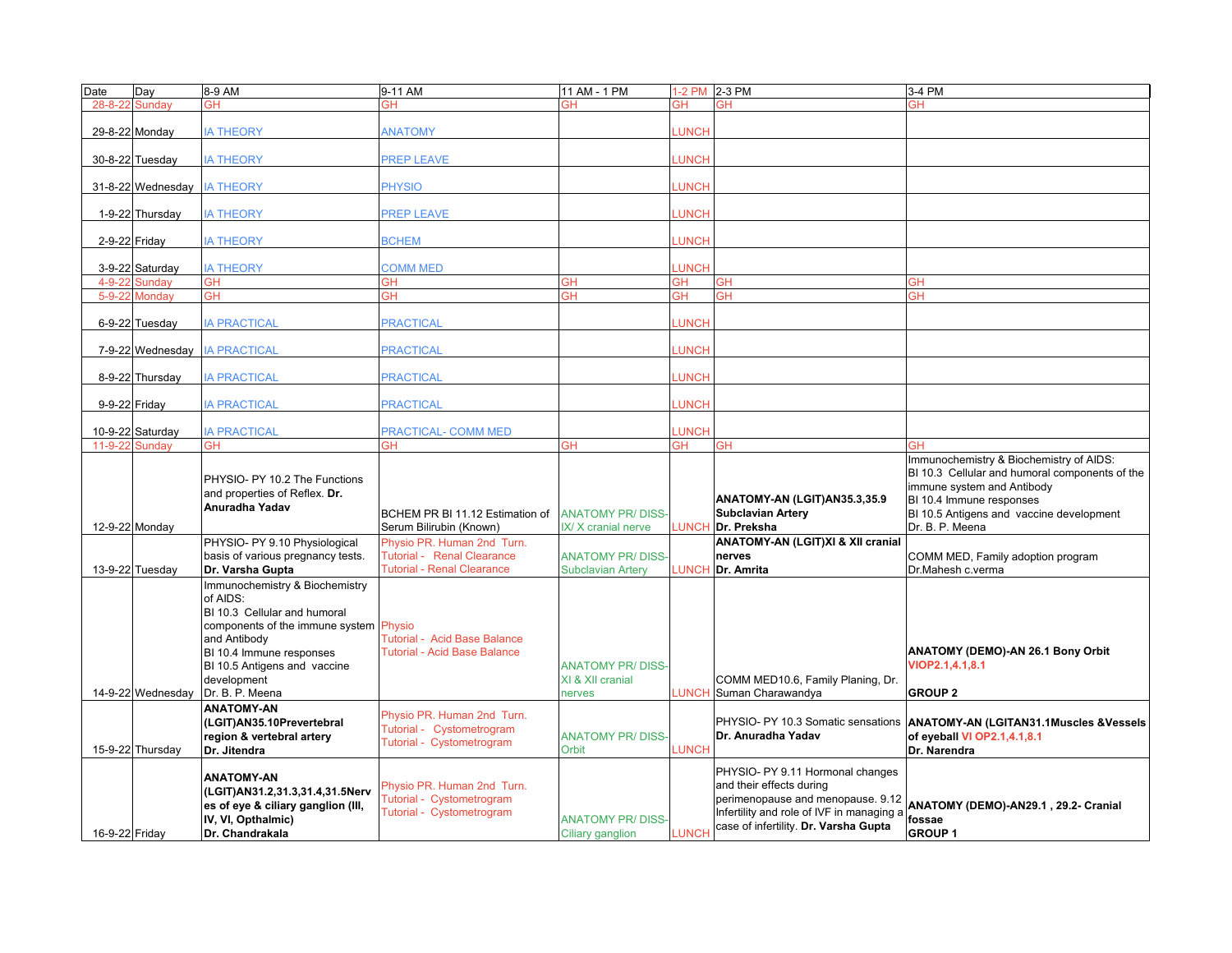| Date           | Day               | 8-9 AM                                                     | 9-11 AM                                                      | 11 AM - 1 PM            |              | 1-2 PM 2-3 PM                                                         | 3-4 PM                                                                                      |
|----------------|-------------------|------------------------------------------------------------|--------------------------------------------------------------|-------------------------|--------------|-----------------------------------------------------------------------|---------------------------------------------------------------------------------------------|
|                |                   |                                                            |                                                              |                         |              | Immunochemistry & Biochemistry of                                     |                                                                                             |
|                |                   |                                                            |                                                              |                         |              | AIDS:<br>BI 10.3 Cellular and humoral                                 |                                                                                             |
|                |                   |                                                            |                                                              |                         |              | components of the immune system                                       |                                                                                             |
|                |                   | <b>ANATOMY-AN 74.4 (LGIT)genetic</b>                       |                                                              |                         |              | and Antibody                                                          | PHYSIO- PY 10.3 sensory tracts. Dr. Anuradha                                                |
|                |                   | basis & clinical features of                               |                                                              |                         |              | BI 10.4 Immune responses                                              | Yadav                                                                                       |
|                |                   | Achondroplasia, Cystic Fibrosis,                           |                                                              |                         |              | BI 10.5 Antigens and vaccine                                          |                                                                                             |
|                |                   | Vitamin D resistant rickets,                               | BI 11.16 DNA isolation from blood / ANATOMY PR/DISS          |                         |              | development                                                           |                                                                                             |
| 18-9-22        | 17-9-22 Saturday  | Dr. Dhiraj                                                 | tissue - Dr. Alka Meena<br>GН                                | <b>SUBSTAGE</b>         | LUNCH        | Dr. B. P. Meena                                                       | GН                                                                                          |
|                | <b>Sundav</b>     | GН                                                         |                                                              | ЭH                      |              |                                                                       | Nutrition:                                                                                  |
|                |                   |                                                            |                                                              |                         |              |                                                                       | BI 8.1 Dietary fibre                                                                        |
|                |                   | PHYSIO- PY 8.6 Mechanism of                                |                                                              |                         |              |                                                                       | BI 8.2 Protein energy malnutrition                                                          |
|                |                   | action of Hormones. Dr. Ashok                              |                                                              |                         |              |                                                                       | BI 8.3 Dietary advice in diabetes mellitus,                                                 |
|                |                   | Kumawat                                                    |                                                              |                         |              |                                                                       | coronary artery disease and in pregnancy.                                                   |
| 19-9-22 Monday |                   |                                                            | BCHEM PR BI 11.12 Estimation of<br>Serum Bilirubin (Unknown) | <b>ANATOMY PR/DISS</b>  | <b>LUNCH</b> | ANATOMY-AN (LGIT)HISTOLOGY:<br><b>CNS and Nervous TissueDr. Seema</b> | BI 8.4 Obesity<br>Dr. Balveer Singh                                                         |
|                |                   |                                                            |                                                              | Ciliary ganglion        |              |                                                                       |                                                                                             |
|                |                   | PHYSIO- PY 10.3 Sensory tracts.                            | <b>Physio Tutorial -</b><br>Tutorial -                       | <b>ANATOMY PR/DISS-</b> |              | ANATOMY-P AN42.2Back of neck                                          | COMM MED, 1.5 Application of intervention at                                                |
|                |                   | Dr. Anuradha Yadav                                         | <b>Renal Function Tests</b>                                  | Prevertebral region &   |              | and suboccipital triangle                                             | various levels of prevention Dr.Dilipraj                                                    |
|                | 20-9-22 Tuesday   |                                                            |                                                              | vertebral artery        | LUNCH        | Dr. Rajesh                                                            |                                                                                             |
|                |                   |                                                            |                                                              |                         |              |                                                                       |                                                                                             |
|                |                   | Nutrition:                                                 |                                                              |                         |              |                                                                       |                                                                                             |
|                |                   | BI 8.1 Dietary fibre<br>BI 8.2 Protein energy malnutrition | Physio                                                       |                         |              |                                                                       |                                                                                             |
|                |                   | BI 8.3 Dietary advice in diabetes                          | Tutorial -<br><b>Artificial Kidney &amp;</b>                 |                         |              |                                                                       |                                                                                             |
|                |                   | mellitus, coronary artery disease                          | <b>Dialysis</b><br>Tutorial -                                |                         |              |                                                                       |                                                                                             |
|                |                   | and in pregnancy.                                          | <b>Artificial Kidney &amp; Dialysis</b>                      | <b>ANATOMY PR/DISS-</b> |              |                                                                       |                                                                                             |
|                |                   | BI 8.4 Obesity                                             |                                                              | Back of neck and        |              | COMM MED 10.6, Family Planing,                                        | <b>ANATOMY (DEMO)- AN 8.2 Temporal bone</b>                                                 |
|                | 21-9-22 Wednesday | Dr. Balveer Singh                                          |                                                              | suboccipital triangle   | <b>LUNCH</b> | Dr. Suman Charawandya                                                 | <b>GROUP 2</b>                                                                              |
|                |                   |                                                            | Physio PR. Human 2nd Turn.                                   |                         |              | PHYSIO- PY 8.2 Synthesis, secretion,                                  |                                                                                             |
|                |                   |                                                            | Tutorial - Functions & properties of                         |                         |              | transport, physiological actions,                                     |                                                                                             |
|                |                   | <b>ANATOMY-AN</b>                                          | Tutorial -<br><b>Synapse</b>                                 |                         |              | requlation and effect of altered<br>secretion of pituitary gland. and | ANATOMY-AN (LGITAN33.1,33.2)Temporal                                                        |
|                |                   | (LGITAN28.7) Facial Nerve                                  | Functions & properties of Synapse                            | <b>ANATOMY PR/DISS-</b> |              | hypothalamus Dr. Ashok Kumawat                                        | and infra-temporal region                                                                   |
|                | 22-9-22 Thursday  | Dr. Riya                                                   |                                                              | Facial nerve            | LUNCH        |                                                                       | Dr. Nandlal                                                                                 |
|                |                   | <b>ANATOMY-AN</b>                                          | Physio PR. Human 2nd Turn.                                   |                         |              |                                                                       |                                                                                             |
|                |                   | (LGIT)HISTOLOGY: Special                                   | Tutorial - Functions & properties of                         |                         |              | PHYSIO- PY 10.3 Sensory tracts. Dr.                                   |                                                                                             |
|                |                   | senses                                                     | <b>Tutorial-Functions &amp;</b><br><b>Synapse</b>            | <b>ANATOMY PR/DISS-</b> |              | Anuradha Yadav                                                        | ANATOMY (DEMO)- AN 8.2 Mandible GROUP                                                       |
| 23-9-22 Friday |                   | Dr. Sumit                                                  | properties of Synapse                                        | Facial nerve            | LUNCH        |                                                                       |                                                                                             |
|                |                   | <b>ANATOMY-AN75.1,75.2 (LGIT)</b>                          |                                                              |                         |              | Nutrition:                                                            |                                                                                             |
|                |                   | structural and numerical                                   |                                                              |                         |              | <b>BI 8.1 Dietary fibre</b>                                           |                                                                                             |
|                |                   | chromosomal                                                |                                                              |                         |              | BI 8.2 Protein energy malnutrition                                    | PHYSIO- PY 8.2 Synthesis, secretion, transport,                                             |
|                |                   | aberrations, mosaics and                                   |                                                              |                         |              | BI 8.3 Dietary advice in diabetes                                     | physiological actions, regulation and effect of<br>altered secretion of pituitary gland and |
|                |                   | chimeras with<br>exampleVIPE32.1Dr. Sumit, Dr.             |                                                              |                         |              | mellitus, coronary artery disease and<br>in pregnancy.                | hypothalamus. Dr. Ashok Kumawat                                                             |
|                |                   | Vijaylaxmi                                                 | BI 11.16 Autoanalyzer & QC-                                  | <b>ANATOMY PR/DISS</b>  |              | <b>BI 8.4 Obesity</b>                                                 |                                                                                             |
|                | 24-9-22 Saturday  |                                                            | Dr.Monika Gupta                                              | <b>SUBSTAGE</b>         | LUNCH        | Dr. Balveer Singh                                                     |                                                                                             |
| $25 - 9 - 22$  | <b>Sundav</b>     | <b>GH</b>                                                  | GH                                                           | ЭH                      | ЭH           | <b>GH</b>                                                             | GН                                                                                          |
| 26-9-22 Monday |                   | <b>GH</b>                                                  | GΗ                                                           | GН                      | GН           | <b>GH</b>                                                             | GН                                                                                          |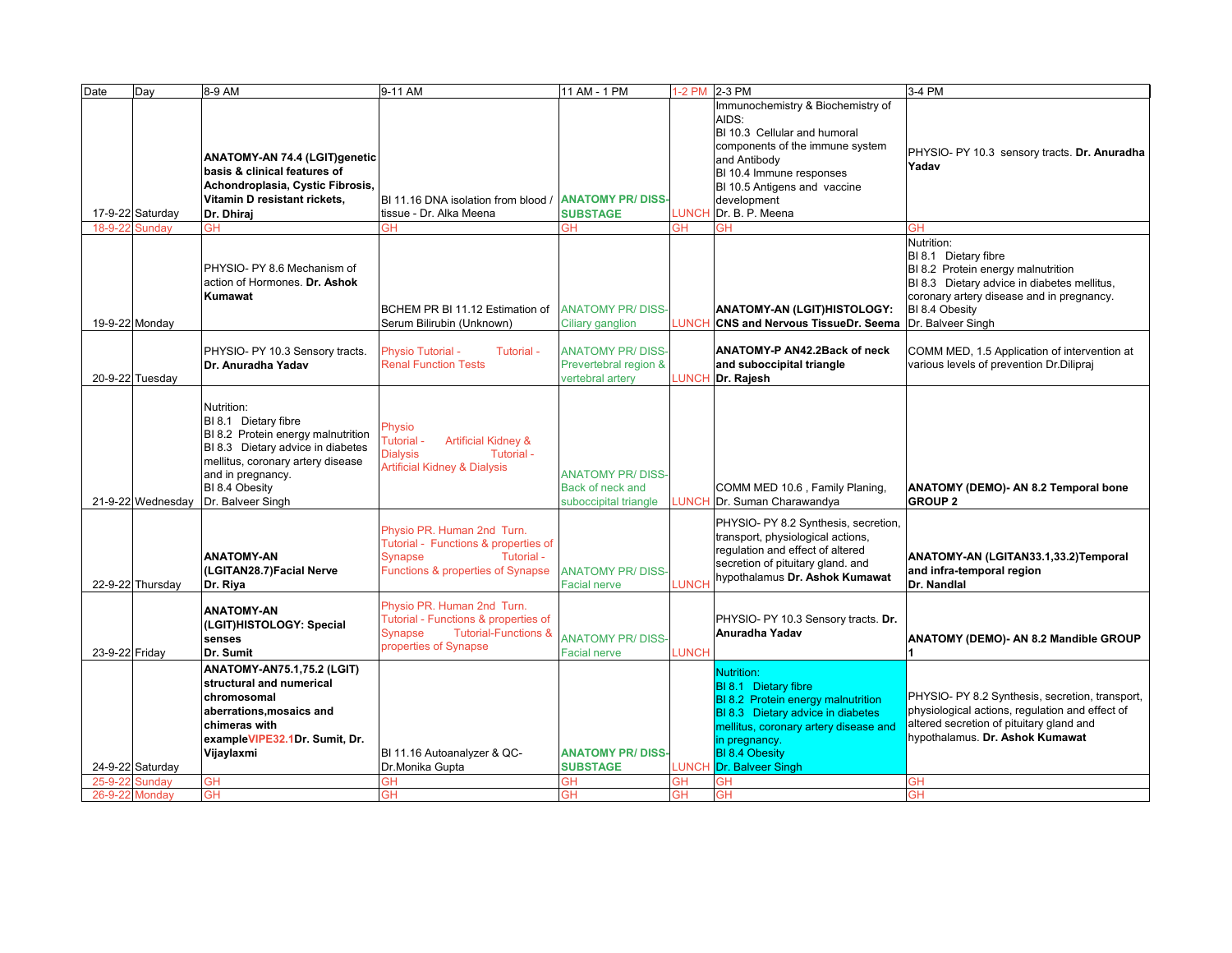| Date           | Day                                            | 8-9 AM                                                                                                                                            | 9-11 AM                                                                                                                                                                                                                                                                                                                                                                             | 11 AM - 1 PM                                                                                                 | 1-2 PM 2-3 PM             |                                                                                                                                                                   | 3-4 PM                                                                                                                  |
|----------------|------------------------------------------------|---------------------------------------------------------------------------------------------------------------------------------------------------|-------------------------------------------------------------------------------------------------------------------------------------------------------------------------------------------------------------------------------------------------------------------------------------------------------------------------------------------------------------------------------------|--------------------------------------------------------------------------------------------------------------|---------------------------|-------------------------------------------------------------------------------------------------------------------------------------------------------------------|-------------------------------------------------------------------------------------------------------------------------|
|                | 27-9-22 Tuesday                                | PHYSIO- PY 8.2 Synthesis,<br>secretion, transport,<br>physiological actions, regulation Human Revision.<br>Thyroid gland. Dr. Ashok<br>Kumawat    | BCHEM PR BI 11.13 Estimation of<br>Serum SGOT (Known) Physio PR.<br>and effect of altered secretion of Tutorial - Functions & properties of ANATOMY PR/DISS<br>reflex TutorialFunctions &<br>properties of reflex                                                                                                                                                                   | Temporal and infra-<br>temporal region                                                                       | <b>LUNCH</b>              | <b>ANATOMY-AN</b><br>(LGIT)AN33.3,33.4,33.5Temporo-<br>mandibular joint<br>Dr. Neha                                                                               | COMM MED, 1.6 concepts, the principles of<br>Health promotion<br>and Education, IEC and Behavioral<br>changeDr.Dilipraj |
|                | 28-9-22 Wednesday                              | Metabolism of Xenobiotics:<br>BI 7.5 Role of xenobiotics in<br>disease<br>Dr. Ajay Saxena                                                         | Physio<br>Tutorial - Functions & Properties of<br><b>Receptors</b><br>Tutorial - Functions & Properties<br>of Receptors                                                                                                                                                                                                                                                             | <b>ANATOMY PR/DISS-</b><br>Temporal and infra-<br>temporal region                                            | LUNCH                     | COMM MED 10.6, Family Planing, Dr.<br>Suman Charawandya                                                                                                           | <b>ANATOMY (DEMO)-AN 8.2 Maxilla GROUP 2</b>                                                                            |
|                | 29-9-22 Thursday                               | <b>ANATOMY-AN</b><br>(LGITAN28.9),28.10Parotid<br>Dr. Sarojlata                                                                                   | Physio PR. Human Revision.<br>Tutorial - Synthesis, secretion,<br>transport, physiological actions,<br>regulation and effect of altered<br>secretion of Pitutary and<br><b>Hypothalamus</b><br>Tutorial -Synthesis, secretion,<br>transport, physiological actions,<br>regulation and effect of altered<br>secretion of Pitutary and<br><b>Hypothalamus</b>                         | <b>ANATOMY PR/DISS-</b><br><b>Parotid Gland</b>                                                              | <b>LUNCH</b>              | PHYSIO- PY 10.4 Motor tracts<br>(Pyramidal Tract). Dr. Anuradha<br>Yadav                                                                                          | <b>ANATOMY-AN (LGITAN33.1) Maxillary Artery</b><br>Dr. Priyanka Katara                                                  |
| 30-9-22 Friday |                                                | <b>ANATOMY-AN</b><br>(LGIT)AN33.1Mandibular nerve<br>and otic ganglion<br>Dr. Abhilasha                                                           | Physio PR. Human Revision.<br>Tutorial - Synthesis, secretion,<br>transport, physiological actions,<br>requlation and effect of altered<br>secretion of Pitutary and<br>Hypothalamus gland<br>Tutorial - Synthesis, secretion,<br>transport, physiological actions,<br>regulation and effect of altered<br>secretion of Pitutary and<br>Hypothalamus gland                          | <b>ANATOMY PR/DISS</b><br><b>Parotid Gland</b>                                                               | LUNCH                     | PHYSIO- PY 8.2 Synthesis, secretion,<br>transport, physiological actions,<br>regulation and effect of altered<br>secretion of adrenal Gland. Dr. Ashok<br>Kumawat | <b>ANATOMY (DEMO)-AN 8.2 Sphenoid bone</b><br><b>GROUP1</b>                                                             |
|                | 1-10-22 Saturday                               | ANATOMY-AN 75.3 (LGIT)genetic<br>basis & clinical features of<br>Prader Willi syndrome, Edward<br>syndrome & Patau<br>syndromeVIPE32.1 Dr. Pankaj | BI 11.16Protein Electrophoresis &<br>PAGE- Dr. Jyoti Jain                                                                                                                                                                                                                                                                                                                           | <b>ANATOMY PR/DISS</b><br><b>SUBSTAGE</b>                                                                    | <b>LUNCH</b>              | Metabolism of Xenobiotics:<br>BI 7.5 Role of xenobiotics in disease<br>Dr. Ajay Saxena                                                                            | PHYSIO- PY 10.4 Motor tracts<br>(Extrapyramidal Tract). Dr. Anuradha Yadav                                              |
| $2 - 10 - 22$  | Sundav                                         | GH<br>GH                                                                                                                                          | ЭH<br>GH                                                                                                                                                                                                                                                                                                                                                                            | ЭH<br><b>GH</b>                                                                                              | ЭH<br>ЭH                  | ЭH<br>ЭH                                                                                                                                                          | ЭH<br>GH                                                                                                                |
| $3 - 10 - 22$  | Monday<br>4-10-22 Tuesday<br>5-10-22 Wednesday | PHYSIOPHYSIO- PY 10.4<br>Mechanism of maintenance of<br>Muscel tone Dr. Anuradha Yadav<br><b>GH</b>                                               | BCHEM PR BI 11.13 Estimation of<br>Serum SGOT (Unknown) Physio<br>PR. Human Revision.<br>Tutorial - Synthesis, secretion,<br>transport, physiological actions,<br>regulation and effect of altered<br>secretion of Thyroid gland \<br>Tutorial - Synthesis, secretion,<br>transport, physiological actions,<br>regulation and effect of altered<br>secretion of Thyroid gland<br>GH | <b>ANATOMY PR/DISS-</b><br>Mandibular nerve<br>and otic ganglion and<br><b>Maxillary Artery</b><br><b>GH</b> | <b>LUNCH</b><br><b>GH</b> | <b>ANATOMY-AN (LGIT)Maxillary</b><br>Dr. Anupama<br><b>GH</b>                                                                                                     | nerve and pterygopalatine ganglion COMM MED, Family adoption program<br>Dr.Dilipraj<br><b>GH</b>                        |
|                |                                                |                                                                                                                                                   |                                                                                                                                                                                                                                                                                                                                                                                     |                                                                                                              |                           |                                                                                                                                                                   |                                                                                                                         |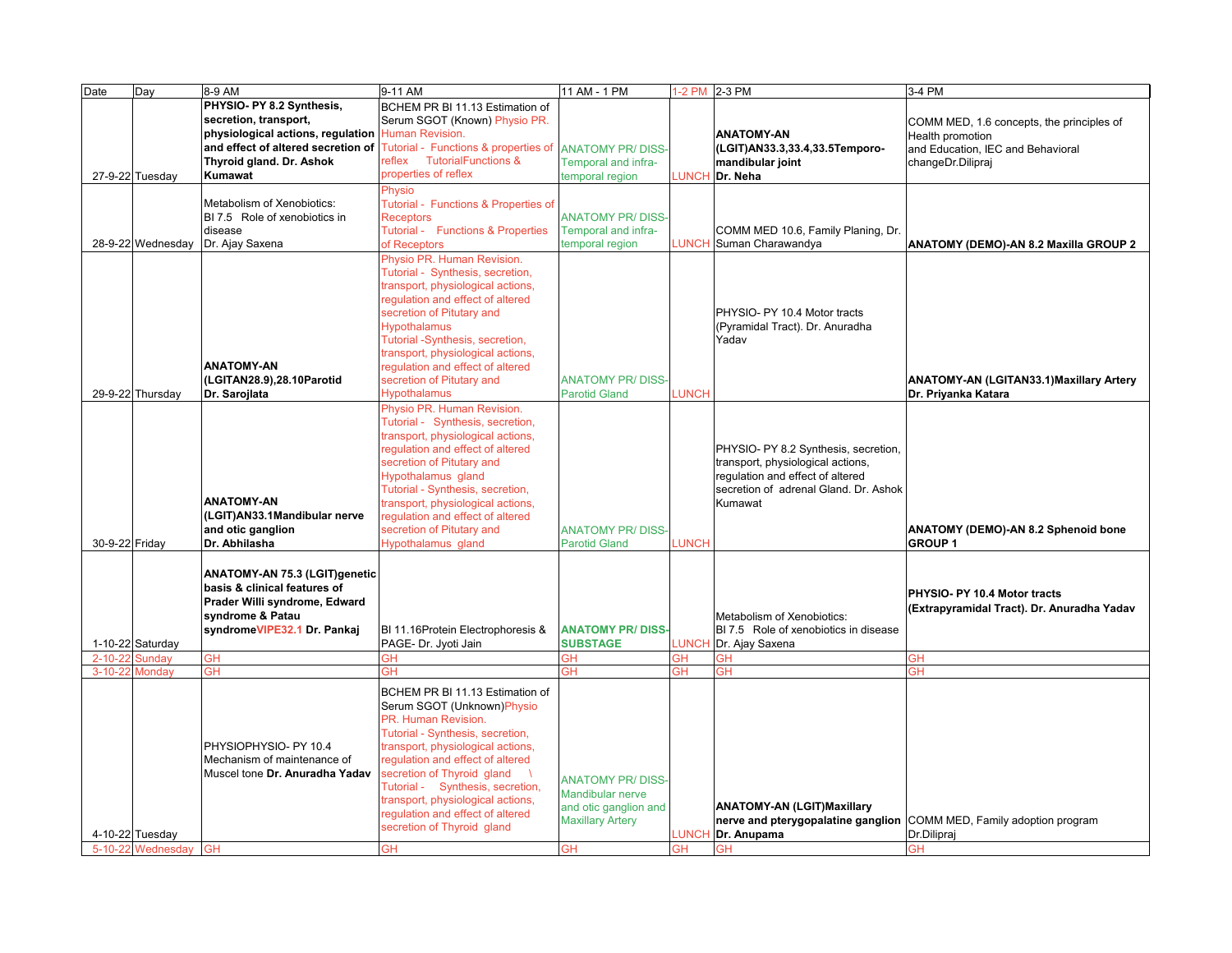| Date              | Day                | 8-9 AM                                                                                                                                                              | 9-11 AM                                                                                                                                                                                                                                                                                                          | 11 AM - 1 PM                                                                                           |              | 1-2 PM 2-3 PM                                                                                                                                                            | 3-4 PM                                                                                                                                                                         |
|-------------------|--------------------|---------------------------------------------------------------------------------------------------------------------------------------------------------------------|------------------------------------------------------------------------------------------------------------------------------------------------------------------------------------------------------------------------------------------------------------------------------------------------------------------|--------------------------------------------------------------------------------------------------------|--------------|--------------------------------------------------------------------------------------------------------------------------------------------------------------------------|--------------------------------------------------------------------------------------------------------------------------------------------------------------------------------|
|                   | 6-10-22 Thursday   | <b>ANATOMY-AN</b><br>(LGIT)AN34.,34.21Submandibula<br>Region, Submandibular gland<br>& Hyoglossus muscles<br>Dr. Savita                                             | Physio PR. Human Revision.<br>Tutorial - Neurotransmitters &<br>Chemical transmission in the<br><b>Nervous System</b><br>Tutorial -<br><b>Neurotransmitters &amp; Chemical</b><br>transmission in the Nervous<br><b>System</b><br>Physio PR. Human Revision.                                                     | <b>ANATOMY PR/DISS-</b><br><b>Mandibular nerve</b><br>and otic ganglion and<br><b>Maxillary Artery</b> | <b>LUNCH</b> | PHYSIO- PY 8.2 Synthesis, secretion,<br>transport, physiological actions,<br>regulation and effect of altered<br>secretion of Adrenal Gland. Dr.<br><b>Ashok Kumawat</b> | ANATOMY-AN (LGIT)AN39.1,39.2Tongue<br>Dr. Preksha                                                                                                                              |
| 7-10-22 Friday    |                    | <b>ANATOMY-AN</b><br>(LGIT)AN37.1Nasal cavity &<br>nasal septum VI EN2.5,3.2<br>Dr. Amrita                                                                          | Tutorial - Neurotransmitters &<br>Chemical transmission in the<br><b>Nervous System</b><br>Tutorial -Neurotransmitters &<br>Chemical transmission in the<br><b>Nervous System</b>                                                                                                                                | <b>ANATOMY PR/DISS-</b><br><b>Mandibular nerve</b><br>and otic ganglion and<br><b>Maxillary Artery</b> | LUNCH        | PHYSIOPHYSIO- PY 10.4 Control of<br>body movements &PY 10.6 Spinal<br>cord, its functions, lesion & sensory<br>Disturbances. Dr. Anuradha Yadav                          | <b>ANATOMY (DEMO)-AN 8.2 Cervical vertebrae</b><br>and atlanto-occipital joint GROUP 2                                                                                         |
|                   | 8-10-22 Saturday   | <b>ANATOMY-AN 75.4(LGIT)genetic</b><br>basis of variation: polymorphism<br>and mutation<br>Dr. Jitendra                                                             | BI 11.16 Immuno diffusion - Dr.<br>Renu Meena                                                                                                                                                                                                                                                                    | <b>ANATOMY PR/DISS</b><br><b>SUBSTAGE</b>                                                              | LUNCH        | Free Radicals & Antioxidants<br>BI 7.6 Anti-oxidant defence systems in<br>the body<br>BI 7.7 Oxidative stress<br>Dr. Vijaylaxmi Nanglia                                  | PHYSIO- PY 8.2 Synthesis, secretion, transport,<br>physiological actions, regulation and effect of<br>altered secretion of Pancreas Dr. Ashok<br>Kumawat                       |
| $9 - 10 - 21$     | Sundav             | GH                                                                                                                                                                  | GΗ                                                                                                                                                                                                                                                                                                               | ЗH                                                                                                     | ЗH           | GH                                                                                                                                                                       | GН                                                                                                                                                                             |
| 10-10-22 Monday   |                    | PHYSIO-PY10.18. Perception of<br>smell. Dr Jyotsana Shukla                                                                                                          | BCHEM PR BI 11.13 Estimation of<br>Serum SGPT (Known)                                                                                                                                                                                                                                                            | <b>ANATOMY PR/DISS</b><br>Mandibular nerve<br>and otic ganglion and<br><b>Maxillary Artery</b>         |              | <b>ANATOMY-AN</b><br>(LGITAN36.1,36.3,30.5) Pharynx<br><b>LUNCH Dr. Narendra</b>                                                                                         | Tutorial                                                                                                                                                                       |
| 11-10-22 Tuesday  |                    | PHYSIO- PY 8.2 Synthesis,<br>secretion, transport, physiological<br>actions, regulation and effect of<br>altered secretion of Pancreas. Dr.<br><b>Ashok Kumawat</b> | Physio PR, Human Revision.<br>Tutorial - Synthesis, secretion,<br>transport, physiological actions,<br>regulation and effect of altered<br>secretion of Adrenal gland<br>Tutorial - Synthesis, secretion,<br>transport, physiological actions,<br>regulation and effect of altered<br>secretion of adrenal gland | <b>ANATOMY PR/DISS-</b><br>Submandibular<br>Region                                                     |              | <b>ANATOMY-AN (LGIT)AN36.1 Soft</b><br>palate<br>LUNCH <mark>IDr. Chandrakala</mark>                                                                                     | COMM MED 4.2 Describe the methods of<br>organizing health promotion, education and<br>counseling activities at individual family and<br>community settings-<br>Dr.Rajeev yadav |
|                   | 12-10-22 Wednesday | Revision                                                                                                                                                            | Physio<br><b>Tutorial - Somatic sensations</b><br><b>Tutorial -Somatic sensations</b>                                                                                                                                                                                                                            | <b>ANATOMY PR/DISS-</b><br>Submandibular<br>Region                                                     | <b>LUNCH</b> | COMM MED6.2, Biostatistics, Dr.<br>Ishan Sharma                                                                                                                          | ANATOMY (DEMO)- AN36.1,36.2,36.4Auditory<br>tube & Palatine Tonsil<br><b>GROUP1</b>                                                                                            |
|                   | 13-10-22 Thursday  | <b>ANATOMY-AN</b><br>(LGIT)AN38.1Larynx-1-<br>cartilages, cavity and muscles<br>of larynx VI EN4.43<br>Dr. Dhiraj                                                   | Physio PR. Human Revision.<br>Tutorial - sensory tracts<br>Tutorial - sensory tracts                                                                                                                                                                                                                             | <b>ANATOMY PR/DISS</b><br>Larynx-                                                                      | LUNCH        | PHYSIO- PY 10.5 Structure and<br>functions of reticular activating<br>system, Dr. Amitabh Dube                                                                           | ANATOMY-AN (LGIT)AN38.1,38.2,38.3Larynx-<br>2- movements, blood supply, innervations,<br>lymphatic drainage and applied anatomy<br>Dr. Seema                                   |
| 14-10-22 Friday   |                    | <b>ANATOMY-AN</b><br>(LGITAN40.1,40.2)Middle ear VI<br>EN4.2-4.6<br>Dr. Rajesh                                                                                      | Physio PR. Human Revision.<br><b>Futorial - sensory tracts</b><br>Tutorial - sensory tracts                                                                                                                                                                                                                      | <b>ANATOMY PR/DISS-</b><br>Larynx-                                                                     | LUNCH        | PHYSIO- PY 8.3 Physiology of<br>Thymus & Pineal gland. Dr. Ashok<br><b>Kumawat</b>                                                                                       | <b>ANATOMY-AN (LGIT)AN40.3Internal ear</b><br>Dr. Riya                                                                                                                         |
| 15-10-22 Saturday |                    | ANATOMY-AN 75.5 (LGIT)<br>principles of genetic counselling<br>AN 81.1-81.3 VI PE32.1<br>Dr. Nandlal                                                                | BI 11.2 Buffers & pH- Dr. Priyanka<br>Meena                                                                                                                                                                                                                                                                      | <b>ANATOMY PR/DISS</b><br><b>SUBSTAGE</b>                                                              |              | <b>LUNCH</b> Revision                                                                                                                                                    | PHYSIO- PY 10.4 Posture, equilibrium &<br>vestibular apparatus. Dr. Sangeeta Vyas                                                                                              |
| 16-10-22 Sundav   |                    | <b>GH</b>                                                                                                                                                           | GΗ                                                                                                                                                                                                                                                                                                               | <b>GH</b>                                                                                              | GН           | GH                                                                                                                                                                       | <b>GH</b>                                                                                                                                                                      |
|                   |                    |                                                                                                                                                                     |                                                                                                                                                                                                                                                                                                                  |                                                                                                        |              |                                                                                                                                                                          |                                                                                                                                                                                |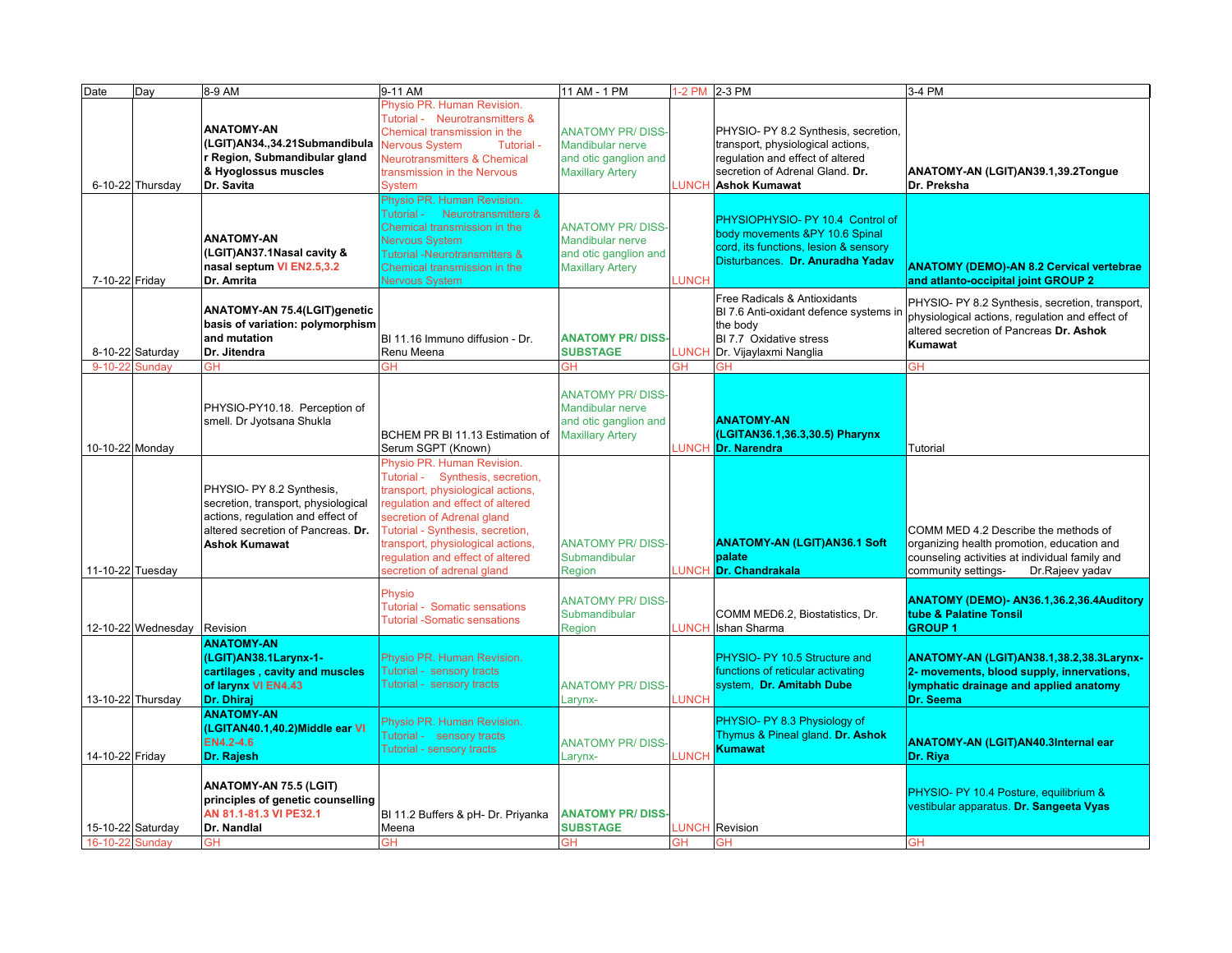| PHYSIO- PY 8.4 Function Tests:<br>Thyroid gland, Adrenal Cortex,<br><b>ANATOMY (LGIT)-AN 28.5</b><br>Adreanl Medulla and pancreas. Dr. BCHEM PR BI 11.13 Estimation of<br><b>ANATOMY PR/DISS-</b><br>Lymphatic drainage of head & neck<br><b>Ashok Kumawat</b><br>17-10-22 Monday<br>Serum SGPT (Unknown)<br><b>LUNCH</b><br>Dr. Sumit<br>Tutorial<br>Larynx-<br>Physio PR. Human Revision.<br>Tutorial - Synthesis, secretion,<br>transport, physiological actions,<br>regulation and effect of altered<br>PHYSIO- PY 10.7 Functions of<br>secretion of Pancreas gland<br>basal ganglia and their<br>abnormalities. Dr. Sangeeta Vyas<br>Tutorial - Synthesis, secretion,<br>transport, physiological actions,<br>ANATOMY-A.N 29.4 Cervical Plexus COMM MED, 4.1 Describe various methods of<br>regulation and effect of altered<br><b>ANATOMY PR/DISS</b><br>and Scaleni muscles<br>health education with their advantages and<br>18-10-22 Tuesday<br>secretion of Pancreas gland<br>LUNCH<br><b>Cervical Plexus</b><br>Dr. Vijaylaxmi<br>limitationsDr.Rajeev yadav<br>Physio<br>Tutorial - Mechanism of<br>maitainance of Tone<br><b>ANATOMY (DEMO)- Surface marking of head</b><br>COMM MED 6.2, Biostatistics, Dr.<br>Tutorial - Mechanism of<br><b>ANATOMY PR/DISS-</b><br>19-10-22 Wednesday<br>Revision<br><b>Revision</b><br><b>LUNCH</b><br>Ishan Sharma<br>and neck GROUP 2<br>maitainance of Tone<br><b>ANATOMY-AN</b><br>(LGIT)AN50.1,50.3Describe the<br>PHYSIO- PY 8.2 Synthesis, secretion,<br>Physio PR. Human Revision.<br>transport, physiological actions,<br>curvatures of the vertebral<br>Tutorial - Control of Posture &<br>regulation and effect of altered<br>columnlumbar puncture (site,<br>equillibrium<br>Tutorial -<br>secretion of Parathyroid gland, Dr.<br>direction of the needle,<br>Control of Posture & equillibrium<br><b>Ashok Kumawat</b><br>structures pierced during the<br>ANATOMY-"ANATOMY-AN (LGIT)AN31.2,33.1<br>lumbar puncture)<br><b>ANATOMY PR/DISS</b><br>parasympathetic ganglia of head and neck<br>20-10-22 Thursday<br><b>PCT</b><br><b>LUNCH</b><br>Dr. Neha<br>"Dr. Sarojlata<br>Physio PR. Human Revision.<br>Tutorial - Control of Posture &<br>PHYSIO- PY 10.7 Functions of<br>equillibrium<br>cerebellum and their abnormalities.<br>Tutorial - Control of Posture &<br><b>ANATOMY (DEMO)-Radiology of head and</b><br><b>ANATOMY PR/DISS-</b><br>Dr. Sangeeta Vyas<br>21-10-22 Friday<br>neck GROUP 1<br><b>ANATOMY- Revision of skull</b><br>equillibrium<br><b>LUNCH</b><br><b>Revision</b><br><b>ANATOMY- Sectional anatomy of</b><br>PHYSIO- PY 8.1 Physiology of bone and calcium<br>head and neck Dr. Priyanka<br><b>ANATOMY PR/DISS</b><br>metaolism. Dr. Ashok Kumawat<br>22-10-22 Saturday<br><b>SUBSTAGE</b><br><b>LUNCH</b><br>Revision<br><b>Katara</b><br>Seminar<br>GH<br>GH<br>ЭH<br>ЭH<br>GH<br>$23 - 10 - 2$<br>Sunday<br>GH<br>$24 - 10 - 2$<br>Mondav<br>GH<br>GH<br><b>GH</b><br>GH<br>GH<br>GΗ<br>GH<br>ЭH<br>ЭH<br>GH<br>GH<br>25-10-2<br>Tuesdav<br>GН<br>26-10-22<br>GH<br>ЭH<br>ЭH<br>ЗH<br>ЗH<br>GH<br>Wednesday<br>Physio PR. Human Revision.<br>PHYSIO- PY 8.5 Metabolic and<br>Tutorial - Female Reproductive<br>endocrine consequences of obesity &<br>System: Functions of Ovary and Its<br>metabolic syndrome, Stress response<br><b>ANATOMY-AN (LGITAN7.3)</b><br>control, Menstrual Cycle<br>Outline the psychiatry component<br>Introduction to brain, Neurons<br>ANATOMY-AN (LGITAN7.3) Nerve fiber and<br>Tutorial - Female Reproductive<br>pertaining to metabolic syndrome. Dr.<br>Myelin sheath HI PY3.1,3.2<br>and Neuroglia HIPY3.1,3.2 Dr.<br>System: Functions of Ovary and Its ANATOMY PR/DISS-<br><b>Ashok Kumawat</b><br>LUNCH<br>27-10-22 Thursday<br>control, Menstrual Cycle<br><b>Brainstem</b><br>Dr. Pankai<br>Abhilasha<br>Physio PR. Human Revision.<br><b>Tutorial - Female Reproductive</b><br>System: Functions of Ovary and Its<br>PHYSIO- PY 10.7 Functions of<br><b>ANATOMY-AN</b><br>control, Menstrual Cycle<br>Cerebellum and their abnormalities.<br>(LGITAN57.1,57,2,57.3)Spinal<br><b>ANATOMY (DEMO)-AN 7.2</b><br><b>Tutorial - Female Reproductive</b><br>Dr. Sangeeta Vyas<br>Cord I HIPY10.3,10.6I<br>System: Functions of Ovary and Its ANATOMY PR/DISS-<br>Receptors, synapses and nuerotransmitters<br><b>LUNCH</b><br><b>GROUP 2</b><br>28-10-22 Friday<br>control, Menstrual Cycle<br>Dr. Anupama<br><b>Brainstem</b> | Date | Day | 8-9 AM | 9-11 AM | 11 AM - 1 PM | 1-2 PM 2-3 PM | 3-4 PM |
|-------------------------------------------------------------------------------------------------------------------------------------------------------------------------------------------------------------------------------------------------------------------------------------------------------------------------------------------------------------------------------------------------------------------------------------------------------------------------------------------------------------------------------------------------------------------------------------------------------------------------------------------------------------------------------------------------------------------------------------------------------------------------------------------------------------------------------------------------------------------------------------------------------------------------------------------------------------------------------------------------------------------------------------------------------------------------------------------------------------------------------------------------------------------------------------------------------------------------------------------------------------------------------------------------------------------------------------------------------------------------------------------------------------------------------------------------------------------------------------------------------------------------------------------------------------------------------------------------------------------------------------------------------------------------------------------------------------------------------------------------------------------------------------------------------------------------------------------------------------------------------------------------------------------------------------------------------------------------------------------------------------------------------------------------------------------------------------------------------------------------------------------------------------------------------------------------------------------------------------------------------------------------------------------------------------------------------------------------------------------------------------------------------------------------------------------------------------------------------------------------------------------------------------------------------------------------------------------------------------------------------------------------------------------------------------------------------------------------------------------------------------------------------------------------------------------------------------------------------------------------------------------------------------------------------------------------------------------------------------------------------------------------------------------------------------------------------------------------------------------------------------------------------------------------------------------------------------------------------------------------------------------------------------------------------------------------------------------------------------------------------------------------------------------------------------------------------------------------------------------------------------------------------------------------------------------------------------------------------------------------------------------------------------------------------------------------------------------------------------------------------------------------------------------------------------------------------------------------------------------------------------------------------------------------------------------------------------------------------------------------------------------------------------------------------------------------------------------------------------------------------------------------------------------------------------------------------------------------------------------------------------------------------------------------------------------------------------------------------------------------------------------------------------------------------------------------------------------|------|-----|--------|---------|--------------|---------------|--------|
|                                                                                                                                                                                                                                                                                                                                                                                                                                                                                                                                                                                                                                                                                                                                                                                                                                                                                                                                                                                                                                                                                                                                                                                                                                                                                                                                                                                                                                                                                                                                                                                                                                                                                                                                                                                                                                                                                                                                                                                                                                                                                                                                                                                                                                                                                                                                                                                                                                                                                                                                                                                                                                                                                                                                                                                                                                                                                                                                                                                                                                                                                                                                                                                                                                                                                                                                                                                                                                                                                                                                                                                                                                                                                                                                                                                                                                                                                                                                                                                                                                                                                                                                                                                                                                                                                                                                                                                                                                                                   |      |     |        |         |              |               |        |
|                                                                                                                                                                                                                                                                                                                                                                                                                                                                                                                                                                                                                                                                                                                                                                                                                                                                                                                                                                                                                                                                                                                                                                                                                                                                                                                                                                                                                                                                                                                                                                                                                                                                                                                                                                                                                                                                                                                                                                                                                                                                                                                                                                                                                                                                                                                                                                                                                                                                                                                                                                                                                                                                                                                                                                                                                                                                                                                                                                                                                                                                                                                                                                                                                                                                                                                                                                                                                                                                                                                                                                                                                                                                                                                                                                                                                                                                                                                                                                                                                                                                                                                                                                                                                                                                                                                                                                                                                                                                   |      |     |        |         |              |               |        |
|                                                                                                                                                                                                                                                                                                                                                                                                                                                                                                                                                                                                                                                                                                                                                                                                                                                                                                                                                                                                                                                                                                                                                                                                                                                                                                                                                                                                                                                                                                                                                                                                                                                                                                                                                                                                                                                                                                                                                                                                                                                                                                                                                                                                                                                                                                                                                                                                                                                                                                                                                                                                                                                                                                                                                                                                                                                                                                                                                                                                                                                                                                                                                                                                                                                                                                                                                                                                                                                                                                                                                                                                                                                                                                                                                                                                                                                                                                                                                                                                                                                                                                                                                                                                                                                                                                                                                                                                                                                                   |      |     |        |         |              |               |        |
|                                                                                                                                                                                                                                                                                                                                                                                                                                                                                                                                                                                                                                                                                                                                                                                                                                                                                                                                                                                                                                                                                                                                                                                                                                                                                                                                                                                                                                                                                                                                                                                                                                                                                                                                                                                                                                                                                                                                                                                                                                                                                                                                                                                                                                                                                                                                                                                                                                                                                                                                                                                                                                                                                                                                                                                                                                                                                                                                                                                                                                                                                                                                                                                                                                                                                                                                                                                                                                                                                                                                                                                                                                                                                                                                                                                                                                                                                                                                                                                                                                                                                                                                                                                                                                                                                                                                                                                                                                                                   |      |     |        |         |              |               |        |
|                                                                                                                                                                                                                                                                                                                                                                                                                                                                                                                                                                                                                                                                                                                                                                                                                                                                                                                                                                                                                                                                                                                                                                                                                                                                                                                                                                                                                                                                                                                                                                                                                                                                                                                                                                                                                                                                                                                                                                                                                                                                                                                                                                                                                                                                                                                                                                                                                                                                                                                                                                                                                                                                                                                                                                                                                                                                                                                                                                                                                                                                                                                                                                                                                                                                                                                                                                                                                                                                                                                                                                                                                                                                                                                                                                                                                                                                                                                                                                                                                                                                                                                                                                                                                                                                                                                                                                                                                                                                   |      |     |        |         |              |               |        |
|                                                                                                                                                                                                                                                                                                                                                                                                                                                                                                                                                                                                                                                                                                                                                                                                                                                                                                                                                                                                                                                                                                                                                                                                                                                                                                                                                                                                                                                                                                                                                                                                                                                                                                                                                                                                                                                                                                                                                                                                                                                                                                                                                                                                                                                                                                                                                                                                                                                                                                                                                                                                                                                                                                                                                                                                                                                                                                                                                                                                                                                                                                                                                                                                                                                                                                                                                                                                                                                                                                                                                                                                                                                                                                                                                                                                                                                                                                                                                                                                                                                                                                                                                                                                                                                                                                                                                                                                                                                                   |      |     |        |         |              |               |        |
|                                                                                                                                                                                                                                                                                                                                                                                                                                                                                                                                                                                                                                                                                                                                                                                                                                                                                                                                                                                                                                                                                                                                                                                                                                                                                                                                                                                                                                                                                                                                                                                                                                                                                                                                                                                                                                                                                                                                                                                                                                                                                                                                                                                                                                                                                                                                                                                                                                                                                                                                                                                                                                                                                                                                                                                                                                                                                                                                                                                                                                                                                                                                                                                                                                                                                                                                                                                                                                                                                                                                                                                                                                                                                                                                                                                                                                                                                                                                                                                                                                                                                                                                                                                                                                                                                                                                                                                                                                                                   |      |     |        |         |              |               |        |
|                                                                                                                                                                                                                                                                                                                                                                                                                                                                                                                                                                                                                                                                                                                                                                                                                                                                                                                                                                                                                                                                                                                                                                                                                                                                                                                                                                                                                                                                                                                                                                                                                                                                                                                                                                                                                                                                                                                                                                                                                                                                                                                                                                                                                                                                                                                                                                                                                                                                                                                                                                                                                                                                                                                                                                                                                                                                                                                                                                                                                                                                                                                                                                                                                                                                                                                                                                                                                                                                                                                                                                                                                                                                                                                                                                                                                                                                                                                                                                                                                                                                                                                                                                                                                                                                                                                                                                                                                                                                   |      |     |        |         |              |               |        |
|                                                                                                                                                                                                                                                                                                                                                                                                                                                                                                                                                                                                                                                                                                                                                                                                                                                                                                                                                                                                                                                                                                                                                                                                                                                                                                                                                                                                                                                                                                                                                                                                                                                                                                                                                                                                                                                                                                                                                                                                                                                                                                                                                                                                                                                                                                                                                                                                                                                                                                                                                                                                                                                                                                                                                                                                                                                                                                                                                                                                                                                                                                                                                                                                                                                                                                                                                                                                                                                                                                                                                                                                                                                                                                                                                                                                                                                                                                                                                                                                                                                                                                                                                                                                                                                                                                                                                                                                                                                                   |      |     |        |         |              |               |        |
|                                                                                                                                                                                                                                                                                                                                                                                                                                                                                                                                                                                                                                                                                                                                                                                                                                                                                                                                                                                                                                                                                                                                                                                                                                                                                                                                                                                                                                                                                                                                                                                                                                                                                                                                                                                                                                                                                                                                                                                                                                                                                                                                                                                                                                                                                                                                                                                                                                                                                                                                                                                                                                                                                                                                                                                                                                                                                                                                                                                                                                                                                                                                                                                                                                                                                                                                                                                                                                                                                                                                                                                                                                                                                                                                                                                                                                                                                                                                                                                                                                                                                                                                                                                                                                                                                                                                                                                                                                                                   |      |     |        |         |              |               |        |
|                                                                                                                                                                                                                                                                                                                                                                                                                                                                                                                                                                                                                                                                                                                                                                                                                                                                                                                                                                                                                                                                                                                                                                                                                                                                                                                                                                                                                                                                                                                                                                                                                                                                                                                                                                                                                                                                                                                                                                                                                                                                                                                                                                                                                                                                                                                                                                                                                                                                                                                                                                                                                                                                                                                                                                                                                                                                                                                                                                                                                                                                                                                                                                                                                                                                                                                                                                                                                                                                                                                                                                                                                                                                                                                                                                                                                                                                                                                                                                                                                                                                                                                                                                                                                                                                                                                                                                                                                                                                   |      |     |        |         |              |               |        |
|                                                                                                                                                                                                                                                                                                                                                                                                                                                                                                                                                                                                                                                                                                                                                                                                                                                                                                                                                                                                                                                                                                                                                                                                                                                                                                                                                                                                                                                                                                                                                                                                                                                                                                                                                                                                                                                                                                                                                                                                                                                                                                                                                                                                                                                                                                                                                                                                                                                                                                                                                                                                                                                                                                                                                                                                                                                                                                                                                                                                                                                                                                                                                                                                                                                                                                                                                                                                                                                                                                                                                                                                                                                                                                                                                                                                                                                                                                                                                                                                                                                                                                                                                                                                                                                                                                                                                                                                                                                                   |      |     |        |         |              |               |        |
|                                                                                                                                                                                                                                                                                                                                                                                                                                                                                                                                                                                                                                                                                                                                                                                                                                                                                                                                                                                                                                                                                                                                                                                                                                                                                                                                                                                                                                                                                                                                                                                                                                                                                                                                                                                                                                                                                                                                                                                                                                                                                                                                                                                                                                                                                                                                                                                                                                                                                                                                                                                                                                                                                                                                                                                                                                                                                                                                                                                                                                                                                                                                                                                                                                                                                                                                                                                                                                                                                                                                                                                                                                                                                                                                                                                                                                                                                                                                                                                                                                                                                                                                                                                                                                                                                                                                                                                                                                                                   |      |     |        |         |              |               |        |
|                                                                                                                                                                                                                                                                                                                                                                                                                                                                                                                                                                                                                                                                                                                                                                                                                                                                                                                                                                                                                                                                                                                                                                                                                                                                                                                                                                                                                                                                                                                                                                                                                                                                                                                                                                                                                                                                                                                                                                                                                                                                                                                                                                                                                                                                                                                                                                                                                                                                                                                                                                                                                                                                                                                                                                                                                                                                                                                                                                                                                                                                                                                                                                                                                                                                                                                                                                                                                                                                                                                                                                                                                                                                                                                                                                                                                                                                                                                                                                                                                                                                                                                                                                                                                                                                                                                                                                                                                                                                   |      |     |        |         |              |               |        |
|                                                                                                                                                                                                                                                                                                                                                                                                                                                                                                                                                                                                                                                                                                                                                                                                                                                                                                                                                                                                                                                                                                                                                                                                                                                                                                                                                                                                                                                                                                                                                                                                                                                                                                                                                                                                                                                                                                                                                                                                                                                                                                                                                                                                                                                                                                                                                                                                                                                                                                                                                                                                                                                                                                                                                                                                                                                                                                                                                                                                                                                                                                                                                                                                                                                                                                                                                                                                                                                                                                                                                                                                                                                                                                                                                                                                                                                                                                                                                                                                                                                                                                                                                                                                                                                                                                                                                                                                                                                                   |      |     |        |         |              |               |        |
|                                                                                                                                                                                                                                                                                                                                                                                                                                                                                                                                                                                                                                                                                                                                                                                                                                                                                                                                                                                                                                                                                                                                                                                                                                                                                                                                                                                                                                                                                                                                                                                                                                                                                                                                                                                                                                                                                                                                                                                                                                                                                                                                                                                                                                                                                                                                                                                                                                                                                                                                                                                                                                                                                                                                                                                                                                                                                                                                                                                                                                                                                                                                                                                                                                                                                                                                                                                                                                                                                                                                                                                                                                                                                                                                                                                                                                                                                                                                                                                                                                                                                                                                                                                                                                                                                                                                                                                                                                                                   |      |     |        |         |              |               |        |
|                                                                                                                                                                                                                                                                                                                                                                                                                                                                                                                                                                                                                                                                                                                                                                                                                                                                                                                                                                                                                                                                                                                                                                                                                                                                                                                                                                                                                                                                                                                                                                                                                                                                                                                                                                                                                                                                                                                                                                                                                                                                                                                                                                                                                                                                                                                                                                                                                                                                                                                                                                                                                                                                                                                                                                                                                                                                                                                                                                                                                                                                                                                                                                                                                                                                                                                                                                                                                                                                                                                                                                                                                                                                                                                                                                                                                                                                                                                                                                                                                                                                                                                                                                                                                                                                                                                                                                                                                                                                   |      |     |        |         |              |               |        |
|                                                                                                                                                                                                                                                                                                                                                                                                                                                                                                                                                                                                                                                                                                                                                                                                                                                                                                                                                                                                                                                                                                                                                                                                                                                                                                                                                                                                                                                                                                                                                                                                                                                                                                                                                                                                                                                                                                                                                                                                                                                                                                                                                                                                                                                                                                                                                                                                                                                                                                                                                                                                                                                                                                                                                                                                                                                                                                                                                                                                                                                                                                                                                                                                                                                                                                                                                                                                                                                                                                                                                                                                                                                                                                                                                                                                                                                                                                                                                                                                                                                                                                                                                                                                                                                                                                                                                                                                                                                                   |      |     |        |         |              |               |        |
|                                                                                                                                                                                                                                                                                                                                                                                                                                                                                                                                                                                                                                                                                                                                                                                                                                                                                                                                                                                                                                                                                                                                                                                                                                                                                                                                                                                                                                                                                                                                                                                                                                                                                                                                                                                                                                                                                                                                                                                                                                                                                                                                                                                                                                                                                                                                                                                                                                                                                                                                                                                                                                                                                                                                                                                                                                                                                                                                                                                                                                                                                                                                                                                                                                                                                                                                                                                                                                                                                                                                                                                                                                                                                                                                                                                                                                                                                                                                                                                                                                                                                                                                                                                                                                                                                                                                                                                                                                                                   |      |     |        |         |              |               |        |
|                                                                                                                                                                                                                                                                                                                                                                                                                                                                                                                                                                                                                                                                                                                                                                                                                                                                                                                                                                                                                                                                                                                                                                                                                                                                                                                                                                                                                                                                                                                                                                                                                                                                                                                                                                                                                                                                                                                                                                                                                                                                                                                                                                                                                                                                                                                                                                                                                                                                                                                                                                                                                                                                                                                                                                                                                                                                                                                                                                                                                                                                                                                                                                                                                                                                                                                                                                                                                                                                                                                                                                                                                                                                                                                                                                                                                                                                                                                                                                                                                                                                                                                                                                                                                                                                                                                                                                                                                                                                   |      |     |        |         |              |               |        |
|                                                                                                                                                                                                                                                                                                                                                                                                                                                                                                                                                                                                                                                                                                                                                                                                                                                                                                                                                                                                                                                                                                                                                                                                                                                                                                                                                                                                                                                                                                                                                                                                                                                                                                                                                                                                                                                                                                                                                                                                                                                                                                                                                                                                                                                                                                                                                                                                                                                                                                                                                                                                                                                                                                                                                                                                                                                                                                                                                                                                                                                                                                                                                                                                                                                                                                                                                                                                                                                                                                                                                                                                                                                                                                                                                                                                                                                                                                                                                                                                                                                                                                                                                                                                                                                                                                                                                                                                                                                                   |      |     |        |         |              |               |        |
|                                                                                                                                                                                                                                                                                                                                                                                                                                                                                                                                                                                                                                                                                                                                                                                                                                                                                                                                                                                                                                                                                                                                                                                                                                                                                                                                                                                                                                                                                                                                                                                                                                                                                                                                                                                                                                                                                                                                                                                                                                                                                                                                                                                                                                                                                                                                                                                                                                                                                                                                                                                                                                                                                                                                                                                                                                                                                                                                                                                                                                                                                                                                                                                                                                                                                                                                                                                                                                                                                                                                                                                                                                                                                                                                                                                                                                                                                                                                                                                                                                                                                                                                                                                                                                                                                                                                                                                                                                                                   |      |     |        |         |              |               |        |
|                                                                                                                                                                                                                                                                                                                                                                                                                                                                                                                                                                                                                                                                                                                                                                                                                                                                                                                                                                                                                                                                                                                                                                                                                                                                                                                                                                                                                                                                                                                                                                                                                                                                                                                                                                                                                                                                                                                                                                                                                                                                                                                                                                                                                                                                                                                                                                                                                                                                                                                                                                                                                                                                                                                                                                                                                                                                                                                                                                                                                                                                                                                                                                                                                                                                                                                                                                                                                                                                                                                                                                                                                                                                                                                                                                                                                                                                                                                                                                                                                                                                                                                                                                                                                                                                                                                                                                                                                                                                   |      |     |        |         |              |               |        |
|                                                                                                                                                                                                                                                                                                                                                                                                                                                                                                                                                                                                                                                                                                                                                                                                                                                                                                                                                                                                                                                                                                                                                                                                                                                                                                                                                                                                                                                                                                                                                                                                                                                                                                                                                                                                                                                                                                                                                                                                                                                                                                                                                                                                                                                                                                                                                                                                                                                                                                                                                                                                                                                                                                                                                                                                                                                                                                                                                                                                                                                                                                                                                                                                                                                                                                                                                                                                                                                                                                                                                                                                                                                                                                                                                                                                                                                                                                                                                                                                                                                                                                                                                                                                                                                                                                                                                                                                                                                                   |      |     |        |         |              |               |        |
|                                                                                                                                                                                                                                                                                                                                                                                                                                                                                                                                                                                                                                                                                                                                                                                                                                                                                                                                                                                                                                                                                                                                                                                                                                                                                                                                                                                                                                                                                                                                                                                                                                                                                                                                                                                                                                                                                                                                                                                                                                                                                                                                                                                                                                                                                                                                                                                                                                                                                                                                                                                                                                                                                                                                                                                                                                                                                                                                                                                                                                                                                                                                                                                                                                                                                                                                                                                                                                                                                                                                                                                                                                                                                                                                                                                                                                                                                                                                                                                                                                                                                                                                                                                                                                                                                                                                                                                                                                                                   |      |     |        |         |              |               |        |
|                                                                                                                                                                                                                                                                                                                                                                                                                                                                                                                                                                                                                                                                                                                                                                                                                                                                                                                                                                                                                                                                                                                                                                                                                                                                                                                                                                                                                                                                                                                                                                                                                                                                                                                                                                                                                                                                                                                                                                                                                                                                                                                                                                                                                                                                                                                                                                                                                                                                                                                                                                                                                                                                                                                                                                                                                                                                                                                                                                                                                                                                                                                                                                                                                                                                                                                                                                                                                                                                                                                                                                                                                                                                                                                                                                                                                                                                                                                                                                                                                                                                                                                                                                                                                                                                                                                                                                                                                                                                   |      |     |        |         |              |               |        |
|                                                                                                                                                                                                                                                                                                                                                                                                                                                                                                                                                                                                                                                                                                                                                                                                                                                                                                                                                                                                                                                                                                                                                                                                                                                                                                                                                                                                                                                                                                                                                                                                                                                                                                                                                                                                                                                                                                                                                                                                                                                                                                                                                                                                                                                                                                                                                                                                                                                                                                                                                                                                                                                                                                                                                                                                                                                                                                                                                                                                                                                                                                                                                                                                                                                                                                                                                                                                                                                                                                                                                                                                                                                                                                                                                                                                                                                                                                                                                                                                                                                                                                                                                                                                                                                                                                                                                                                                                                                                   |      |     |        |         |              |               |        |
|                                                                                                                                                                                                                                                                                                                                                                                                                                                                                                                                                                                                                                                                                                                                                                                                                                                                                                                                                                                                                                                                                                                                                                                                                                                                                                                                                                                                                                                                                                                                                                                                                                                                                                                                                                                                                                                                                                                                                                                                                                                                                                                                                                                                                                                                                                                                                                                                                                                                                                                                                                                                                                                                                                                                                                                                                                                                                                                                                                                                                                                                                                                                                                                                                                                                                                                                                                                                                                                                                                                                                                                                                                                                                                                                                                                                                                                                                                                                                                                                                                                                                                                                                                                                                                                                                                                                                                                                                                                                   |      |     |        |         |              |               |        |
|                                                                                                                                                                                                                                                                                                                                                                                                                                                                                                                                                                                                                                                                                                                                                                                                                                                                                                                                                                                                                                                                                                                                                                                                                                                                                                                                                                                                                                                                                                                                                                                                                                                                                                                                                                                                                                                                                                                                                                                                                                                                                                                                                                                                                                                                                                                                                                                                                                                                                                                                                                                                                                                                                                                                                                                                                                                                                                                                                                                                                                                                                                                                                                                                                                                                                                                                                                                                                                                                                                                                                                                                                                                                                                                                                                                                                                                                                                                                                                                                                                                                                                                                                                                                                                                                                                                                                                                                                                                                   |      |     |        |         |              |               |        |
|                                                                                                                                                                                                                                                                                                                                                                                                                                                                                                                                                                                                                                                                                                                                                                                                                                                                                                                                                                                                                                                                                                                                                                                                                                                                                                                                                                                                                                                                                                                                                                                                                                                                                                                                                                                                                                                                                                                                                                                                                                                                                                                                                                                                                                                                                                                                                                                                                                                                                                                                                                                                                                                                                                                                                                                                                                                                                                                                                                                                                                                                                                                                                                                                                                                                                                                                                                                                                                                                                                                                                                                                                                                                                                                                                                                                                                                                                                                                                                                                                                                                                                                                                                                                                                                                                                                                                                                                                                                                   |      |     |        |         |              |               |        |
|                                                                                                                                                                                                                                                                                                                                                                                                                                                                                                                                                                                                                                                                                                                                                                                                                                                                                                                                                                                                                                                                                                                                                                                                                                                                                                                                                                                                                                                                                                                                                                                                                                                                                                                                                                                                                                                                                                                                                                                                                                                                                                                                                                                                                                                                                                                                                                                                                                                                                                                                                                                                                                                                                                                                                                                                                                                                                                                                                                                                                                                                                                                                                                                                                                                                                                                                                                                                                                                                                                                                                                                                                                                                                                                                                                                                                                                                                                                                                                                                                                                                                                                                                                                                                                                                                                                                                                                                                                                                   |      |     |        |         |              |               |        |
|                                                                                                                                                                                                                                                                                                                                                                                                                                                                                                                                                                                                                                                                                                                                                                                                                                                                                                                                                                                                                                                                                                                                                                                                                                                                                                                                                                                                                                                                                                                                                                                                                                                                                                                                                                                                                                                                                                                                                                                                                                                                                                                                                                                                                                                                                                                                                                                                                                                                                                                                                                                                                                                                                                                                                                                                                                                                                                                                                                                                                                                                                                                                                                                                                                                                                                                                                                                                                                                                                                                                                                                                                                                                                                                                                                                                                                                                                                                                                                                                                                                                                                                                                                                                                                                                                                                                                                                                                                                                   |      |     |        |         |              |               |        |
|                                                                                                                                                                                                                                                                                                                                                                                                                                                                                                                                                                                                                                                                                                                                                                                                                                                                                                                                                                                                                                                                                                                                                                                                                                                                                                                                                                                                                                                                                                                                                                                                                                                                                                                                                                                                                                                                                                                                                                                                                                                                                                                                                                                                                                                                                                                                                                                                                                                                                                                                                                                                                                                                                                                                                                                                                                                                                                                                                                                                                                                                                                                                                                                                                                                                                                                                                                                                                                                                                                                                                                                                                                                                                                                                                                                                                                                                                                                                                                                                                                                                                                                                                                                                                                                                                                                                                                                                                                                                   |      |     |        |         |              |               |        |
|                                                                                                                                                                                                                                                                                                                                                                                                                                                                                                                                                                                                                                                                                                                                                                                                                                                                                                                                                                                                                                                                                                                                                                                                                                                                                                                                                                                                                                                                                                                                                                                                                                                                                                                                                                                                                                                                                                                                                                                                                                                                                                                                                                                                                                                                                                                                                                                                                                                                                                                                                                                                                                                                                                                                                                                                                                                                                                                                                                                                                                                                                                                                                                                                                                                                                                                                                                                                                                                                                                                                                                                                                                                                                                                                                                                                                                                                                                                                                                                                                                                                                                                                                                                                                                                                                                                                                                                                                                                                   |      |     |        |         |              |               |        |
|                                                                                                                                                                                                                                                                                                                                                                                                                                                                                                                                                                                                                                                                                                                                                                                                                                                                                                                                                                                                                                                                                                                                                                                                                                                                                                                                                                                                                                                                                                                                                                                                                                                                                                                                                                                                                                                                                                                                                                                                                                                                                                                                                                                                                                                                                                                                                                                                                                                                                                                                                                                                                                                                                                                                                                                                                                                                                                                                                                                                                                                                                                                                                                                                                                                                                                                                                                                                                                                                                                                                                                                                                                                                                                                                                                                                                                                                                                                                                                                                                                                                                                                                                                                                                                                                                                                                                                                                                                                                   |      |     |        |         |              |               |        |
|                                                                                                                                                                                                                                                                                                                                                                                                                                                                                                                                                                                                                                                                                                                                                                                                                                                                                                                                                                                                                                                                                                                                                                                                                                                                                                                                                                                                                                                                                                                                                                                                                                                                                                                                                                                                                                                                                                                                                                                                                                                                                                                                                                                                                                                                                                                                                                                                                                                                                                                                                                                                                                                                                                                                                                                                                                                                                                                                                                                                                                                                                                                                                                                                                                                                                                                                                                                                                                                                                                                                                                                                                                                                                                                                                                                                                                                                                                                                                                                                                                                                                                                                                                                                                                                                                                                                                                                                                                                                   |      |     |        |         |              |               |        |
|                                                                                                                                                                                                                                                                                                                                                                                                                                                                                                                                                                                                                                                                                                                                                                                                                                                                                                                                                                                                                                                                                                                                                                                                                                                                                                                                                                                                                                                                                                                                                                                                                                                                                                                                                                                                                                                                                                                                                                                                                                                                                                                                                                                                                                                                                                                                                                                                                                                                                                                                                                                                                                                                                                                                                                                                                                                                                                                                                                                                                                                                                                                                                                                                                                                                                                                                                                                                                                                                                                                                                                                                                                                                                                                                                                                                                                                                                                                                                                                                                                                                                                                                                                                                                                                                                                                                                                                                                                                                   |      |     |        |         |              |               |        |
|                                                                                                                                                                                                                                                                                                                                                                                                                                                                                                                                                                                                                                                                                                                                                                                                                                                                                                                                                                                                                                                                                                                                                                                                                                                                                                                                                                                                                                                                                                                                                                                                                                                                                                                                                                                                                                                                                                                                                                                                                                                                                                                                                                                                                                                                                                                                                                                                                                                                                                                                                                                                                                                                                                                                                                                                                                                                                                                                                                                                                                                                                                                                                                                                                                                                                                                                                                                                                                                                                                                                                                                                                                                                                                                                                                                                                                                                                                                                                                                                                                                                                                                                                                                                                                                                                                                                                                                                                                                                   |      |     |        |         |              |               |        |
|                                                                                                                                                                                                                                                                                                                                                                                                                                                                                                                                                                                                                                                                                                                                                                                                                                                                                                                                                                                                                                                                                                                                                                                                                                                                                                                                                                                                                                                                                                                                                                                                                                                                                                                                                                                                                                                                                                                                                                                                                                                                                                                                                                                                                                                                                                                                                                                                                                                                                                                                                                                                                                                                                                                                                                                                                                                                                                                                                                                                                                                                                                                                                                                                                                                                                                                                                                                                                                                                                                                                                                                                                                                                                                                                                                                                                                                                                                                                                                                                                                                                                                                                                                                                                                                                                                                                                                                                                                                                   |      |     |        |         |              |               |        |
|                                                                                                                                                                                                                                                                                                                                                                                                                                                                                                                                                                                                                                                                                                                                                                                                                                                                                                                                                                                                                                                                                                                                                                                                                                                                                                                                                                                                                                                                                                                                                                                                                                                                                                                                                                                                                                                                                                                                                                                                                                                                                                                                                                                                                                                                                                                                                                                                                                                                                                                                                                                                                                                                                                                                                                                                                                                                                                                                                                                                                                                                                                                                                                                                                                                                                                                                                                                                                                                                                                                                                                                                                                                                                                                                                                                                                                                                                                                                                                                                                                                                                                                                                                                                                                                                                                                                                                                                                                                                   |      |     |        |         |              |               |        |
|                                                                                                                                                                                                                                                                                                                                                                                                                                                                                                                                                                                                                                                                                                                                                                                                                                                                                                                                                                                                                                                                                                                                                                                                                                                                                                                                                                                                                                                                                                                                                                                                                                                                                                                                                                                                                                                                                                                                                                                                                                                                                                                                                                                                                                                                                                                                                                                                                                                                                                                                                                                                                                                                                                                                                                                                                                                                                                                                                                                                                                                                                                                                                                                                                                                                                                                                                                                                                                                                                                                                                                                                                                                                                                                                                                                                                                                                                                                                                                                                                                                                                                                                                                                                                                                                                                                                                                                                                                                                   |      |     |        |         |              |               |        |
|                                                                                                                                                                                                                                                                                                                                                                                                                                                                                                                                                                                                                                                                                                                                                                                                                                                                                                                                                                                                                                                                                                                                                                                                                                                                                                                                                                                                                                                                                                                                                                                                                                                                                                                                                                                                                                                                                                                                                                                                                                                                                                                                                                                                                                                                                                                                                                                                                                                                                                                                                                                                                                                                                                                                                                                                                                                                                                                                                                                                                                                                                                                                                                                                                                                                                                                                                                                                                                                                                                                                                                                                                                                                                                                                                                                                                                                                                                                                                                                                                                                                                                                                                                                                                                                                                                                                                                                                                                                                   |      |     |        |         |              |               |        |
|                                                                                                                                                                                                                                                                                                                                                                                                                                                                                                                                                                                                                                                                                                                                                                                                                                                                                                                                                                                                                                                                                                                                                                                                                                                                                                                                                                                                                                                                                                                                                                                                                                                                                                                                                                                                                                                                                                                                                                                                                                                                                                                                                                                                                                                                                                                                                                                                                                                                                                                                                                                                                                                                                                                                                                                                                                                                                                                                                                                                                                                                                                                                                                                                                                                                                                                                                                                                                                                                                                                                                                                                                                                                                                                                                                                                                                                                                                                                                                                                                                                                                                                                                                                                                                                                                                                                                                                                                                                                   |      |     |        |         |              |               |        |
|                                                                                                                                                                                                                                                                                                                                                                                                                                                                                                                                                                                                                                                                                                                                                                                                                                                                                                                                                                                                                                                                                                                                                                                                                                                                                                                                                                                                                                                                                                                                                                                                                                                                                                                                                                                                                                                                                                                                                                                                                                                                                                                                                                                                                                                                                                                                                                                                                                                                                                                                                                                                                                                                                                                                                                                                                                                                                                                                                                                                                                                                                                                                                                                                                                                                                                                                                                                                                                                                                                                                                                                                                                                                                                                                                                                                                                                                                                                                                                                                                                                                                                                                                                                                                                                                                                                                                                                                                                                                   |      |     |        |         |              |               |        |
|                                                                                                                                                                                                                                                                                                                                                                                                                                                                                                                                                                                                                                                                                                                                                                                                                                                                                                                                                                                                                                                                                                                                                                                                                                                                                                                                                                                                                                                                                                                                                                                                                                                                                                                                                                                                                                                                                                                                                                                                                                                                                                                                                                                                                                                                                                                                                                                                                                                                                                                                                                                                                                                                                                                                                                                                                                                                                                                                                                                                                                                                                                                                                                                                                                                                                                                                                                                                                                                                                                                                                                                                                                                                                                                                                                                                                                                                                                                                                                                                                                                                                                                                                                                                                                                                                                                                                                                                                                                                   |      |     |        |         |              |               |        |
|                                                                                                                                                                                                                                                                                                                                                                                                                                                                                                                                                                                                                                                                                                                                                                                                                                                                                                                                                                                                                                                                                                                                                                                                                                                                                                                                                                                                                                                                                                                                                                                                                                                                                                                                                                                                                                                                                                                                                                                                                                                                                                                                                                                                                                                                                                                                                                                                                                                                                                                                                                                                                                                                                                                                                                                                                                                                                                                                                                                                                                                                                                                                                                                                                                                                                                                                                                                                                                                                                                                                                                                                                                                                                                                                                                                                                                                                                                                                                                                                                                                                                                                                                                                                                                                                                                                                                                                                                                                                   |      |     |        |         |              |               |        |
|                                                                                                                                                                                                                                                                                                                                                                                                                                                                                                                                                                                                                                                                                                                                                                                                                                                                                                                                                                                                                                                                                                                                                                                                                                                                                                                                                                                                                                                                                                                                                                                                                                                                                                                                                                                                                                                                                                                                                                                                                                                                                                                                                                                                                                                                                                                                                                                                                                                                                                                                                                                                                                                                                                                                                                                                                                                                                                                                                                                                                                                                                                                                                                                                                                                                                                                                                                                                                                                                                                                                                                                                                                                                                                                                                                                                                                                                                                                                                                                                                                                                                                                                                                                                                                                                                                                                                                                                                                                                   |      |     |        |         |              |               |        |
|                                                                                                                                                                                                                                                                                                                                                                                                                                                                                                                                                                                                                                                                                                                                                                                                                                                                                                                                                                                                                                                                                                                                                                                                                                                                                                                                                                                                                                                                                                                                                                                                                                                                                                                                                                                                                                                                                                                                                                                                                                                                                                                                                                                                                                                                                                                                                                                                                                                                                                                                                                                                                                                                                                                                                                                                                                                                                                                                                                                                                                                                                                                                                                                                                                                                                                                                                                                                                                                                                                                                                                                                                                                                                                                                                                                                                                                                                                                                                                                                                                                                                                                                                                                                                                                                                                                                                                                                                                                                   |      |     |        |         |              |               |        |
|                                                                                                                                                                                                                                                                                                                                                                                                                                                                                                                                                                                                                                                                                                                                                                                                                                                                                                                                                                                                                                                                                                                                                                                                                                                                                                                                                                                                                                                                                                                                                                                                                                                                                                                                                                                                                                                                                                                                                                                                                                                                                                                                                                                                                                                                                                                                                                                                                                                                                                                                                                                                                                                                                                                                                                                                                                                                                                                                                                                                                                                                                                                                                                                                                                                                                                                                                                                                                                                                                                                                                                                                                                                                                                                                                                                                                                                                                                                                                                                                                                                                                                                                                                                                                                                                                                                                                                                                                                                                   |      |     |        |         |              |               |        |
|                                                                                                                                                                                                                                                                                                                                                                                                                                                                                                                                                                                                                                                                                                                                                                                                                                                                                                                                                                                                                                                                                                                                                                                                                                                                                                                                                                                                                                                                                                                                                                                                                                                                                                                                                                                                                                                                                                                                                                                                                                                                                                                                                                                                                                                                                                                                                                                                                                                                                                                                                                                                                                                                                                                                                                                                                                                                                                                                                                                                                                                                                                                                                                                                                                                                                                                                                                                                                                                                                                                                                                                                                                                                                                                                                                                                                                                                                                                                                                                                                                                                                                                                                                                                                                                                                                                                                                                                                                                                   |      |     |        |         |              |               |        |
|                                                                                                                                                                                                                                                                                                                                                                                                                                                                                                                                                                                                                                                                                                                                                                                                                                                                                                                                                                                                                                                                                                                                                                                                                                                                                                                                                                                                                                                                                                                                                                                                                                                                                                                                                                                                                                                                                                                                                                                                                                                                                                                                                                                                                                                                                                                                                                                                                                                                                                                                                                                                                                                                                                                                                                                                                                                                                                                                                                                                                                                                                                                                                                                                                                                                                                                                                                                                                                                                                                                                                                                                                                                                                                                                                                                                                                                                                                                                                                                                                                                                                                                                                                                                                                                                                                                                                                                                                                                                   |      |     |        |         |              |               |        |
|                                                                                                                                                                                                                                                                                                                                                                                                                                                                                                                                                                                                                                                                                                                                                                                                                                                                                                                                                                                                                                                                                                                                                                                                                                                                                                                                                                                                                                                                                                                                                                                                                                                                                                                                                                                                                                                                                                                                                                                                                                                                                                                                                                                                                                                                                                                                                                                                                                                                                                                                                                                                                                                                                                                                                                                                                                                                                                                                                                                                                                                                                                                                                                                                                                                                                                                                                                                                                                                                                                                                                                                                                                                                                                                                                                                                                                                                                                                                                                                                                                                                                                                                                                                                                                                                                                                                                                                                                                                                   |      |     |        |         |              |               |        |
|                                                                                                                                                                                                                                                                                                                                                                                                                                                                                                                                                                                                                                                                                                                                                                                                                                                                                                                                                                                                                                                                                                                                                                                                                                                                                                                                                                                                                                                                                                                                                                                                                                                                                                                                                                                                                                                                                                                                                                                                                                                                                                                                                                                                                                                                                                                                                                                                                                                                                                                                                                                                                                                                                                                                                                                                                                                                                                                                                                                                                                                                                                                                                                                                                                                                                                                                                                                                                                                                                                                                                                                                                                                                                                                                                                                                                                                                                                                                                                                                                                                                                                                                                                                                                                                                                                                                                                                                                                                                   |      |     |        |         |              |               |        |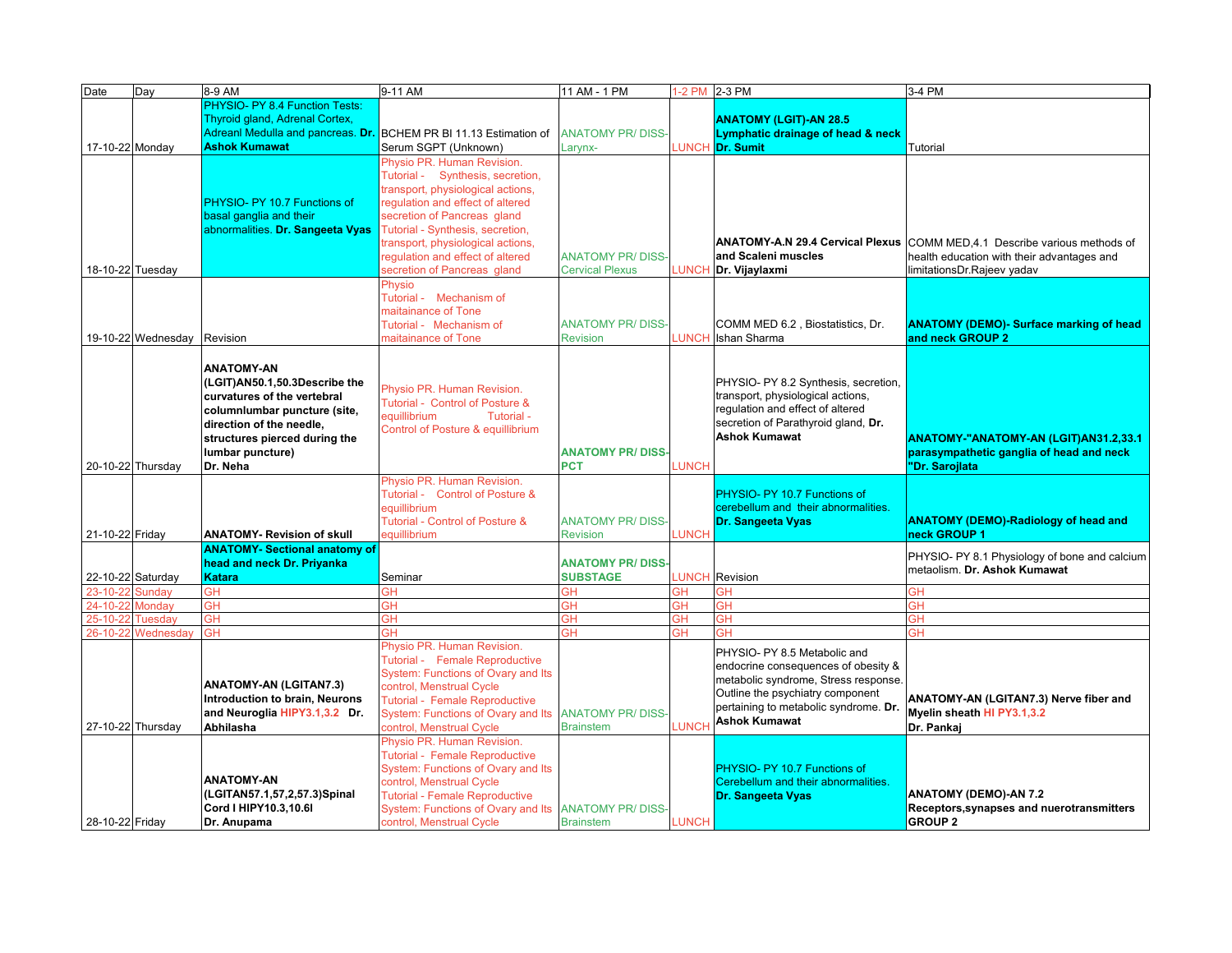| Date            | Day                        | 8-9 AM                                   | 9-11 AM                                                  | 11 AM - 1 PM            | 1-2 PM 2-3 PM |                                        | 3-4 PM                                            |
|-----------------|----------------------------|------------------------------------------|----------------------------------------------------------|-------------------------|---------------|----------------------------------------|---------------------------------------------------|
|                 |                            |                                          |                                                          |                         |               |                                        |                                                   |
|                 |                            |                                          |                                                          |                         |               |                                        |                                                   |
|                 |                            | <b>ANATOMY-AN 74.4(LGIT)Genetic</b>      |                                                          |                         |               |                                        |                                                   |
|                 |                            | basis of Haemophilia, Duchene's          |                                                          |                         |               |                                        | <b>PHYSIO PY 10.17 Functional Anatomy of Eye.</b> |
|                 |                            | muscular dystrophy VI                    |                                                          |                         |               |                                        | Physiology of Image Formation Dr Jyotsana         |
|                 |                            | IM10.1.19.2 & Sickle cell anaemia        |                                                          |                         |               |                                        | shukla                                            |
|                 |                            | <b>HIPY2.5</b>                           |                                                          | <b>ANATOMY PR/DISS</b>  |               |                                        |                                                   |
|                 | 29-10-22 Saturday          | Dr. Savita                               | Seminar                                                  | <b>SUBSTAGE</b>         | LUNCH         | Revision                               |                                                   |
| 30-10-22        | Sundav                     | <b>GH</b>                                | GН                                                       | ЗH                      | <b>GH</b>     | GH                                     | <b>GH</b>                                         |
|                 |                            |                                          |                                                          |                         |               |                                        |                                                   |
|                 |                            |                                          |                                                          |                         |               |                                        |                                                   |
|                 |                            | PHYSIO- PY 8.5 11.5 Metabolic            |                                                          |                         |               |                                        |                                                   |
|                 |                            | and endocrine consequences of            |                                                          |                         |               |                                        |                                                   |
|                 |                            | obesity & metabolic syndrome,            |                                                          |                         |               |                                        |                                                   |
|                 |                            | Stress response. Outline the             |                                                          |                         |               |                                        |                                                   |
|                 |                            | psychiatry component pertaining to       |                                                          |                         |               |                                        |                                                   |
|                 |                            | metabolic syndrome. Physiological        |                                                          |                         |               |                                        |                                                   |
|                 |                            | <b>Consequences of Sedentry</b>          |                                                          |                         |               | <b>ANATOMY-AN (LGIT)</b>               |                                                   |
|                 |                            | Lifestyle Dr. Ashok Kumawat              | BCHEM PR BI 11.14 Estimation of                          | <b>ANATOMY PR/DISS-</b> |               | AN574,57.5Spinal Cord II               |                                                   |
| 31-10-22 Monday |                            |                                          | Serum ALKP (Known)                                       | <b>Brainstem</b>        | <b>LUNCH</b>  | Dr. Preksha                            | Tutorial                                          |
|                 |                            |                                          |                                                          |                         |               |                                        |                                                   |
|                 |                            |                                          | Physio PR. Haematology Revision.                         |                         |               |                                        |                                                   |
|                 |                            | PHYSIO-PY10.17. Physiology of            | Tutorial - Physiology of Pregnancy,                      |                         |               | <b>ANATOMY-AN (LGIT)AN57.4,57.5</b>    |                                                   |
|                 |                            | Vision Including Color Vision Dr         | Tutorial - Physiology of Pregnancy.                      | <b>ANATOMY PR/DISS-</b> |               | <b>Spinal Cord III</b>                 | COMM MED, Family adoption program                 |
|                 | 1-11-22 Tuesday            | Jvotsana Shukla                          |                                                          | <b>Brainstem</b>        | <b>LUNCH</b>  |                                        | Dr.Rajeev yadav                                   |
|                 |                            |                                          |                                                          |                         |               | <b>Dr. Amrita</b>                      |                                                   |
|                 |                            |                                          | Physio                                                   |                         |               |                                        |                                                   |
|                 |                            |                                          | Tutorial - Physiology of                                 |                         |               |                                        |                                                   |
|                 |                            |                                          | <b>Parturition &amp; Lactation</b>                       |                         |               |                                        |                                                   |
|                 |                            |                                          | Tutorial - Physiology of Parturition & ANATOMY PR/ DISS- |                         |               | COMM MED, 6.2 Biostatistics, Dr.       | <b>ANATOMY (DEMO) - External features of</b>      |
|                 | 2-11-22 Wednesday          | Revision                                 | .actation                                                | <b>Brainstem</b>        | <b>LUNCH</b>  | Ishan Sharma                           | medulla GROUP 1                                   |
|                 |                            |                                          |                                                          |                         |               |                                        |                                                   |
|                 |                            |                                          | Physio PR. Haematology Revision.                         |                         |               | PHYSIO- PY 10.7 Functions of           |                                                   |
|                 |                            | <b>ANATOMY- AN (LGIT)</b>                | <b>Tutorial - Contraceptive Methods</b>                  |                         |               | thalamus and their abnormalities. Dr.  |                                                   |
|                 |                            | <b>AN58.1.58.2 Medulla I</b>             | <b>Tutorial - Contraceptive Methods</b>                  | <b>ANATOMY PR/DISS</b>  |               | Meenakshi Sharma                       | <b>ANATOMY-AN (LGIT)AN58.3,58.4Medulla II</b>     |
|                 | 3-11-22 Thursday           | Dr. Jitendra                             |                                                          | Cerebellum              | <b>LUNCH</b>  |                                        | <b>Dr. Narendra</b>                               |
|                 |                            |                                          |                                                          |                         |               |                                        |                                                   |
|                 |                            |                                          | Physio PR. Haematology Revision.                         |                         |               | PHYSIO- PY 10.17 10.19 Refractive      |                                                   |
|                 |                            | <b>ANATOMY-AN (LGITAN)</b>               | <b>Tutorial - Contraceptive Methods</b>                  |                         |               | Errors, Color Blindness, Physiology of |                                                   |
|                 |                            | <b>59.1Pons1</b>                         | <b>Tutorial - Contraceptive Methods</b>                  | <b>ANATOMY PR/DISS-</b> |               | Pupil & Light Reflex, Visual evoke     | <b>ANATOMY (DEMO) - External features of</b>      |
| 4-11-22 Friday  |                            | Dr. Chandrakala                          |                                                          | Cerebellum              | <b>LUNCH</b>  | potential Dr Jyotsana. Shukla          | pons GROUP 2                                      |
|                 |                            | <b>ANATOMY-AN (LGITAN64.2)</b>           |                                                          |                         |               |                                        |                                                   |
|                 |                            | <b>Embryology- CNS I</b>                 |                                                          | <b>ANATOMY PR/DISS</b>  |               |                                        | PHYSIO- PY 10.8. Functions of Hypothalamus        |
|                 | 5-11-22 Saturday           | Dr. Dhiraj                               | Seminar                                                  | <b>SUBSTAGE</b>         | <b>LUNCH</b>  | Revision                               | Dr Meenakshi Sharma                               |
| $6 - 11 - 22$   | Sunday                     | GH                                       | GΗ                                                       | ЗH                      | ЗH            | GΗ                                     | <b>GH</b>                                         |
|                 |                            | PHYSIO-PY10.18 Physiological             |                                                          |                         |               | <b>ANATOMY-AN (LGIT)</b>               |                                                   |
|                 |                            | <b>Basis of leison in Visual Pathway</b> | BCHEM PR BI 11.14 Estimation of                          | <b>ANATOMY PR/DISS-</b> |               | <b>AN59.2.59.3Pons II</b>              |                                                   |
|                 | 7-11-22 Monday             | Dr Jyotsana Shukla                       | Serum ALKP (Unknown)                                     | Cerebrum                | <b>LUNCH</b>  | Dr. Seema                              | Tutorial                                          |
|                 |                            |                                          |                                                          |                         |               |                                        | <b>GH</b>                                         |
| $8 - 11 - 22$   | Tuesday                    | GH                                       | <b>GH</b>                                                | <b>GH</b>               | ЭH            | GH                                     |                                                   |
|                 |                            |                                          | Physio                                                   |                         |               |                                        |                                                   |
|                 |                            |                                          | <b>Tutorial - Male reproductive System</b>               |                         |               |                                        |                                                   |
|                 |                            |                                          | -Spermatogenesis                                         |                         |               |                                        |                                                   |
|                 |                            |                                          | Tutorial - Male reproductive                             | <b>ANATOMY PR/DISS-</b> |               | COMM MED, 6.2 Biostatistics, Dr.       | <b>ANATOMY (DEMO)- External features of mid</b>   |
|                 | 9-11-22 Wednesday Revision |                                          | <b>System-Spermatogenesis</b>                            | Cerebrum                | LUNCH         | Ishan Sharma                           | brain GROUP 1                                     |
|                 |                            |                                          | Physio PR. Haematology Revision                          |                         |               |                                        |                                                   |
|                 |                            | <b>ANATOMY-AN</b>                        | Tutorial - Basal Ganglia                                 |                         |               | PHYSIO- PY 10.8 EEG. Dr. Amitabh       |                                                   |
|                 |                            | (LGITAN61.1,61.2) Mid Brain I            | Tutorial - Basal Ganglia                                 | <b>ANATOMY PR/DISS-</b> |               | <b>Dube</b>                            | <b>ANATOMY-AN (LGIT)AN61.2,61.3Mid Brain II</b>   |
|                 | 10-11-22 Thursday          | Dr. Rajesh                               |                                                          | Cerebrum                | LUNCH         |                                        | Dr. Riya                                          |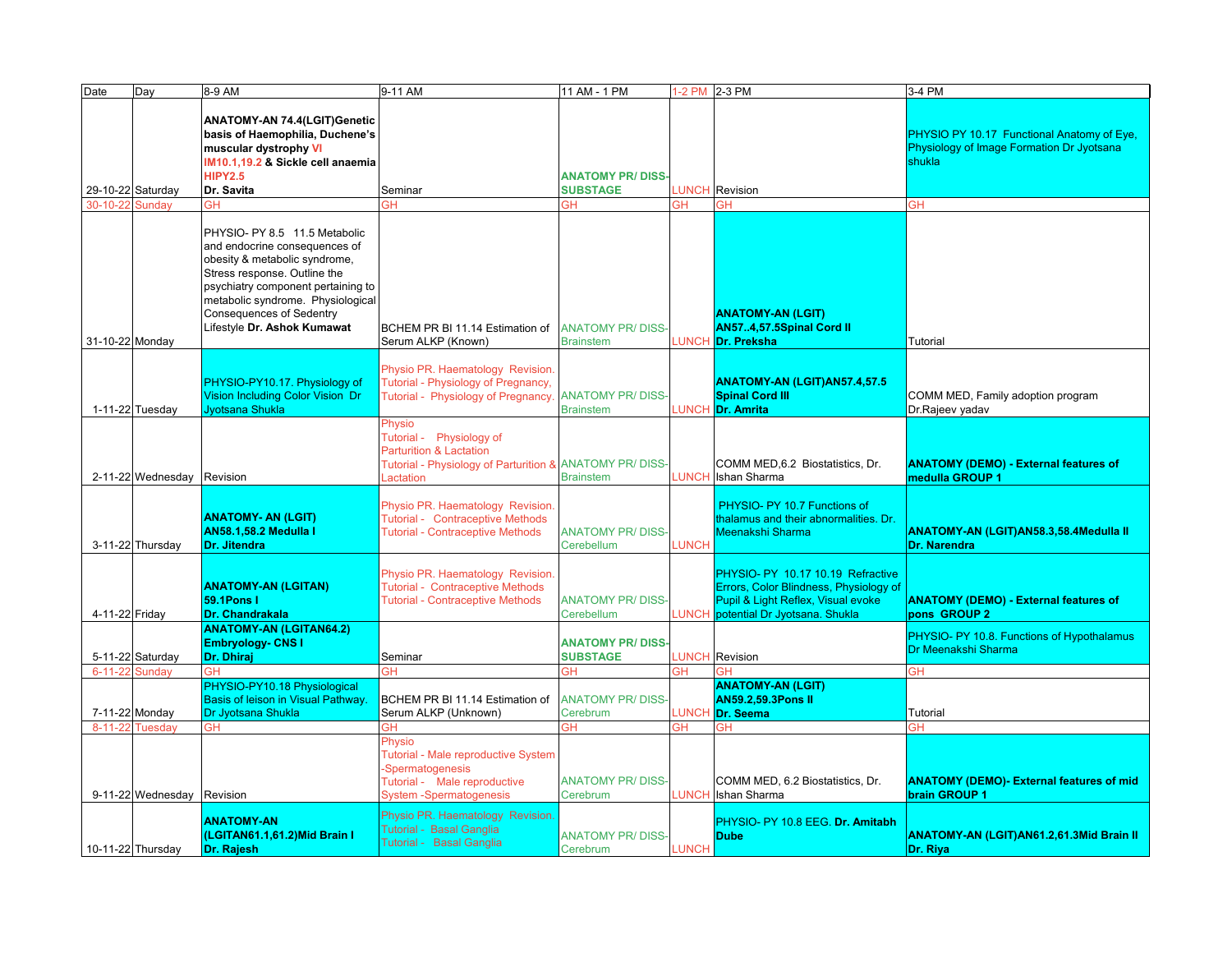| Date              | Day                         | 8-9 AM                                                                                 | 9-11 AM                                                                                                                                                      | 11 AM - 1 PM                                                    | 1-2 PM 2-3 PM |                                                                                                               | 3-4 PM                                                                                                                              |
|-------------------|-----------------------------|----------------------------------------------------------------------------------------|--------------------------------------------------------------------------------------------------------------------------------------------------------------|-----------------------------------------------------------------|---------------|---------------------------------------------------------------------------------------------------------------|-------------------------------------------------------------------------------------------------------------------------------------|
| 11-11-22 Friday   |                             | <b>ANATOMY-AN (LGIT) AN60.1</b><br><b>Cerebellum I</b><br>Dr. Nandlal                  | Physio PR. Haematology Revision<br>Tutorial - Basal Ganglia<br>Tutorial - Basal Ganglia                                                                      | <b>ANATOMY PR/DISS</b><br>Cerebrum                              |               | LUNCH Auditory Pathways Dr Jyotsana shukla VENTRICLE GROUP 2"                                                 | PY 10.15 Functional Anatomy of Ear & ANATOMY (DEMO) - AN63.1, 63.2 III and IV TH                                                    |
|                   | 12-11-22 Saturday           | <b>ANATOMY-AN (LGITAN64.2)</b><br><b>Embryology: CNS II</b><br><b>Dr. Sumit</b>        | Seminar                                                                                                                                                      | <b>ANATOMY PR/DISS</b><br><b>SUBSTAGE</b>                       |               | <b>LUNCH</b> Revision                                                                                         | PHYSIO- PY 10.8 Physiology of sleep. Dr.<br><b>Amitabh Dube</b>                                                                     |
| 13-11-22          | Sunday                      | GН                                                                                     | GН                                                                                                                                                           | ЗH                                                              | GН            | GH                                                                                                            | <b>GH</b>                                                                                                                           |
| 14-11-22 Monday   |                             | PHYSIO-PY 10.15 Functional<br>Anatomy of Ear & Auditory<br>Pathways Dr Jyotsana shukla | <b>BCHEM PR Assessment of</b><br><b>Estimation of Blood Sugar</b>                                                                                            | <b>ANATOMY PR/DISS-</b><br><b>VENTRICLES OF</b><br><b>BRAIN</b> |               | ANATOMY-AN (LGIT) AN60.2,60.3<br><b>Cerebellum II</b><br>LUNCH <mark>Dr. Vijaylaxmi</mark>                    | Tutorial                                                                                                                            |
| 15-11-22 Tuesday  |                             | PHYSIO- PY 10.7 Limbic System<br><b>Dr. Amitabh Dube</b>                               | Physio PR. Haematology Revision<br><b>Tutorial - Functions and</b><br>abnormalities of Cerebellum<br>Tutorial - Functions and<br>abnormalities of Cerebellum | <b>ANATOMY PR/DISS-</b><br><b>VENTRICLES OF</b><br><b>BRAIN</b> |               | <b>ANATOMY-AN</b><br>(LGIT)AN62.5Thalamus<br><b>LUNCH</b> Dr. Neha                                            | COMM MED, 1.7 Health<br>IndicatorsDr.Dharmesh sharma                                                                                |
|                   | 16-11-22 Wednesday Revision |                                                                                        | Physio<br>Tutorial - EEG<br><b>Tutorial</b><br>EEG                                                                                                           | <b>ANATOMY PR/DISS-</b><br><b>VENTRICLES OF</b><br><b>BRAIN</b> |               | COMM MED6.2, Biostatistics, Dr.<br>LUNCH Ishan Sharma                                                         | <b>ANATOMY (DEMO)- External features of</b><br>cerebrum GROUP 1                                                                     |
|                   | 17-11-22 Thursday           | <b>ANATOMY-AN (LGIT) AN62.5</b><br><b>Hypothalamus</b><br><b>DR. Sarojlata</b>         | Physio Assessment. Haematology<br>& Human<br>Tutorial - Physiology of Sleep<br><b>Tutorial -Physiology of Sleep</b>                                          | <b>ANATOMY PR/DISS</b><br><b>SECTIONS OF</b><br><b>BRAIN</b>    |               | PHYSIO-PY CSF & Blood Brain<br>UNCH Barrier Dr Amitabh. Dube                                                  | <b>ANATOMY-AN (LGITAN62.2)Cerebrum I</b><br><b>VIPM3.1 DR. Priyanka Katara</b>                                                      |
| 18-11-22 Friday   |                             | <b>ANATOMY-AN (LGIT) AN62.2</b><br><b>Cerebrum II VI PM3.1</b><br>Dr. Abhilasha        | Physio Assessment. Haematology<br>& Human<br><b>Physiology of Sleep</b><br>Tutorial -<br><b>Tutorial -Physiology of Sleep</b>                                | <b>ANATOMY PR/DISS-</b><br><b>SECTIONS OF</b><br><b>BRAIN</b>   |               | PHYSIO-PY10.13. Higher Mental<br>LUNCH Functions Dr Sangeeta Vyas                                             | <b>ANATOMY (DEMO)- External features of</b><br>cerebellum GROUP 2                                                                   |
|                   | 19-11-22 Saturday           | ANATOMY-AN 43.4 (LGIT)<br><b>Embryology Development of</b><br>diaphgram Dr. Pankaj     | Seminar                                                                                                                                                      | <b>ANATOMY PR/DISS</b><br><b>SUBSTAGE</b>                       |               | <b>LUNCH Revision</b>                                                                                         | PHYSIO-PY11.12 Physiological effects of<br><b>Meditation Dr Mamta Meena</b>                                                         |
| 20-11-22          | Sundav                      | GН                                                                                     | ЭH                                                                                                                                                           | ЭH                                                              | <b>GH</b>     | <b>GH</b>                                                                                                     | GН                                                                                                                                  |
| 21-11-22 Monday   |                             | PHYSIO-PY10.9 Higher Mental<br><b>Function Dr Sangeeta Vyas</b>                        | <b>BCHEM PR Assessment of</b><br>Estimation of Blood Urea and<br>Serum Creatinine                                                                            | <b>ANATOMY PR/DISS-</b><br><b>SECTIONS OF</b><br><b>BRAIN</b>   |               | <b>ANATOMY-AN (LGITAN62.3) White</b><br>fibres of brain-Association<br>commissural fibre<br>LUNCH Dr. Anupama | Tutorial                                                                                                                            |
| 22-11-22 Tuesday  |                             | PHYSIO-PY10.7. Functions of<br>Cerebral Cortex Dr Meenakshi<br>Sharma                  | Physio Assessment. Haematology<br>& Human<br>Tutorial - Physiology of Vision<br><b>Tutorial - Physiology of Vision</b>                                       | <b>ANATOMY PR/DISS-</b><br><b>SECTIONS OF</b><br><b>BRAIN</b>   |               | <b>ANATOMY-AN (LGIT)AN62.3Internal</b><br><b>Capsule</b><br>LUNCH Dr. Savita                                  | COMM MED, 5.1 special nutritional<br>requirements according<br>to age, sex, activity, physiological<br>conditionsDr.Dharmesh sharma |
|                   | 23-11-22 Wednesday          | Revision                                                                               | Physio<br><b>Tutorial - Refractive Errors</b><br><b>Tutorial - Refractive Errors</b>                                                                         | <b>ANATOMY PR/DISS</b><br><b>SECTIONS OF</b><br><b>BRAIN</b>    | <b>LUNCH</b>  | COMM MED, 6.2 Biostatistics, Dr.<br>Ishan Sharma                                                              | ANATOMY (DEMO)-AN Surface marking and<br>radiology<br><b>GROUP1</b>                                                                 |
| 24-11-22 Thursday |                             | <b>ANATOMY- (LGIT)AN62.4Limbic</b><br>system<br><b>Dr. Preksha</b>                     | Physio Assessment. Haematology<br>& Human<br>Tutorial - Functions of cerebral<br><b>Cortex</b><br>Tutorial -<br><b>Functions of cerebral Cortex</b>          | <b>ANATOMY PR/DISS-</b><br><b>Revision of Brain</b>             |               | LUNCH Cortex Dr Meenakshi Sharma                                                                              | PHYSIO-PY10.7 Functions of cerebral <b>ANATOMY-AN (LGIT) Auditory pathway</b><br><b>DR. Amrita</b>                                  |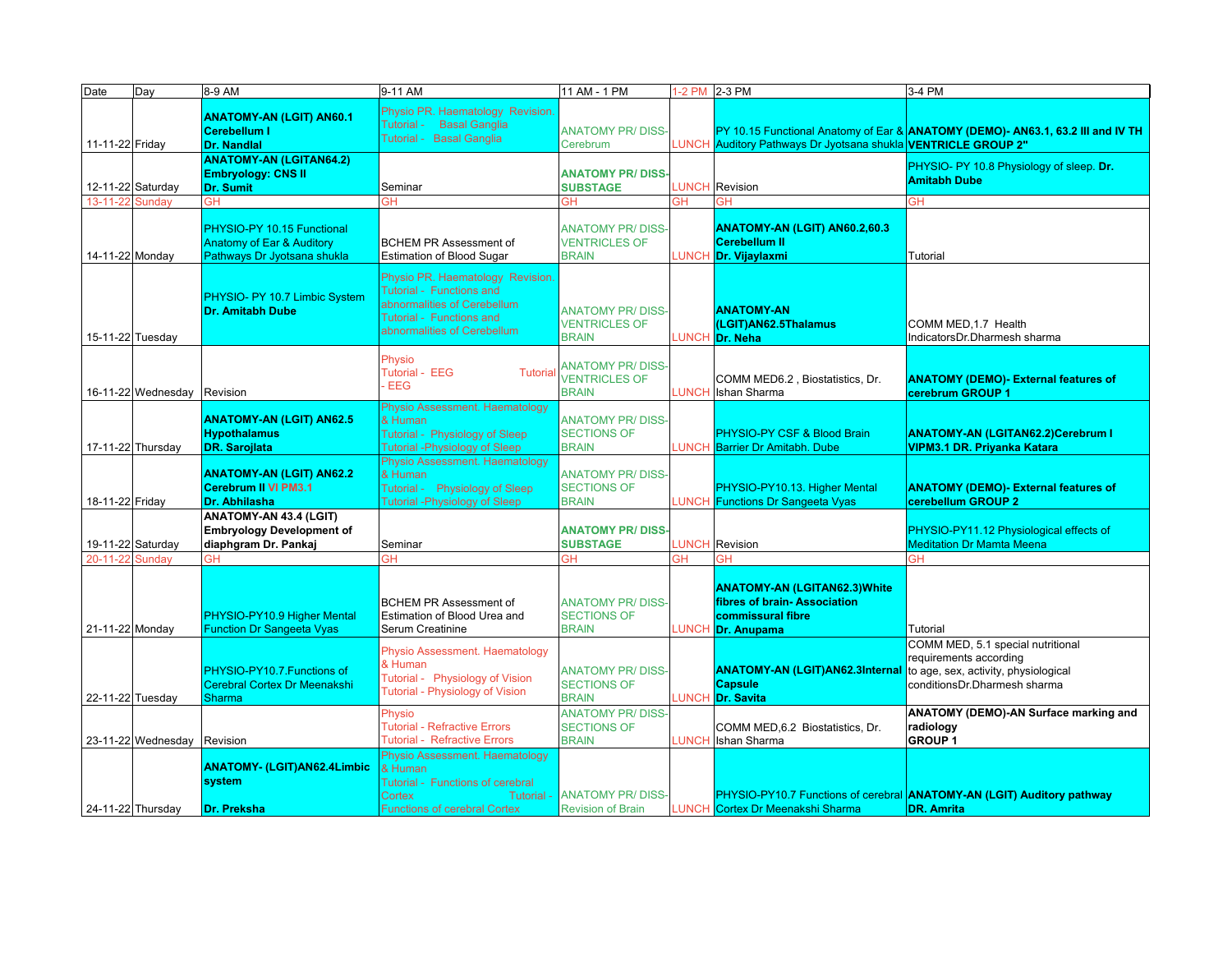| Date                                 | Day                | 8-9 AM                          | 9-11 AM                                 | 11 AM - 1 PM                 |                          | 1-2 PM 2-3 PM                      | 3-4 PM                                         |
|--------------------------------------|--------------------|---------------------------------|-----------------------------------------|------------------------------|--------------------------|------------------------------------|------------------------------------------------|
|                                      |                    |                                 | Physio Assessment. Haematology          |                              |                          |                                    |                                                |
|                                      |                    |                                 | & Human                                 |                              |                          | PHYSIO PY10.16,10.19 Discuss       |                                                |
|                                      |                    | <b>ANATOMY-AN (LGIT)Visual</b>  | <b>Tutorial - Functions of cerebral</b> |                              |                          | Pathophysiology of deafness &      |                                                |
|                                      |                    | pathway                         | <b>Cortex</b><br>Tutorial -             | <b>ANATOMY PR/DISS</b>       |                          | hearing tests, Auditory evoked     | ANATOMY (DEMO) - Revision of bones of          |
| 25-11-22 Friday                      |                    | Dr. Jitendra                    | <b>Functions of cerebral Cortex</b>     | <b>Revision of Brain</b>     | <b>UNCH</b>              | Potential Dr Jyotsana Shukla       | upper limb GROUP 2                             |
|                                      |                    |                                 |                                         |                              |                          |                                    | PHYSIO PY11.6, 11.9.11.10 Physiology of        |
|                                      |                    | <b>ANATOMY-AN</b>               |                                         |                              |                          |                                    | Infancy, Interpret growth charts and Interpret |
|                                      |                    | (LGIT)AN62.4Reticular formation |                                         | <b>ANATOMY PR/DISS</b>       |                          |                                    | Anthropometric assessment of infants Dr Kapil  |
| 26-11-22 Saturday                    |                    | <b>Dr. Narendra</b>             | Seminar                                 | <b>SUBSTAGE</b>              |                          | <b>LUNCH Revision</b>              | Gupta                                          |
| 27-11-22 Sundav                      |                    | GH                              | ЭH                                      | GH                           | GH                       | GH                                 | <b>GH</b>                                      |
|                                      |                    |                                 |                                         |                              |                          |                                    |                                                |
|                                      |                    |                                 | <b>BCHEM PR Assessment of</b>           | <b>ANATOMY PR/DISS-</b>      |                          | ANATOMY-AN (LGIT) AN62.4 Basal     |                                                |
|                                      |                    | PHYSIO Py10.19. Perception of   | Estimation of Serum Proteins and        | <b>Blood supply of Brain</b> |                          | Ganglion                           |                                                |
| 28-11-22 Monday                      |                    | Taste. Dr Jyotsana Shukla       | Serum Albumin                           | and Spinal Cord              |                          | <b>UNCH Dr. Chandrakala</b>        | Tutorial                                       |
|                                      |                    |                                 | Physio Assessment. Haematology          |                              |                          | ANATOMY-AN (LGIT) AN62.6 Blood     |                                                |
|                                      |                    | PHYSIO PY 11.7 Physiology of    | & Human                                 | <b>ANATOMY PR/DISS-</b>      |                          | supply of Brain VI IM18.1 & Spinal |                                                |
|                                      |                    | Aging, Free radical and         | Tutorial - Physiology of Hearing        | <b>Blood supply of Brain</b> |                          | cord VI PM2.1                      |                                                |
| 29-11-22 Tuesday                     |                    | Antioxidants Dr Amitabh Dube    | <b>Tutorial -Physiology of Hearing</b>  | and Spinal Cord              |                          | LUNCH Dr. Dhiraj                   | <b>COMM MED IA ONLINE</b>                      |
|                                      |                    |                                 | Physio                                  |                              |                          |                                    |                                                |
|                                      |                    |                                 | Tutorial - Pathophysiology of           |                              |                          |                                    |                                                |
|                                      |                    |                                 | <b>Deafness and Hearing Tests</b>       | <b>ANATOMY PR/DISS-</b>      |                          |                                    |                                                |
|                                      |                    |                                 | Tutorial - Pathophysiology of           | <b>Blood supply of Brain</b> |                          | COMM MED 6.2, Biostatistics, Dr.   | ANATOMY (DEMO) - Revision of bones of          |
|                                      | 30-11-22 Wednesday | Revision                        | <b>Deafness and Hearing Tests</b>       | and Spinal Cord              | <b>LUNCH</b>             | Ishan Sharma                       | lower limb GROUP 1                             |
|                                      |                    |                                 |                                         |                              |                          |                                    |                                                |
|                                      | 1-12-22 Thursday   | <b>PUC THEORY</b>               | <b>ANATOMY</b>                          |                              | <b>UNCH</b>              |                                    |                                                |
|                                      |                    |                                 |                                         |                              |                          |                                    |                                                |
| 2-12-22 Friday                       |                    | <b>PUC THEORY</b>               | <b>PREP LEAVE</b>                       |                              | <b>UNCH</b>              |                                    |                                                |
|                                      |                    |                                 |                                         |                              |                          |                                    |                                                |
|                                      | 3-12-22 Saturday   | <b>PUC THEORY</b>               | <b>PHYSIO</b>                           |                              | <b>UNCH</b>              |                                    |                                                |
| 4-12-22 Sunday                       |                    | GH                              | ЭH                                      | <b>GH</b>                    | GH                       | ЭH                                 | GH                                             |
|                                      |                    |                                 |                                         |                              |                          |                                    |                                                |
| 5-12-22 Monday                       |                    | <b>PUC THEORY</b>               | <b>BCHEM</b>                            |                              | <b>UNCH</b>              |                                    |                                                |
|                                      |                    |                                 |                                         |                              |                          |                                    |                                                |
|                                      | 6-12-22 Tuesday    | <b>PUC PRACTICAL</b>            | <b>PREP LEAVE</b>                       |                              | <b>UNCH</b>              |                                    |                                                |
|                                      |                    |                                 |                                         |                              |                          |                                    |                                                |
|                                      | 7-12-22 Wednesday  | <b>PUC PRACTICAL</b>            | <b>PRACTICAL</b>                        |                              | <b>UNCH</b>              |                                    |                                                |
|                                      |                    |                                 |                                         |                              |                          |                                    |                                                |
|                                      | 8-12-22 Thursday   | <b>PUC PRACTICAL</b>            | <b>PRACTICAL</b>                        |                              | <b>LUNCH</b>             |                                    |                                                |
|                                      |                    |                                 |                                         |                              |                          |                                    |                                                |
| 9-12-22 Friday                       |                    | <b>PUC PRACTICAL</b>            | <b>PRACTICAL</b>                        |                              | <b>UNCH</b>              |                                    |                                                |
|                                      |                    |                                 |                                         |                              |                          |                                    |                                                |
| 10-12-22 Saturday<br>11-12-22 Sunday |                    | <b>PUC PRACTICAL</b><br>GН      | <b>PRACTICAL</b><br>ЭH                  | GH                           | <b>UNCH</b><br><b>GH</b> | GН                                 | <b>GH</b>                                      |
|                                      |                    |                                 |                                         |                              |                          |                                    |                                                |
| 12-12-22 Monday                      |                    |                                 |                                         |                              | <b>UNCH</b>              |                                    |                                                |
|                                      |                    |                                 |                                         |                              |                          |                                    |                                                |
| 13-12-22 Tuesday                     |                    |                                 |                                         |                              | <b>UNCH</b>              |                                    |                                                |
|                                      |                    |                                 |                                         |                              |                          |                                    |                                                |
|                                      | 14-12-22 Wednesday |                                 |                                         |                              | <b>UNCH</b>              |                                    |                                                |
|                                      |                    |                                 |                                         |                              |                          |                                    |                                                |
|                                      | 15-12-22 Thursday  |                                 |                                         |                              | <b>LUNCH</b>             |                                    |                                                |
|                                      |                    |                                 |                                         |                              |                          |                                    |                                                |
| 16-12-22 Friday                      |                    |                                 |                                         |                              | <b>UNCH</b>              |                                    |                                                |
|                                      |                    |                                 |                                         |                              |                          |                                    |                                                |
| 17-12-22 Saturday                    |                    |                                 |                                         |                              | <b>UNCH</b>              |                                    |                                                |
| 18-12-22 Sunday                      |                    | <b>GH</b>                       | GН                                      | <b>GH</b>                    | <b>GH</b>                | <b>GH</b>                          | <b>GH</b>                                      |
|                                      |                    |                                 |                                         |                              |                          |                                    |                                                |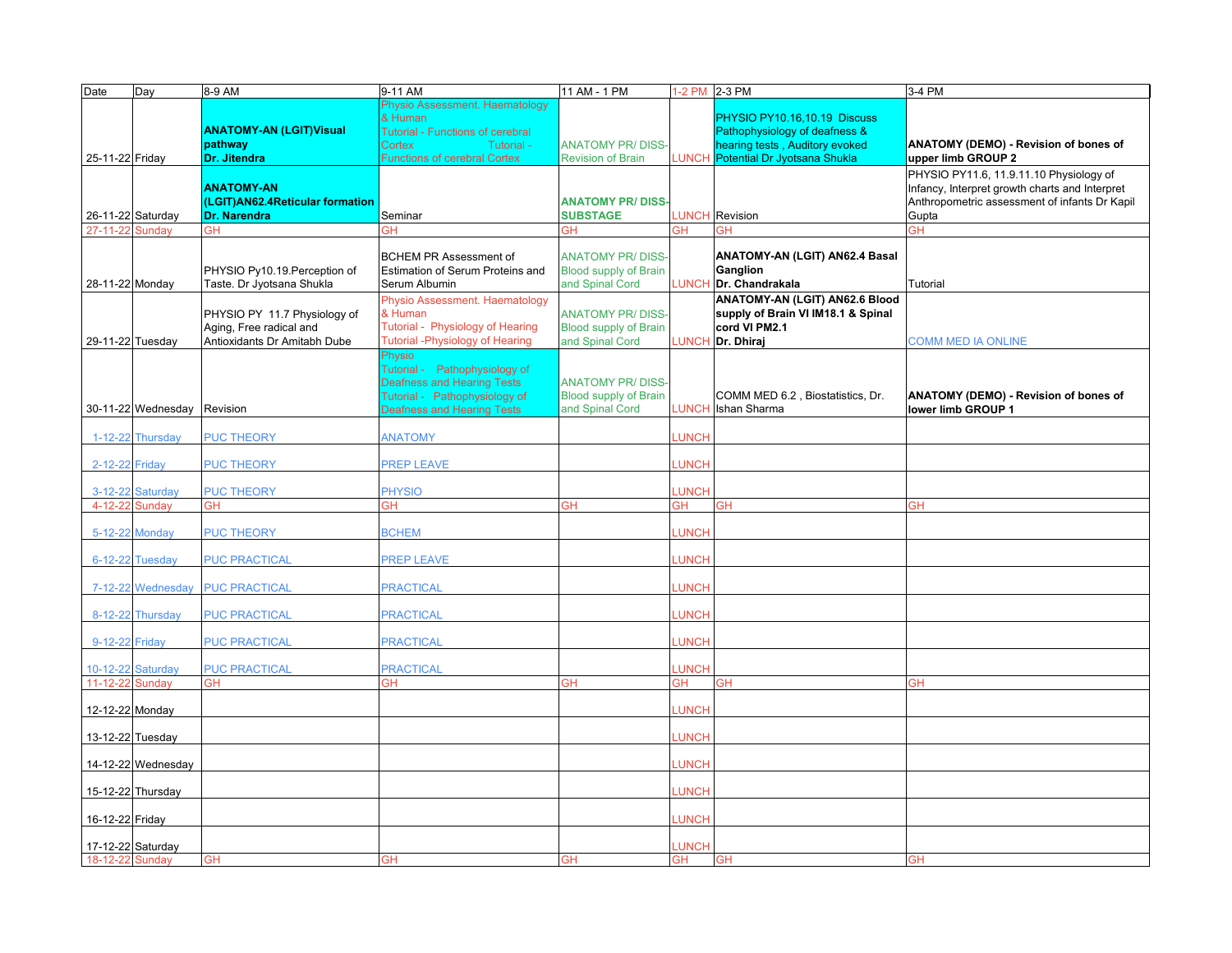| Date              | Day                | 8-9 AM    | 9-11 AM                 | 11 AM - 1 PM             |              | 1-2 PM 2-3 PM | 3-4 PM    |
|-------------------|--------------------|-----------|-------------------------|--------------------------|--------------|---------------|-----------|
| 19-12-22 Monday   |                    |           |                         |                          | <b>LUNCH</b> |               |           |
| 20-12-22 Tuesday  |                    |           |                         |                          | LUNCH        |               |           |
|                   | 21-12-22 Wednesday |           |                         |                          | LUNCH        |               |           |
| 22-12-22 Thursday |                    |           |                         |                          | LUNCH        |               |           |
| 23-12-22 Friday   |                    |           |                         |                          | LUNCH        |               |           |
| 24-12-22 Saturday |                    |           |                         |                          | LUNCH        |               |           |
| 25-12-22 Sunday   |                    | <b>GH</b> | GH                      | GH                       | GН           | <b>GH</b>     | <b>GH</b> |
|                   |                    |           |                         |                          |              |               |           |
| 26-12-22 Monday   |                    |           |                         |                          | <b>LUNCH</b> |               |           |
| 27-12-22 Tuesday  |                    |           |                         |                          | LUNCH        |               |           |
|                   | 28-12-22 Wednesday |           |                         |                          | LUNCH        |               |           |
| 29-12-22 Thursday |                    | <b>GH</b> | GH                      | GH                       | GН           | <b>GH</b>     | GH        |
| 30-12-22 Friday   |                    |           |                         |                          | LUNCH        |               |           |
| 31-12-22 Saturday |                    |           |                         |                          | LUNCH        |               |           |
|                   | 1-1-23 Sunday      | <b>GH</b> | GH                      | GH                       | GH           | <b>GH</b>     | <b>GH</b> |
|                   | 2-1-23 Monday      |           | <b>UNIVERSITY EXAMS</b> |                          | <b>LUNCH</b> |               |           |
|                   | 3-1-23 Tuesday     |           |                         |                          | LUNCH        |               |           |
|                   | 4-1-23 Wednesday   |           |                         |                          | LUNCH        |               |           |
|                   | 5-1-23 Thursday    |           |                         |                          | LUNCH        |               |           |
| 6-1-23 Friday     |                    |           |                         |                          | LUNCH        |               |           |
|                   | 7-1-23 Saturday    |           |                         |                          | LUNCH        |               |           |
|                   | 8-1-23 Sunday      | <b>GH</b> | <b>GH</b>               | $\overline{\mathsf{GH}}$ | GH           | <b>GH</b>     | <b>GH</b> |
|                   | 9-1-23 Monday      |           |                         |                          | <b>LUNCH</b> |               |           |
|                   | 10-1-23 Tuesday    |           |                         |                          | LUNCH        |               |           |
|                   | 11-1-23 Wednesday  |           |                         |                          | LUNCH        |               |           |
|                   | 12-1-23 Thursday   |           |                         |                          | LUNCH        |               |           |
| 13-1-23 Friday    |                    |           |                         |                          | LUNCH        |               |           |
|                   | 14-1-23 Saturday   | <b>GH</b> | GH                      | <b>GH</b>                | GH           | <b>GH</b>     | <b>GH</b> |
| 15-1-23 Sunday    |                    | <b>GH</b> | <b>GH</b>               | <b>GH</b>                | <b>GH</b>    | <b>GH</b>     | <b>GH</b> |
| 16-1-23 Monday    |                    |           |                         |                          | LUNCH        |               |           |
|                   | 17-1-23 Tuesday    |           |                         |                          | <b>LUNCH</b> |               |           |
|                   | 18-1-23 Wednesday  |           |                         |                          | <b>LUNCH</b> |               |           |